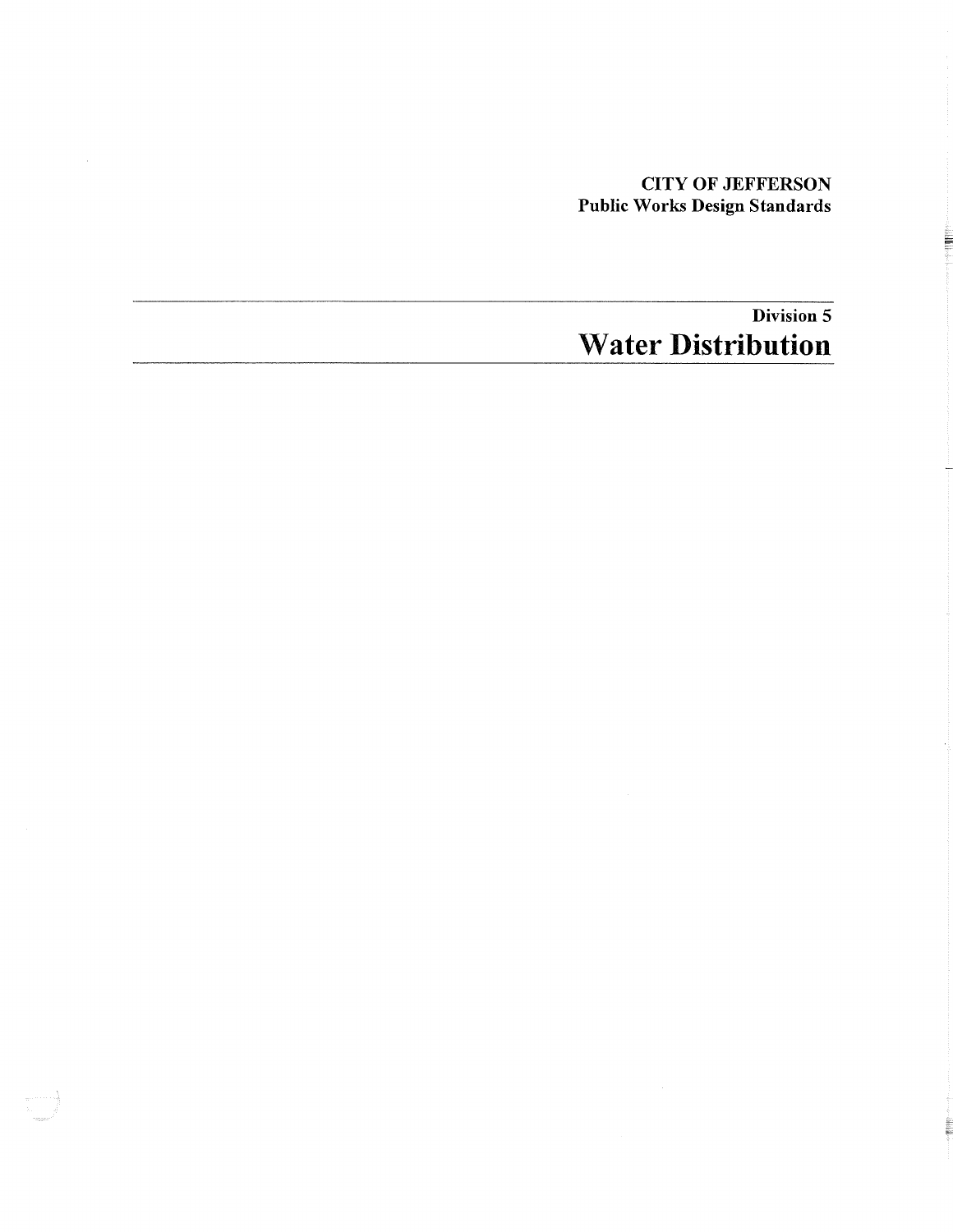$\label{eq:1} \begin{array}{c} \left\langle \psi\psi\psi\psi\psi\psi\right\rangle \\ \left\langle \psi\psi\psi\psi\right\rangle \end{array}$ 

**TILLE**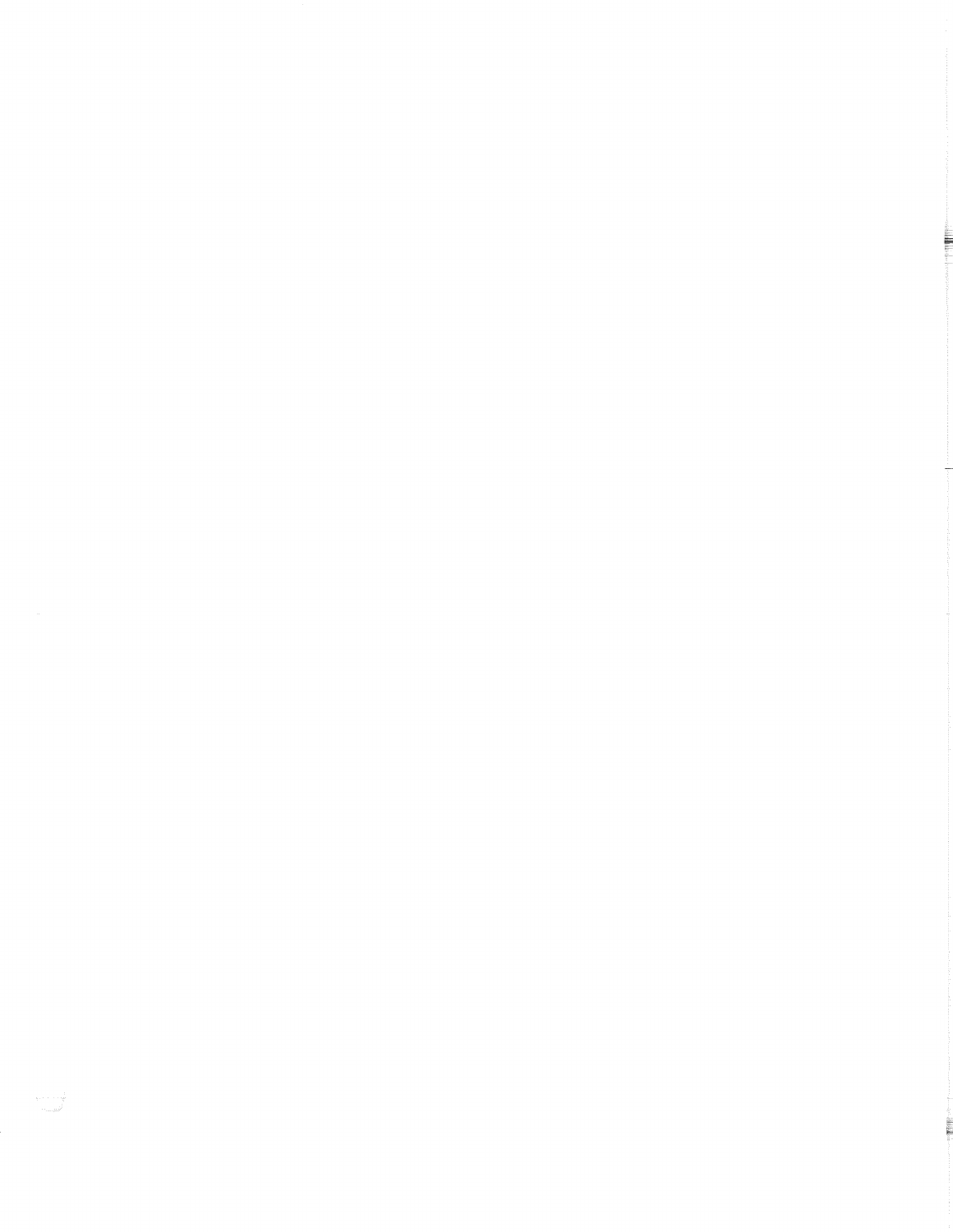# **DIVISION 5 WATER DISTRIBUTION**

#### **5.1 PURPOSE**

- a. In addition to the purposes outlined under Division 1 of these Design Standards, the purpose of these Standards is to ensure the development of a water distribution system which will:
	- 1) be of adequate design to meet all expected domestic, commercial and industrial demands including fire flows within the design life;
	- 2) have sufficient structural strength to withstand all external loads which may be imposed;
	- 3) be of materials resistant to both corrosion and erosion with a minimum design life of 75 years;
	- 4) be economical and safe to build and maintain;
	- 5) meet all design requirements of the Oregon Health Authority Drinking Water Services (OHA-DWS).

Alternate materials and methods will be considered for approval on the basis of these objectives.

b. These Standards cannot provide for all situations. They are intended to assist but not to substitute for competent work by professional design engineers.

#### 5.2 **APPLICABILITY**

- a. These Standards shall govern all construction and upgrading of all public water distribution facilities in the City of Jefferson and applicable work within its service areas.
- b. Permanent water distribution facilities shall be provided to all properties within the City of Jefferson in accordance with these Standards. This shall generally be interpreted to mean that permanent water distribution facilities shall be provided for existing legal lots of record at the time development occurs, and for new legal lots of record created by a major or minor partitioning or subdivision of land at the time of partitioning or subdivision.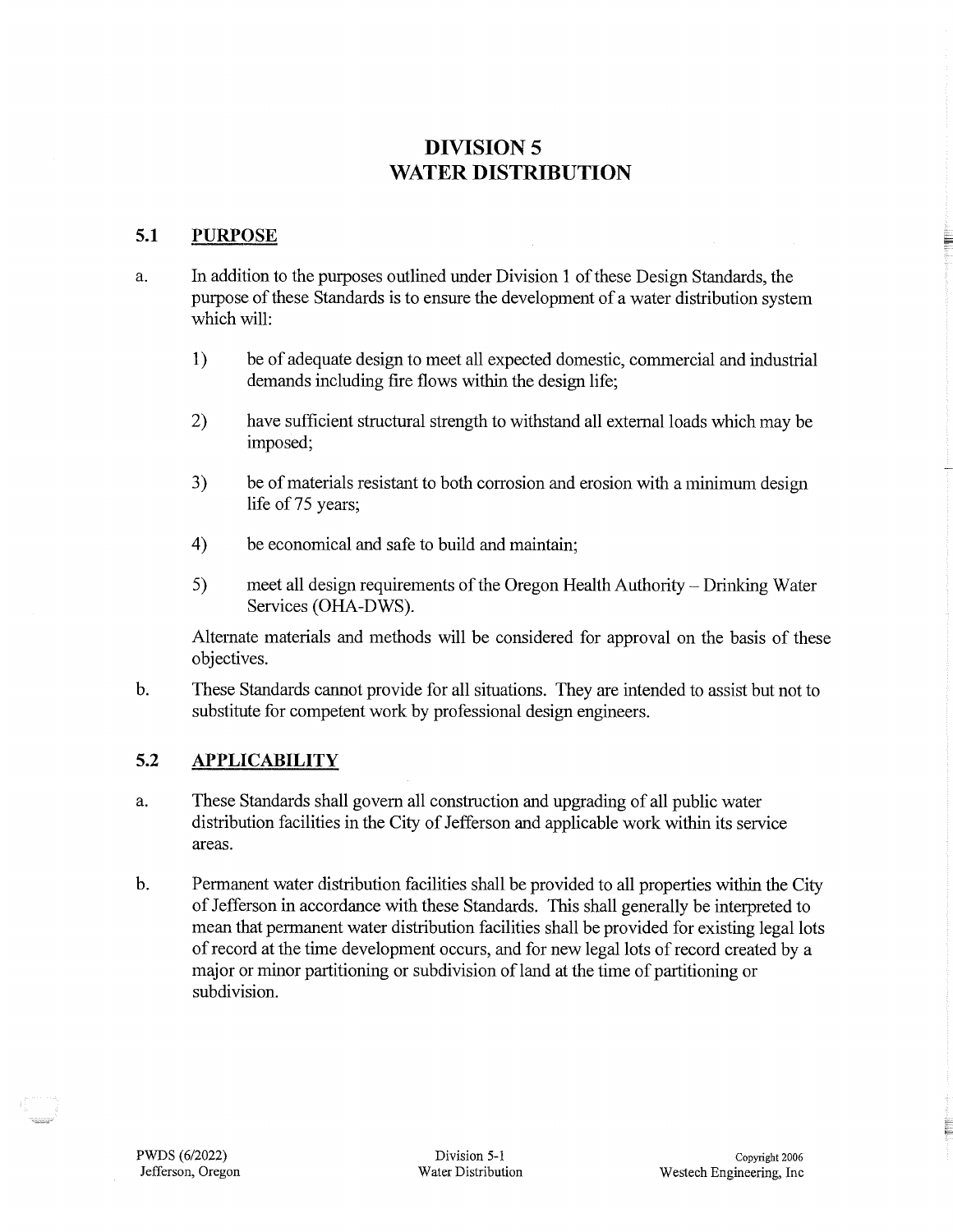# **5.3 SPECIAL ITEMS**

- a. The design of the following are considered special items and are not covered in detail in these Standards:
	- 1) Water Distribution Pump Stations
	- 2) Reservoirs
	- 3) Wells
	- 4) Treatment Plants
	- 5) Pressure Regulating Devices
	- 6) Flow Measurement Devices
	- 7) Relining of the Existing Water Mains
	- 8) Chemical Addition or pH Adjustment
	- 9) Bridge Crossings
	- 10) Creek or Stream Crossings
- b. Review and approval of the above special items by the Public Works Director shall be required. When requested by the City, full design calculations shall be submitted for review prior to approval. Special items may also require review and approval by the OHA-DWS as applicable.

# **5.4 APPROVAL OF ALTERNATE MATERIALS AND METHODS**

- a. Any alternate material or method not explicitly approved herein will be considered for approval on the basis of the objectives set forth in Paragraph 5 .1, Purpose. Persons seeking such approval shall make application in writing to the Public Works Director. Approval of any major deviation from these Standards shall be in written form. Approval of minor matters will be made in writing, if requested. Any and all such requests shall be submitted in writing to the Public Works Director prior to City approval of the design drawings.
- b. Any alternate must meet or exceed the minimum requirements set forth in these Design Standards *(also see "equal"* & *"substitute" definitions under PWDS 1.4).*
- c. The written application is to include, but is not limited to, the manufacturer's specifications and testing results, design drawings, calculations and other pertinent information.
- d. Any deviations or special problems shall be reviewed on a case-by-case basis and approved by the Public Works Director. When requested by the City, full design calculations shall be submitted for review with the request for approval.

# **5.5 CONSTRUCTION DRAWINGS**

a. Construction drawings shall conform to the requirements of Division 1 of these Design

~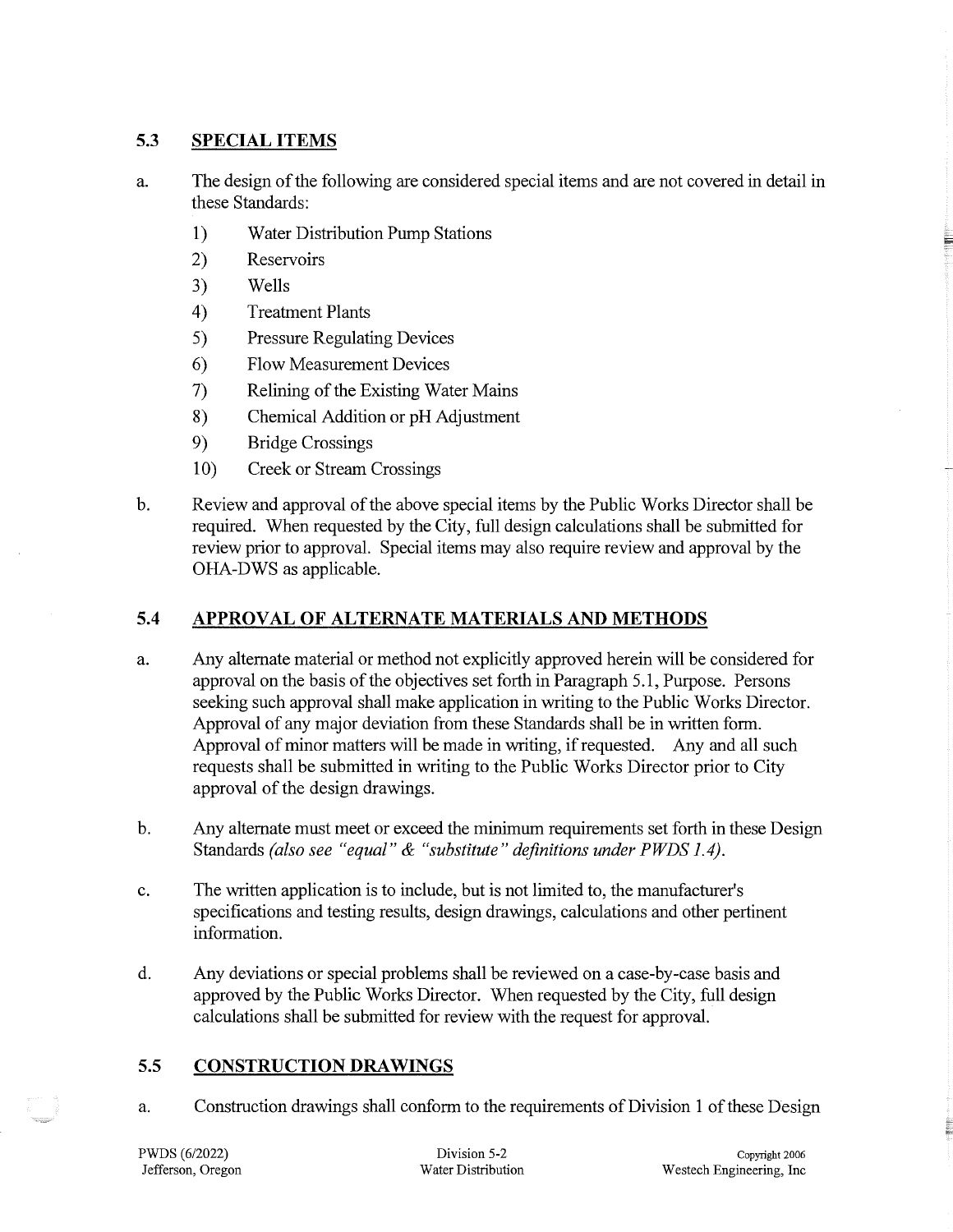Standards.

b. Detail drawings shall be included on the construction drawings for all water system appurtenances including valves, blowoffs, hydrants, service connections, couplings, etc.

# **5.6 STANDARD DETAILS**

- a. Standard details included in the appendix are supplemental to the text of these design standards and show the City's minimum requirements for the construction of certain standard system components.
- b. In the case of conflicts between the text of these design standards and the standard details, the more stringent as determined by the Public Works Director shall apply.
- c. As required by Division 1 of these standards, all applicable standard details shall be included on the construction drawings.

# 5.7 **DEFINITIONS AND TERMS**

- a. In addition to the definitions contained in Division 1 of these Standards, the following definitions may apply particularly to water distribution systems. Unless otherwise defined in these Design Standards, the following definitions and abbreviations shall apply whenever used. Other definitions as outlined in the Oregon Plumbing Specialty Code (OPSC) shall also apply.
	- 1) Abbreviations: Acceptable abbreviations for showing types of new and existing pipe materials on the plans are as follows:
		- a) AC Asbestos Cement
		- b) CI Cast Iron
		- c) DI Ductile Iron
		- d) HDPE High Density Polyethylene
		- e) PVC Polyvinyl Chloride
		- f) STL Steel
	- 2) Air Gap Separation: A physical vertical separation between the free-flowing discharge end of a potable water supply and the rim of any open, nonpressurized receiving vessel.
	- 3) Approved Backflow Prevention Assembly: An assembly that has been investigated and approved by the OHA-DWS for preventing backflow.
	- 4) Backflow: The flow of water or other fluids in a direction opposite to the normal flow. *(See Back-Siphonage.)*
	- 5) Back-Siphonage: The flowing back of used, contaminated, or polluted water from a plumbing fixture or vessel into a water supply pipe due to a negative or reduced pressure in such pipe.

Ě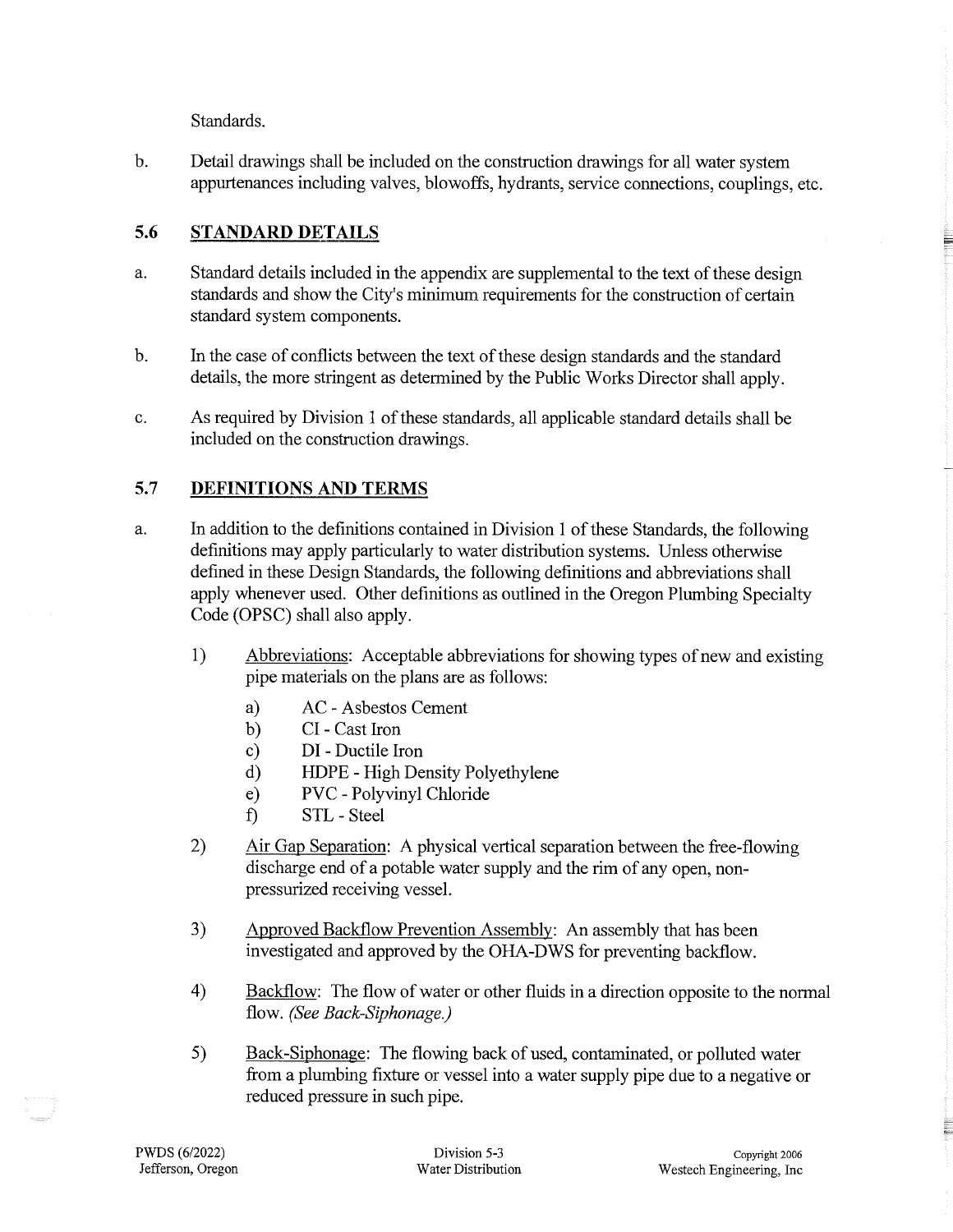- 6) Building Supply: The pipe carrying potable water from the water meter or other source of water supply to a building or other point of use or distribution on the lot. Building supply shall also mean customer line.
- 7) Cross Connection: Any connection or arrangement, physical or otherwise, between a potable water supply system and any plumbing fixture or any tank, receptacle, equipment or devise, through which it may be possible for nonpotable, used, unclean, polluted and contaminated water, or other substances, to enter into any part of such potable water system under any condition.
- 8) Customer Water Supply System: The water supply system of a building, premises or private system consists of the all supply pipe from the customer side of the water meter, including water service pipes, and the necessary connecting fittings, control valves, pipe and all appurtenances carrying or supplying potable water in or adjacent to the building premises served.
- 9) Distribution Mains: All mains which are not designated as transmission mains, and which are used for supply the individual consumer. As a general rule these are the smaller mains in the water supply system.
- 10) Distribution System: Distribution main pipelines, pumping stations, valves and ancillary equipment used to transmit water from the supply source to the service line.
- 11) Double Check Valve Assembly: An assembly composed of two single, independently acting check valves, including tightly closing shut-off valves located at each end of the assembly and fitted with properly located test ports.
- 12) Double Detector Check Valve Assembly: A line-sized approved double check valve assembly with a parallel meter and meter-sized approved double check valve assembly. The purpose of this assembly is to provide double check valve protection for the distribution system and at the same time provide partial metering of the fire system showing any system leakage or unauthorized use of water.
- 13) Fire Hydrant Assembly: Fire hydrant, hydrant lead, mainline hydrant valve, mainline tee, and thrust restraint at the hydrant and the mainline tee.
- 14) Fire Protection Services: A connection to the public water main intended only for the extinguishment of fires and flushing necessary for its proper maintenance. All fire services connected to building sprinkler systems shall have a double check detector assembly. The connection of the fire protection service to the public mainline shall be the service connection, and the entire portion of the fire protection service from the isolation valve at the public mainline connection to the building shall be the sole responsibility of the property owner for maintenance and/or repair *(ie. a private service line).*  Domestic services taps are not allowed on fire protection services or fire hydrant leads.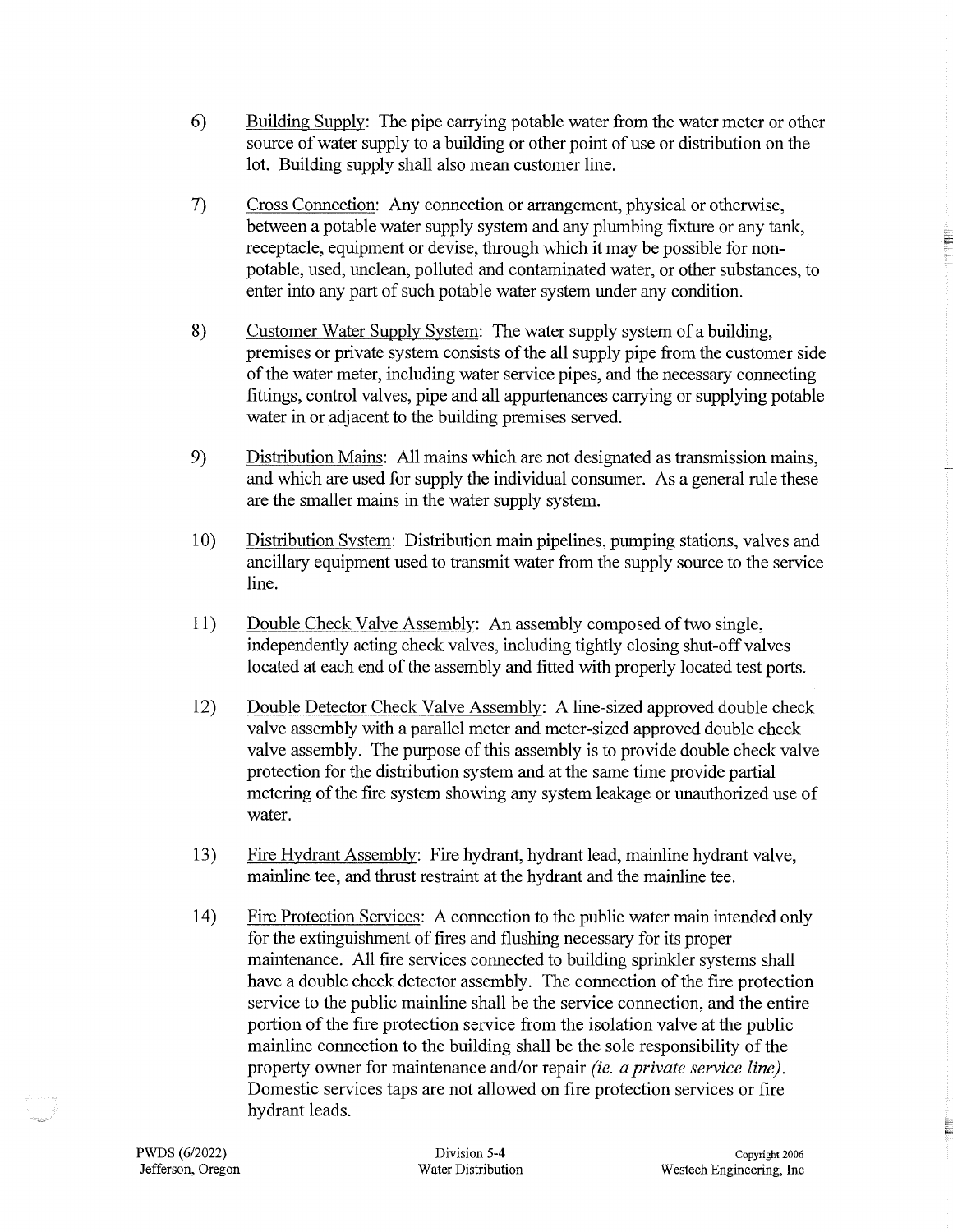- 15) Fixture Unit Equivalents: The unit flow or demand equivalent of plumbing fixtures as tabulated in the Oregon Plumbing Specialty Code (OPSC).
- 16) Hydrant Lead: The line connecting the fire hydrant to the City main or private fire line.
- 17) Irrigation Service: A metered connection intended for seasonal use and delivering water which is not discharged to the sanitary sewer.
- 18) ISO: Insurance Service Office.
- 19) Mainline Hydrant Valve: The isolation valve between the City water main or private fire line and the fire hydrant.
- 20) OHA-DWS: Oregon Health Authority, Drinking Water Services.
- 21) Oregon Plumbing Specialty Code (OPSC): The Uniform Plumbing Code, current edition as revised by the State of Oregon, called the "Oregon Plumbing Specialty Code."
- 22) Potable Water: Water which satisfactory for drinking, culinary and domestic purposes and meets the requirements of the health authority having jurisdiction.
- 23) Private Distribution System: A privately owned and maintained water distribution system serving an industrial or commercial subdivision or a multibuilding development on a single lot served through a master meter installed at the approved location. Private distribution systems must have a single entity responsible for the system. Resale of water without written approval of the City shall be prohibited.
- 24) Service Line: The waterline or pipe extending from the distribution main to the water meter, backflow prevention device, or private fire system double check valve.
- 25) Transmission Mains (Supply Lines): Mains which are used for transporting water from the source of supply and storage reservoirs to the centralized point of distribution and distribution reservoirs. Transmission mains may or may not supply individual consumers, but they are sized and located to transport water from centralized points of distribution to various points of interconnection with the grid system and centralized points of consumption.
- 26) Uniform Plumbing Code: The Uniform Plumbing Code adopted by the International Association of Plumbing and Mechanical Officials, current edition as revised by the State of Oregon, called the "Oregon Plumbing Specialty Code."
- 27) Water Main: A water-supply pipe for public or community use.
- 28) Water Master Plan: The Water System Evaluation and Master Plan for the City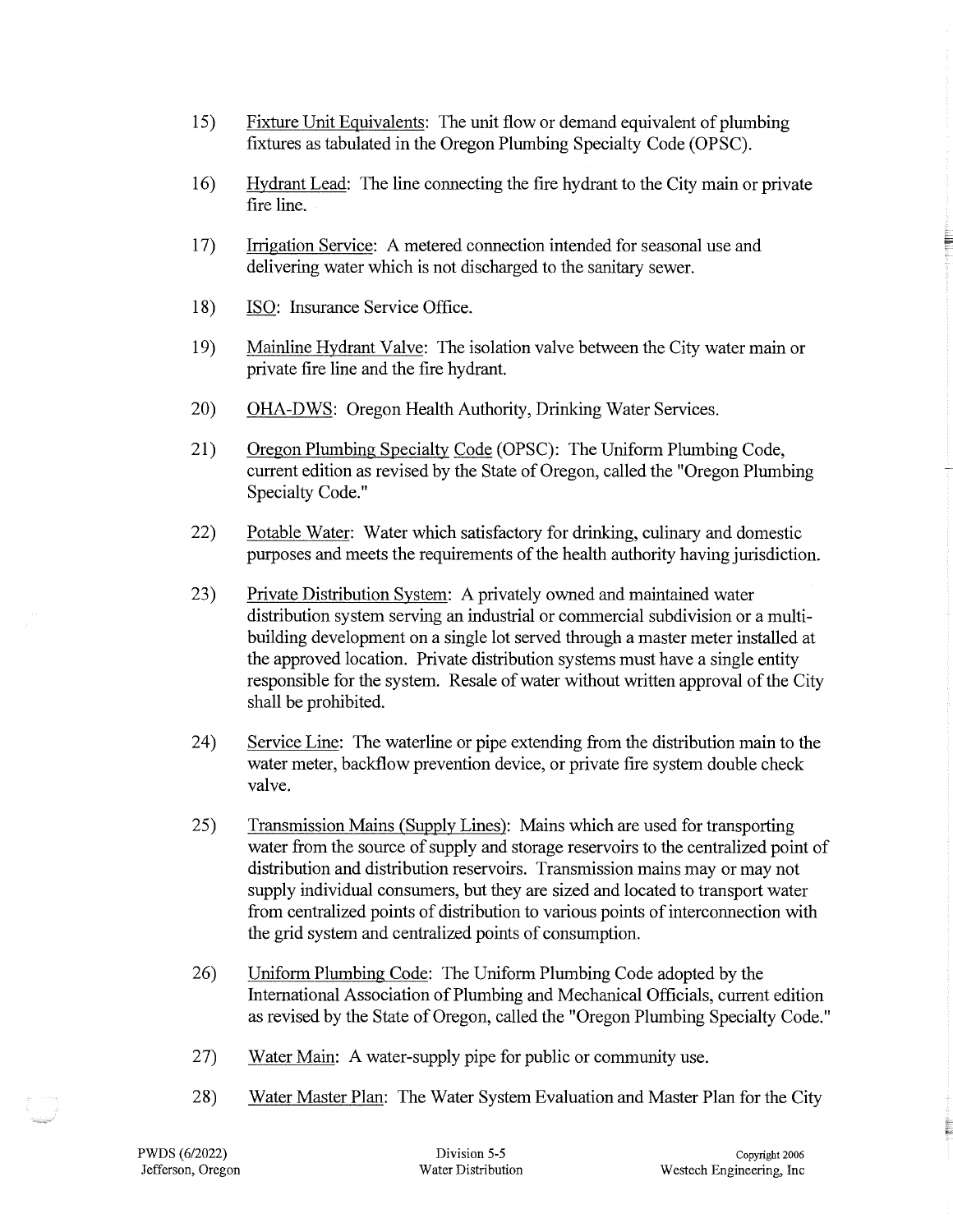of Jefferson, Oregon, most recent revisions.

#### 5.8 **MATERIALS**

#### a. **General**

- 1) Unless otherwise approved by the City Engineer, materials shall conform to the minimum requirements outlined herein and as shown on the Standard Details. This listing is not intended to be complete nor designed to replace the City's Public Works Construction Standards (PWCS).
- 2) In the case of conflicts between the provisions of these design standards and the PWCS, the more stringent as determined by the Public Works Director shall apply. Acceptable materials shall be as outlined in these Design Standards.
- 3) It is not intended that materials listed herein are to be considered acceptable for all applications. The design engineer shall determine the materials suitable for the project to the satisfaction of the City Engineer.
- 4) All materials or products which will come in contact with or which will be used on material or products which will come in contact with potable water shall conform to the requirements of OAR 333-61-087, Product Acceptability Criteria or the National Sanitation Foundation (NSF) Standard 61, Drinking Water System Components - Health Effects as approved by the OHA-DWS.
- 5) Granular backfill shall be %"-0 conforming to OSSC (ODOT/APWA) 02630.10 (Dense Graded Base Aggregate), with no more than 10% passing the #40 sieve and no more than 5% passing the #200 sieve.

#### b. **Pipe**

- 1) PVC (AWWA C-900)
	- a) PVC pressure pipe shall conform to the requirements of AWWA C-900 *(design stress of 4000 psi),* NSF approved, with cast iron pipe equivalent (CI) outside diameter dimensions. Pipe shall be PVC pipe with wall thickness equivalent to a standard dimension ratio (SDR) of 18.

# 2) Ductile Iron

- a) Where ductile iron pipe is used for water distribution, pipe shall be Class 52 ductile iron pipe with push-on joints conforming to AWWA C-151, and cement-mortar lined and seal coated in accordance with AWWA C-104 *(ductile iron pipe threaded for flanges shall be Class 53).*
- b) All ductile iron pipe and fittings buried underground shall be coated on the outside with a standard coating of black bituminous paint a minimum of 1 mil thick unless otherwise specified.

~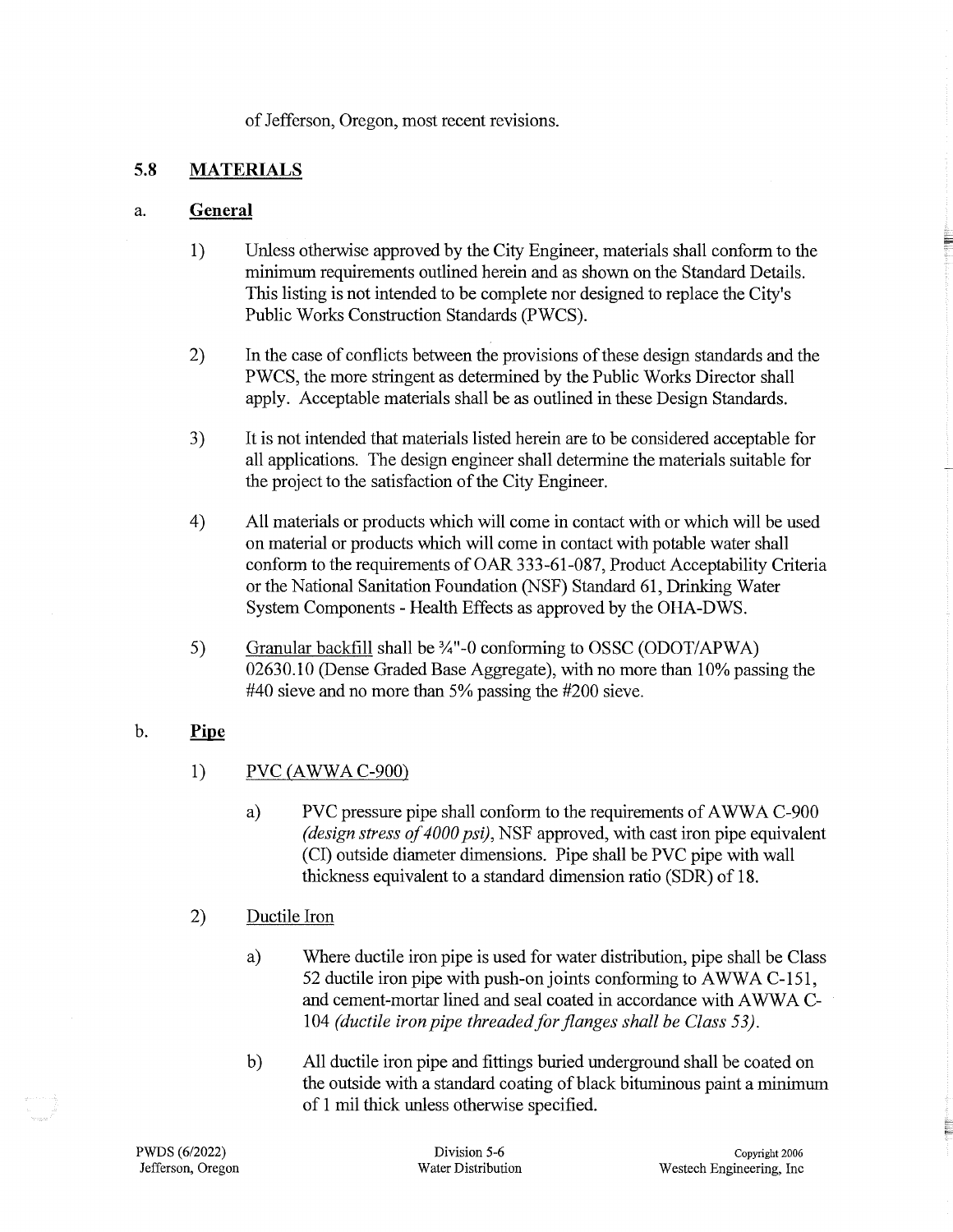- c) All ductile iron pipe within a single project shall be of the same manufacturer.
- 3) Rubber-ring gaskets for push-on joints shall be furnished by the pipe manufacturer to ensure compatibility with the gasket groove in the push-on bell end. Gaskets shall be suitable for the specified pipe sizes and pressure.
- 4) Restrained joint PVC pipe shall be used in locations and configurations as required by the City Engineer *(Diamond Lok-21, Eagle Loe 900, TerraBrute CR or approved equal, as approved by the City Engineer and Public Works Director for the specific application).*

#### c. **Bolts & Nuts for MJ Joints & Flanged Joints**

- 1) Mechanical Joints
	- a) MJ joints shall be provided with corten tee-head bolts and nuts *(ASTM A242, high strength, low alloy steel conforming withAWWA C-111).*
- 2) Flanged Joints
	- a) All flange joints shall be provided with bolts and nuts *(low alloy steel conforming with AWWA C-111).*
	- b) As a minimum, all nuts and bolts used for flanged joints shall conform to the requirements of ASME/ANSI B18.2.1 and shall be low carbon steel conforming to the requirements of ASTM A-307 Grade B, zinc plated steel.
- 3) Areas with Corrosion Concerns
	- a) For any areas where required by Public Works, MJ and flanged joints shall be provided with bolts and nuts *(low alloy steel conforming with AWWA C-111)* coated with a zinc base coat and a Xylan fluoropolymer top coating *(or approved equal)* for corrosion control and to control thread friction torque during tightening *(Romac R-Blue, TriPac 2000 Blue or approved equal).*

#### d. **Fittings**

- 1) Mechanical Joint Fittings
	- a) All MJ tees, crosses, elbows, reducers, adapters, combinations thereof, and other miscellaneous fittings 4-inches through 24-inches in diameter shall be ductile iron compact fittings in conformance with AWWA C-153.
	- b) The minimum working pressure for all MJ cast iron or ductile iron

PWDS (6/2022) Jefferson, Oregon È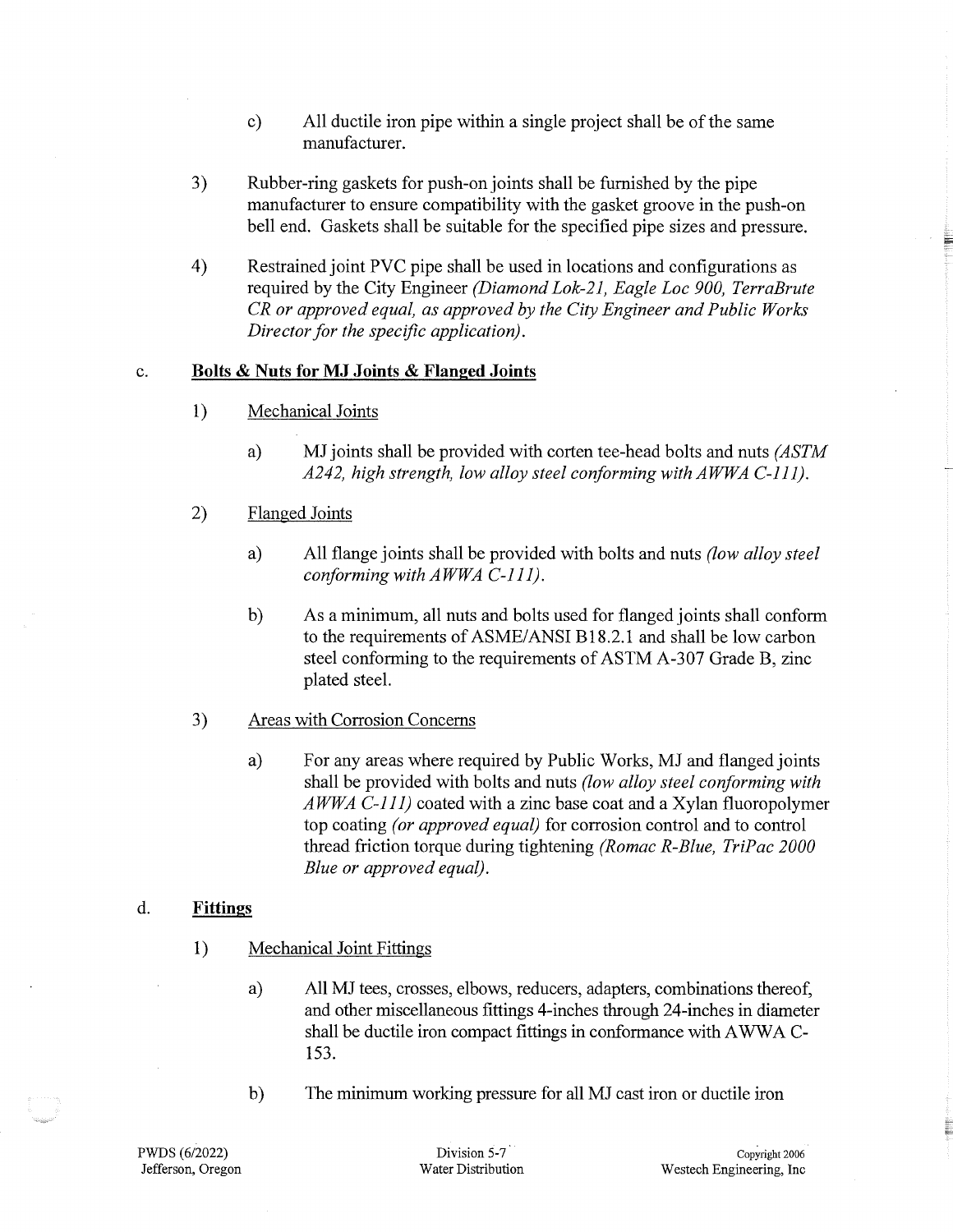fittings 4-inches through 24-inch in diameter shall be 350 psi.

- c) Retainer Glands for MJ Joints
	- (1) Retainer gland casting bodies shall have all surfaces fusion bond powder coated *(polyester or nylon based)* after pretreatment with a phosphate wash, rinse & sealer coating *(Mega-Bond or approved equal).*
	- (2) Retainer gland set wedge bolts and set wedge assemblies shall have all surfaces coated with a minimum of two coats of fluoropolymer coating or approved equal coating *(to control thread friction torque during tightening of set wedges).*
	- (3) Retainer glands for use on MJ joints shall be "Mega-Lug" as manufactured by EBAA Iron Inc. *(color coded based on the type of compatible pipe),* or approved equal.

### 2) Flanged Fittings

- a) All flanged tees, crosses, elbows, reducers, adapters, combinations thereof, and other miscellaneous fittings 4-inches through 48-inches in diameter shall be cast iron or ductile iron fittings in conformance with AWWAC-110.
- b) The minimum working pressure for all flanged cast iron or ductile iron fittings shall be 250 psi.

#### e. **Couplings**

- 1) Couplings shall be limited in their application to connection of new pipe work to existing waterlines, temporary installations, and where specifically approved by the City Engineer.
- 2) Mechanical joint couplings shall have minimum pressure ratings that will accommodate maximum pressures which will be experienced during hydrostatic and leakage testing.
- 3) Unrestrained Couplings. Unrestrained mechanical joint sleeve couplings and adapters shall be long-style solid sleeve type couplings consisting of a fusion bond epoxy coated ductile iron sleeve, ductile iron follower rings, rubber gaskets, and corrosion-resistant bolts and hex nuts *(zinc plated).* Unrestrained long sleeve couplings shall be Tyler Pipe, UFCO, Star, Sigma or approved equal. Romac Macro HP extended range couplings are allowed as an alternative to unrestrained MJ sleeve couplings.
- 4) Restrained Couplings. Unless otherwise specifically specified or noted on the drawings, restrained sleeve couplings up to 12-inch diameter shall be Krausz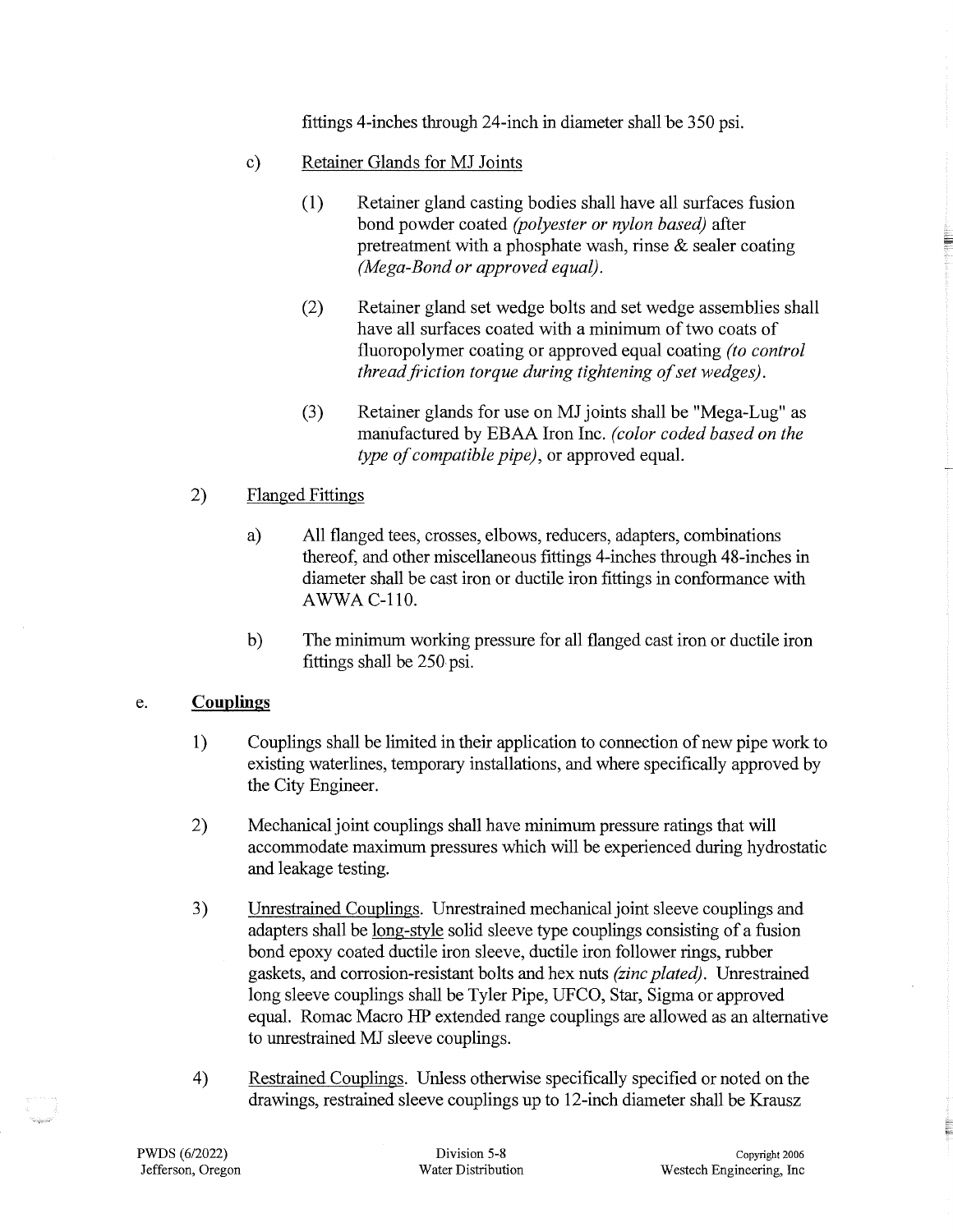Hymax Grip Coupling, or approved equal *(Romac Alpha Coupling),* consisting of a fusion bond epoxy coated two bolt coupling with all cast components *(end rings, center ring, bolt guides, gripper teeth)* of ductile iron, NBR gaskets, stainless steel hardware, stainless steel bolts & anti-gall e-coated nuts.

5) Dresser type couplings are not an approved option unless specifically approved by the Public Works Director. Applications shall be limited to transitions between pipe types for which mechanical joint couplings are not available.

#### f. **Mainline Valves**

- 1) General
	- a) All mainline valves and appurtenances shall have the name, monogram, or initials of the manufacturer cast thereon. They shall be built and equipped for the type of operation as specified herein or as shown on the drawings.
- 2) Valve Operators
	- a) All valve operators shall be totally enclosed traveling nut type manual operators, sealed and lubricated for underground service.
	- b) All buried valves shall be supplied with a 2-inch square operating nut, and shall open to the left *(ie. counterclockwise).* Nuts shall have a flanged base on which shall be cast an arrow at least 2-inch long with the word "OPEN" cast on the nut to clearly indicate the direction of opening.
	- c) Extension stems shall be provided for buried valves when the operating nut is four (4) feet or more below finished grade. Extension stem shall extend to within twelve (12) inches *(maximum)* of the finished ground surface and shall be provided with spacers which will center the stem in the valve box.
- 3) Valve Boxes (VB)
	- a) All buried valves shall be provided with new valve boxes, including new valves installed by the Contractor, or existing valves which are excavated around as part of the work, and existing valves which are located within newly paved, newly concreted or newly graveled surfaces.
	- b) Valve boxes shall conform to Standard Details *(reuse of existing valve boxes will only be allowed is they fully conform with current standard details, are accurately centered on the valve nut, are clean of excess rock or debris around the valve nut, and are approved in writing by the City).*  All valve boxes shall be provided with 3034 PVC riser pipes, length as required.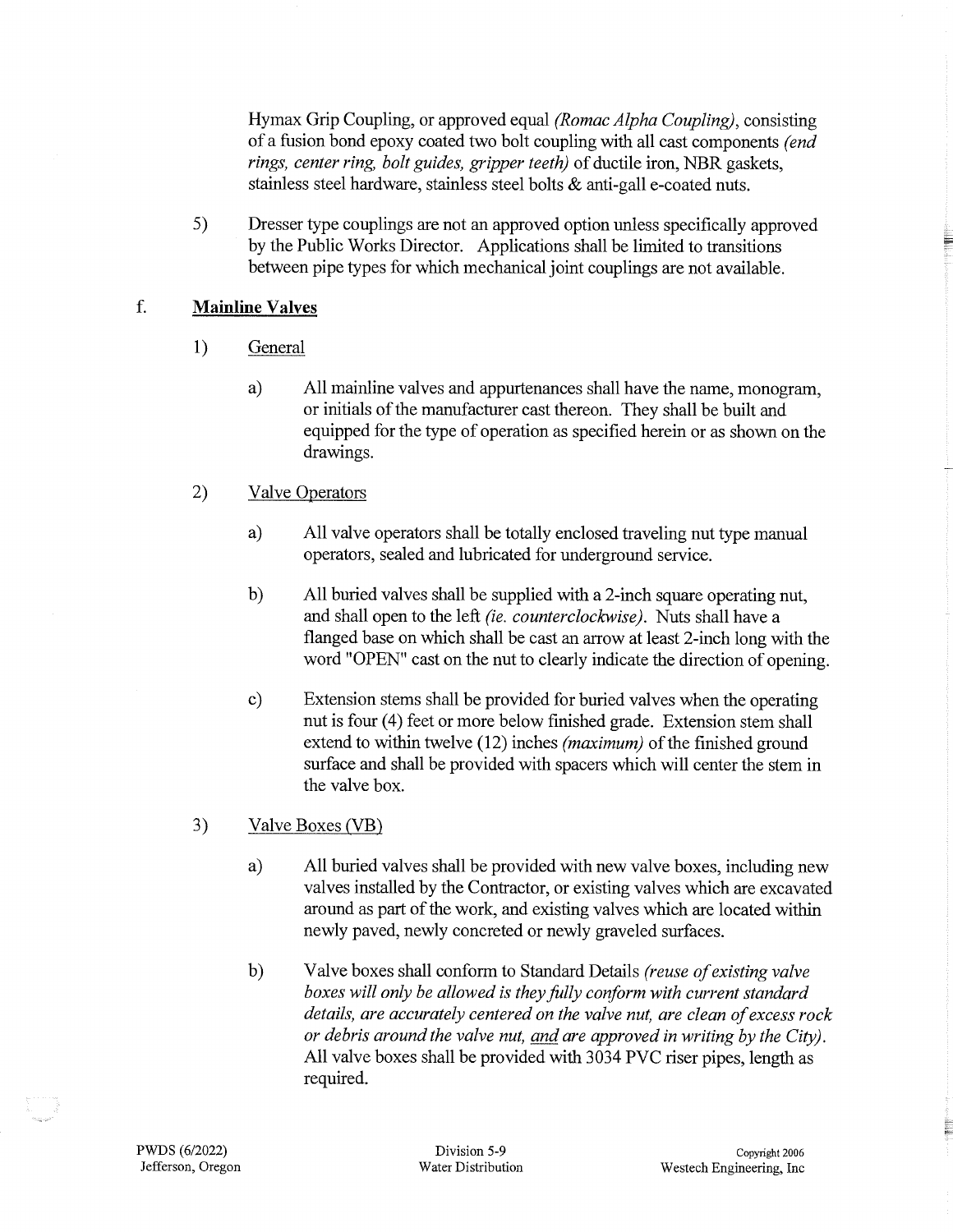- c) All valve boxes noted above *(new and reused existing valves)* shall be provided with VC212 self-centering valve box bases with integral rubber fingers to exclude rock from around the valve nut, as manufactured by 3 Dimensional Contracting, or approved equivalent.
- 4) Gate Valves (GV)
	- a) For criteria regarding acceptable location for use of gate valves, see Section 5.16.
	- b) All gate valves shall be resilient wedge gate valves conforming to the requirements of AWWA C-509, except as herein modified.
	- c) Gate valves shall be epoxy coated iron-body, resilient wedge non-rising stem gate valves. The wedge shall be cast iron completely encapsulated in an elastomer covering with polymer guide bearing caps on each side. The valves shall have a full diameter waterway with no grooves or recesses at the valve seat location. Flanges, where required, shall be 125 pound, full faced, drilled per ANSI B16.1.
	- d) Valves shall be tested and certified by the manufacturer for shut-off at a working pressure of 200 psi and a minimum test pressure of 300 psi.
	- e) Gate valves shall be Mueller A-2360, Waterous Series 500 or approved equivalent.
- 5) Butterfly Valves (BFV)
	- a) For criteria regarding acceptable location for use of butterfly valves, see Section 5.16.
	- b) All butterfly valves shall conform to AWWA C-504, except as herein modified. Butterfly valves shall be provided with standard gearing so as to match the same number of turns as a gate valve of the same size *(3 <sup>x</sup> diameter plus 1 turn to open or closed).*
	- c) Butterfly valves shall be epoxy coated short body type AWWA Type-B valves. Flanges, where required, shall be 125 pound, full faced, drilled per ANSI B16.l.
	- d) Valve operators shall be enclosed traveling nut type manual operators, sealed and lubricated for underground service, and shall be rated for submerged operation up to 10 psi *(±23 feet).*
	- e) Valves shall be tested and certified by the manufacturer for shut-off at a working pressure of 150 psi and a minimum test pressure of 300 psi.
	- f) Butterfly valves shall be Pratt Groundhog series, or approved equivalent.

 $\, = \,$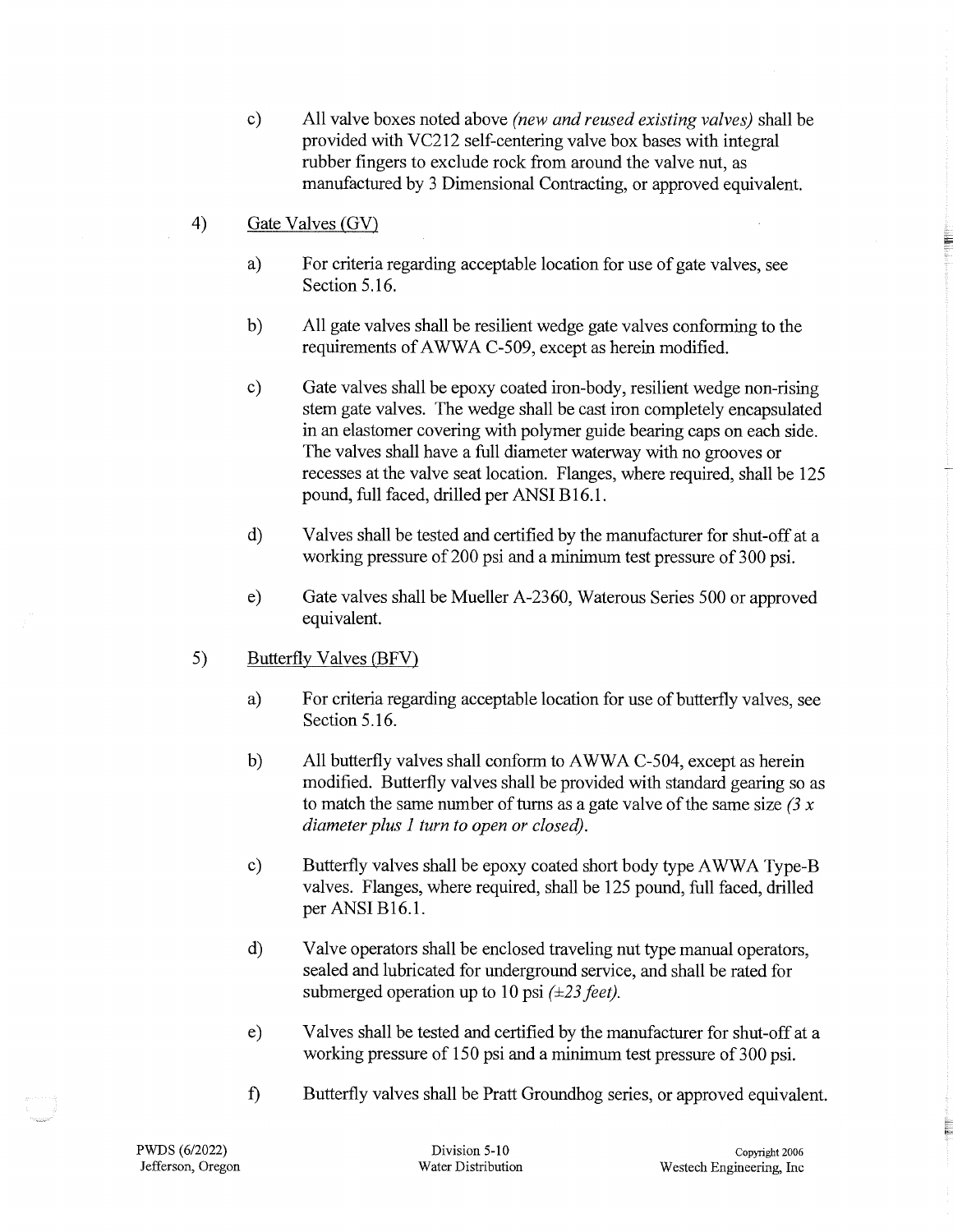- 6) Valve Coating
	- a) All valves shall be furnished with a fusion-bonded epoxy coating inside and outside conforming to the requirements of AWWA C-550.

#### g. **Service Pipe and Fittings**

- 1) For criteria regarding tapping requirements, see Section 5.19.
- 2) All services that are saddle tapped shall use ductile iron service saddles with stainless steel bolts and double strap clamps. All ductile iron service saddles shall be furnished with a fusion bonded epoxy or nylon coating conforming to the requirements of AWWA C-550, Romac 202NS, Ford FC202 or approved equal.
- 3) Unless otherwise approved by the Public Works Director, single residential service pipe shall be a minimum of 1-inch in diameter, and commercial or industrial service pipe shall be a minimum of  $1\frac{1}{2}$ -inches in diameter *(reducers*) *can be installed at meter location as applicable).*
- 4) Compression Inserts. All service connections to HDPE service pipe shall be compression fittings, with 2-3/8" long inserts provided for all HDPE connections per manufacturer's recommendations *(AY McDonald 6133T CTS insert stiffener or equal).* Any service connections to copper pipe shall be compression fittings.
- 5) **No-Lead Service Brass.** All service brass shall be manufactured from nolead alloy conforming with UNS/CDA C89833, and shall have the letters "NL" cast into the body for proper identification.
- 6) **Tracer Wire.** A continuous 12 gauge solid core copper toning wire *(blue insulation)* shall be installed along all non-copper water service lines from the mainline to the meter box.
- 7) **1-inch Services** 
	- a) Unless otherwise specified herein, water service lines shall be Driscopipe 5100 Ultra-Line (PE 3408/PE 4710) high density polyethylene pipe, copper tube size OD, SDR 9 *(200 psi working pressure rated)*  conforming to ASTM D-2737, with long style compression inserts and compression fittings. All water services shall be continuous HDPE without splices.
	- b) All corporation stops shall be brass ball valve corporation stops rated to 300 psi with iron pipe thread inlet and compression outlet to adapt copper pipe. Corporation stops shall be Ford FB-1100 or approved equivalent.
	- c) Each individual water service line shall be equipped with a locking ball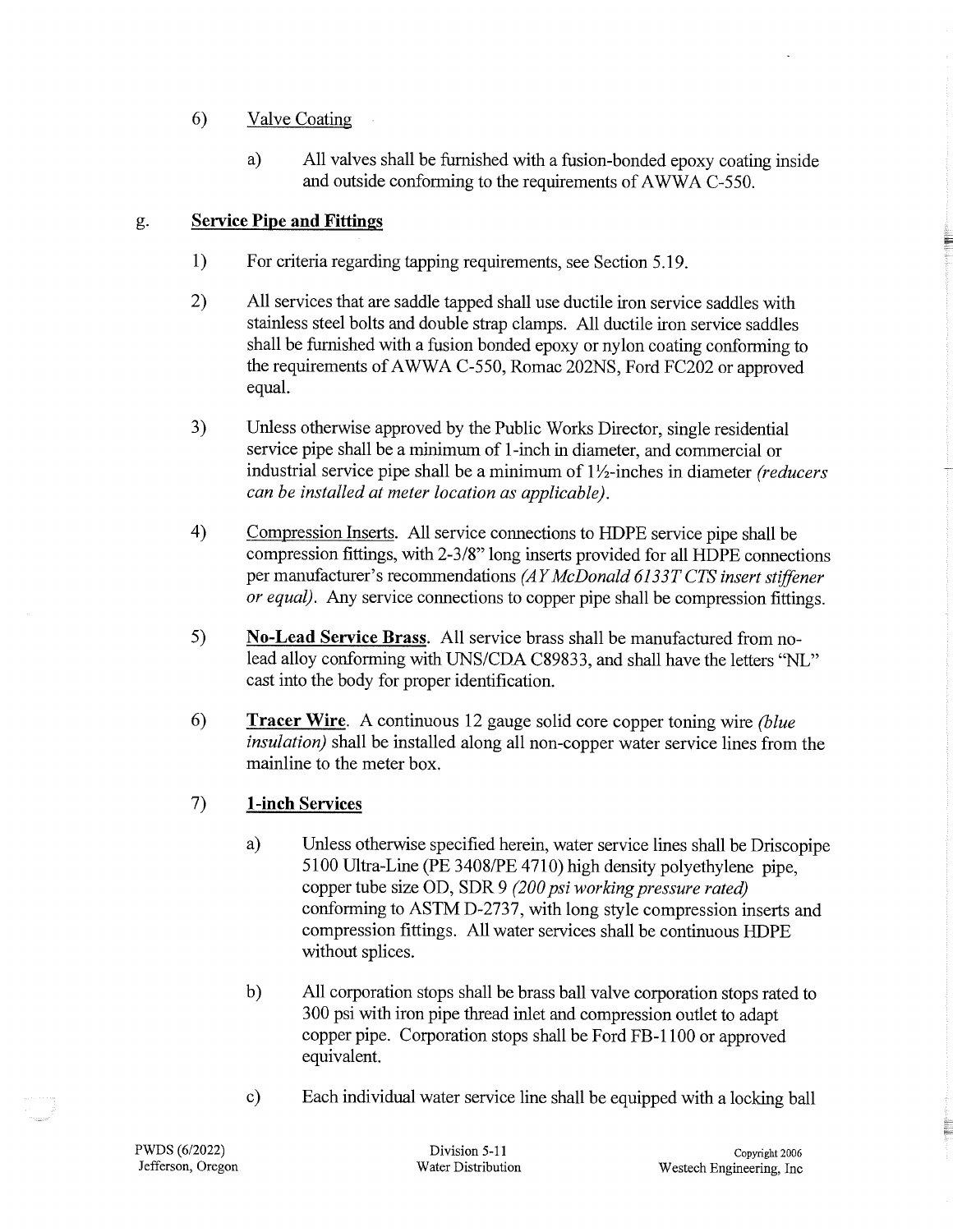valve meter stop assembly at the inlet to the meter. All meter stop assemblies shall be brass with copper pipe connector as appropriate and outlet for meter coupling.

- d) Meter stops for I-inch single meter stops shall be locking angle ball valves with CTS PAC joint inlet. I-inch meter stops shall be Ford BA43-444W, or approved equivalent.
- e) Service line couplings shall be CTS pack joint style couplings. Couplings shall be Ford C44 coupling or approved equivalent, with long style compression inserts as specified above.

### 8) **1 Yz-inch & 2-inch Services**

- a)  $1\frac{1}{2}$ -inch and 2-inch water service lines shall be Driscopipe 5100 Ultra-Line (PE 3408/PE 47IO) high density polyethylene pipe, copper tube size OD, SDR 9 *(200 psi working pressure rated)* conforming to ASTM D-2737, with long style compression inserts as specified above and compression fittings. All water services shall be continuous HDPE without splices.
- b)  $1\frac{1}{2}$ -inch and 2-inch water services shall be provided with high bypass coppersetters for flanged meters, Ford VBB76-12HB-11-66  $(1\frac{1}{2})$  or VBB77-I2HB-I I-77 (2") high locking bypass or approved equivalent conforming to standard details.
	- (1) The coppersetter shall be provided with ball valves on the inlet and outlet, with inlet valve provided with a lockwing and the outlet valve provided with a handle.
	- (2) The bypass line shall be I-inch diameter minimum, and shall be provided with a lockwing ball valve.
- c) 2-inch and larger services shall have a mainline tee with flanged side outlet and a flange x MJ resilient wedge gate valve conforming the requirements specified herein.
- d) The meter assembly shall include a lockable bypass and may require a backflow preventer if required by Public Works.

#### 9) **3-inch & Larger Services**

- a) 3-inch and larger water service lines shall be reviewed on a case-by-case basis. Pipe and fittings shall be as required by the City Engineer and the Public Works Director.
- b) All services 3-inch and larger shall be Class 52 ductile iron pipe, with ductile iron fittings. Provide retainer glands on all MJ joints, and field-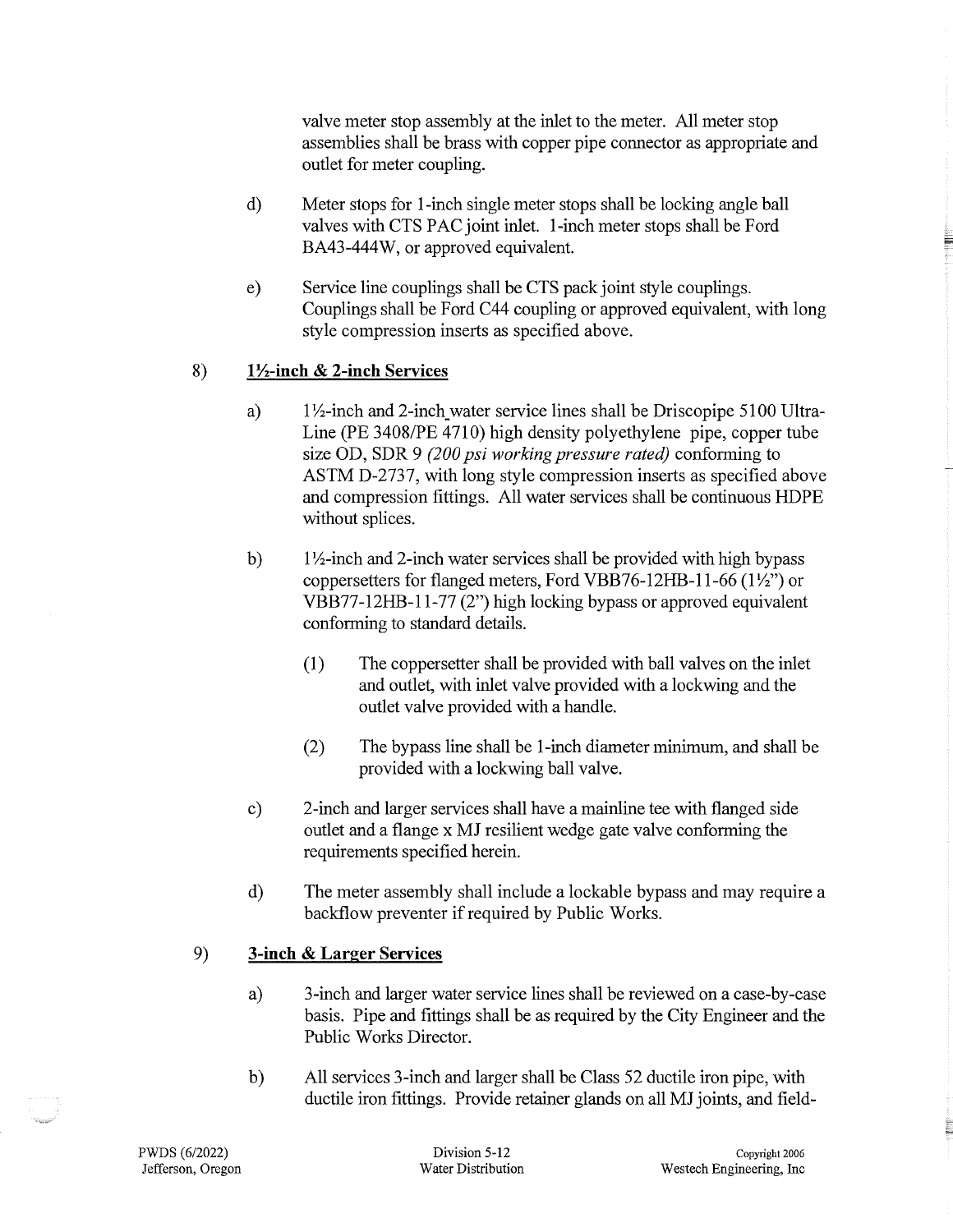lock type gaskets on all push-on joints. See PWDS 5.7 for ownership and responsibility for fire protection service from mainline connection to building.

c) 3-inch and larger services shall have a mainline tee with flanged side outlet and a flange x MJ resilient wedge gate valve conforming to the requirements specified herein.

# 10) **Fire Services**

- a) All fire service lines shall be reviewed on a case-by-case basis. Pipe and fittings shall be as required by the City Engineer and the Public Works Director.
- b) The portion of all fire services within the public right-of-way or within utility easements to the City shall be Class 52 ductile iron pipe, with ductile iron fittings. Provide retainer glands on all MJ joints, and field-lock type gaskets on all push-on joints.
- c) All fire service connections shall have a minimum 4-inch mainline tee *(or tapping saddle)* with flanged side outlet and a flange x MJ resilient wedge gate valve conforming to the requirements specified herein.
- d) Each fire service connection shall be provided with a double check detector assembly with a City approved meter on the detector loop.

# h. **Water Meter Boxes**

1) Unless otherwise approved by the Public Works Director, all meter boxes must be as shown below:

| <b>WATER METER BOXES</b> <sup>1</sup>                                                                                          |                                                   |                           |                   |  |  |
|--------------------------------------------------------------------------------------------------------------------------------|---------------------------------------------------|---------------------------|-------------------|--|--|
| Service Line Size                                                                                                              | Non-Traffic Area <sup>2</sup>                     | Traffic Area <sup>2</sup> | Inside Dimensions |  |  |
| $3/4$ -inch & 1-inch                                                                                                           | DFW486WBC4-12-BODY<br>DFW486C-4C-LID <sup>1</sup> | Same                      | $11" \times 18"$  |  |  |
| $1\frac{1}{2}$ -inch & 2-inch                                                                                                  | DFW1324WBC4-12-BODY<br>$DFW1324C-4C-LID1$         | Same                      | $13" \times 24"$  |  |  |
| Vault built to Public Works requirements, w/ aluminum hatch, OSHA ladder, sump<br>3-Inch and larger<br>pump & lockable bypass. |                                                   |                           |                   |  |  |

 $<sup>1</sup>$  Meter boxes and/or piping which do not provide all required clearances and spacing so as to allow installation of</sup> City's standard meter *(without removing the box or vault, and without reconfiguring piping)* will be required to be reset or replaced by the developer or builder *(at their sole expense),* prior to installation of the meter.

 $2 -$  See requirement below for AMR/AMI lid configuration.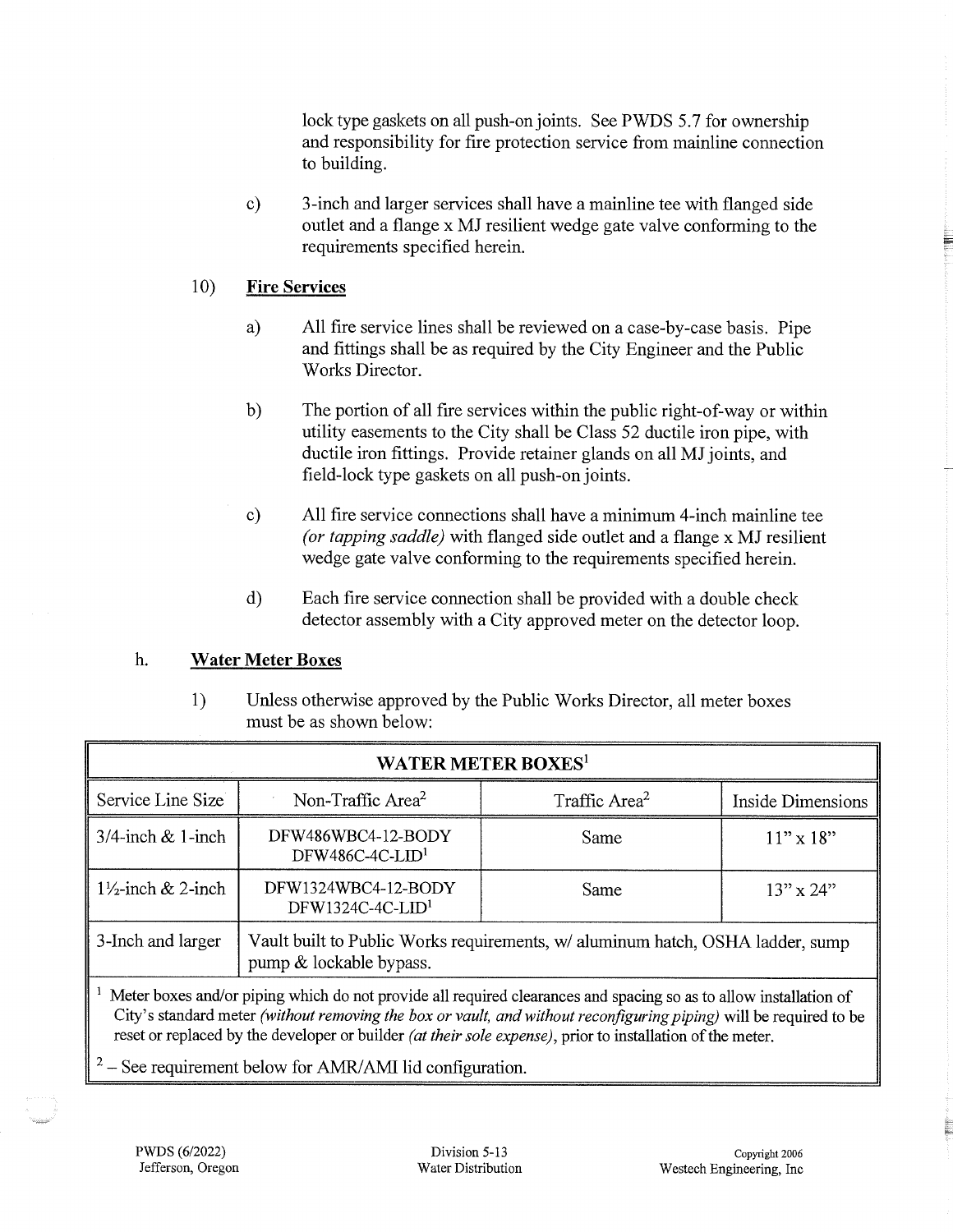2) Meter boxes shalI be H20 rated polymer boxes with covers configured for topmount radio-read AMR sensors and containing an embedded locator magnet.

# 1. **Fire Hydrants**

- 1) Unless otherwise required by the Jefferson Public Works Director, all fire hydrants shall conform to the following:
	- a) All fire hydrants shall be improved, dry barrel, 514-inch compression type valve, traffic model.
	- b) Fire hydrants shall be equipped with two  $2\frac{1}{2}$ -inch hose ports (NST), one  $4\frac{1}{2}$ -inch pumper port (NST) with Storz adapter as specified,  $1\frac{1}{2}$ -inch pentagon nut, and barrel drains.
	- c) Fire hydrants shall be oriented so as to optimize access to ports, or as directed by the Engineer.
	- d) Fire hydrants shall be EJ Watermaster 5CD250 or Mueller Super Centurion 200, Model A-423, and shall be factory painted yellow. Provide Storz adapter & cap per standards details.
	- e) All hydrants within a single project *(including within all phases of <sup>a</sup> project)* shall be of the same manufacturer.

# **J. Mainline Blowoffs**

- 1) Minimum allowable blowoff size shall be as outlined under Section 5.12. Blowoffs shall be sized to provide adequate flushing velocities as approved by the City Engineer.
- 2) Unless otherwise shown or authorized by the City Engineer, all blowoffs shall be provided with valve boxes and/or meter boxes as shown in the Standard Details.

# k. **Mainline Tapping Tees**

- 1) Tapping tees used for making connections to existing, in-service lines shall be all stainless steel construction *(including stainless steel flange)* with full perimeter gasket, and shall have Class 125 outlet flanges. In all cases, the tapping tee shall be designed for use with the existing pipe materials and O.D. equivalent.
- 2) All tapping valves shall be resilient wedge gate valves furnished with a fusion bonded epoxy coating inside & outside conforming to the requirements of AWWAC-550.
- 3) Any company performing mainline taps shall be prequalified with the City prior to performing any work on a project.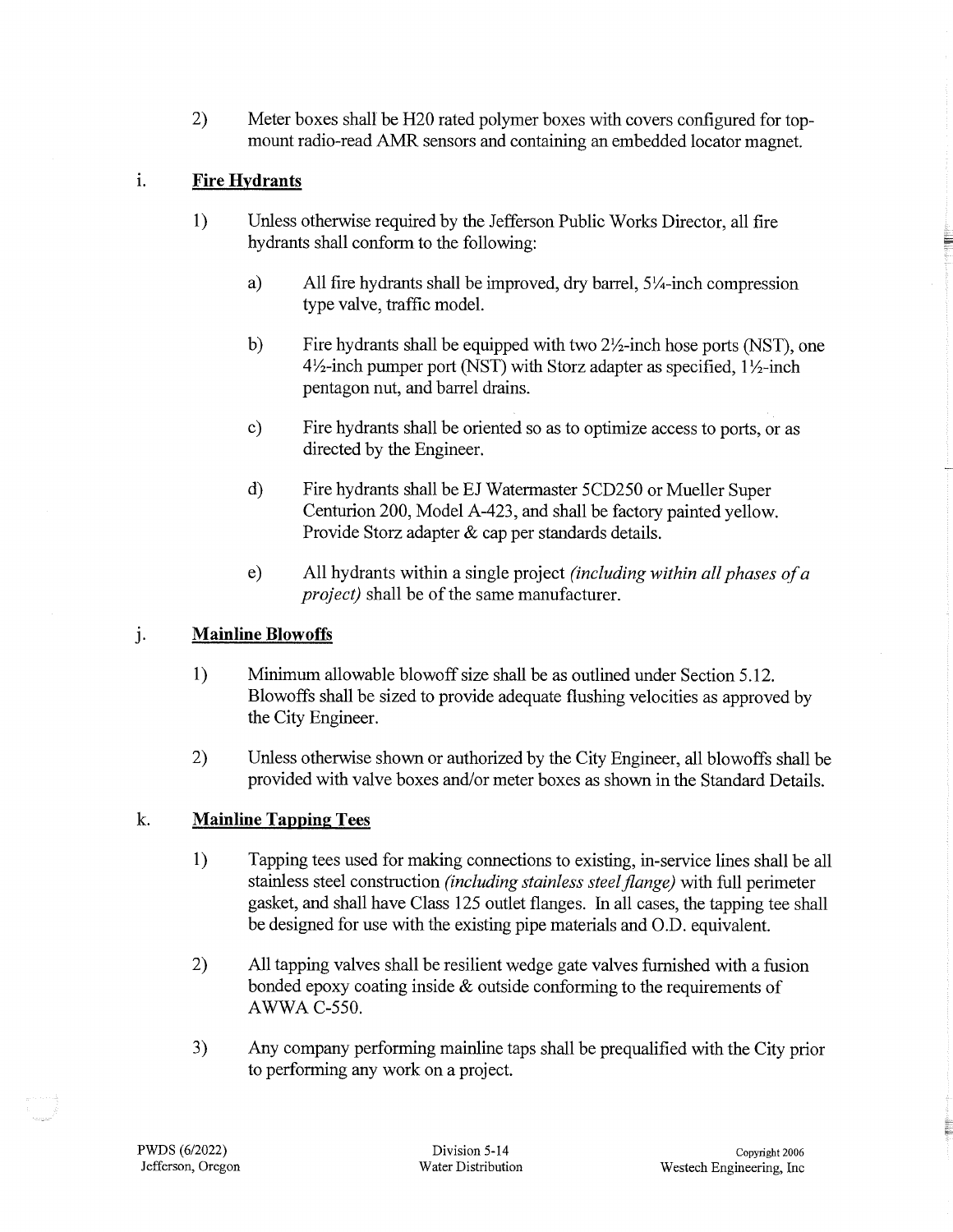4) Contractors shall coordinate all taps with City Public Works and perform work with Public Works staff present.

# 1. **Underground Warning Tape**

- 1) Underground warning tape shall be detectable or non-detectable acid and alkali resistant safety warning tape. The tape shall consist of a minimum 4.0 mil (0.004") thick, virgin low density polyethylene plastic film formulated for extended use underground. The tape shall be in accordance with the APWA national color code and shall be permanently imprinted in lead free black pigments suitable for direct burial.
- 2) The tape shall be safety blue and shall be provided with the legend "CAUTION BURIED WATER LINE BELOW" or approved equivalent printed continuously down the length of the tape.

# m. **Toning Wire**

- 1) A continuous insulated 12 gauge solid core copper toning wire shall be supplied with non-metallic pipe. Insulation shall be blue in color for potable water piping.
- 2) Additional wire shall be supplied as necessary to allow the toning wire to be looped up at all valve boxes on all lines.

# n. **Warning Tape**

1) Warning tape shall conform with the requirements noted on the standard details and standard construction notes *(6-inch width, color* & *"Caution: Buried Below" wording as required for pipeline being installed).* 

# o. **Concrete (Cast-in-Place) Thrust Restraint.**

- 1) All concrete shall conform to the requirements of OSSC (ODOT/APWA) 00440, Commercial Grade Concrete, 3300 psi min  $(a)$  28 days, max 5" slump, 4.5% air  $(\pm 1.5\%)$ . Concrete mix design shall be submitted to the City for review and approval prior to use.
- 2) If hand mixed sack-crete type concrete is proposed by the Contractor and approved by the Public Works Director, it shall be a 4000 psi minimum mix *(approved by the City prior to use),* mixed with the minimum amount of water necessary for workability *(5" slump or stiffer).*
- 3) In no case will dry sack-crete *(either in bags or as loose mix)* be considered as an acceptable substitute for an approved concrete mix, placed as specified herein or on the drawing details.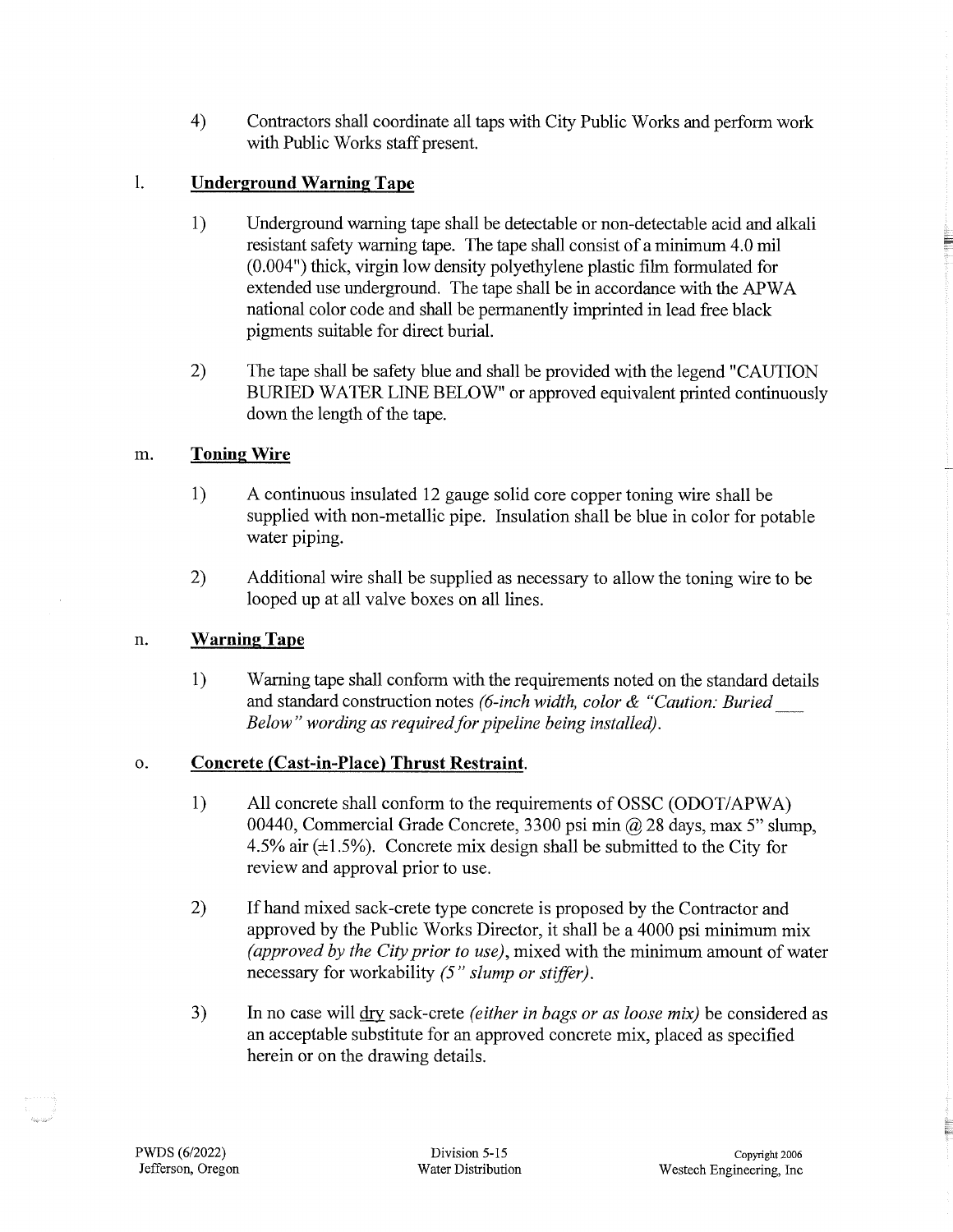#### p. Bore Casings and Accessories

- 1) Carrier pipe used in bore casings shall meet the minimum specifications contained herein. Casing pipe shall be of a size to permit proper construction of the carrier pipe to the required lines and grades.
- 2) Casing shall be welded smooth steel pipe conforming to the requirements of ASTM A-53 or approved equal, with a minimum yield strength of 35,000 psi.
- 3) Minimum casing size and wall thickness shall as outlined below. Casing wall thickness shall conform to these requirements or the requirements of the agency having jurisdiction, whichever is more stringent. Contractor shall be responsible for verifying the bell OD or casing spacer diameter required of actual carrier pipe provided or bore grades specified, as bell diameters or casing spacer requirements may vary between manufacturers. Casing diameter shall be increased as required to allow trimming of casing spacers on grade critical bores, or where required to provide additional clearance between bells and casing. The fact that certain carrier pipe types are listed in this table does not indicate that such pipe type is approved for any particular application *(ie. to avoid repetition, this table applies to water, sewer and storm drainage as applicable).*

| <b>Carrier Pipe</b><br><b>Nominal Diameter</b><br>(Inches)  | Minimum $1$<br><b>Casing Pipe Diameter</b><br>(Inches)                | <b>Casing Wall</b><br><b>Minimum Thickness</b><br>(Inches) |  |
|-------------------------------------------------------------|-----------------------------------------------------------------------|------------------------------------------------------------|--|
| $\leq 6$ "                                                  | $10$ OD $/$ 9.5" ID                                                   | 0.250(1/4)                                                 |  |
| $6"$ DI (CL 52, push-in joint)<br>(Bell OD = $\pm$ 8.9")    | $12"$ OD $/ \pm 11.5"$ ID                                             | 0.25(1/4)                                                  |  |
| $6"$ PVC C900 (DR 18)<br>(Bell OD = $\pm$ 8.43")            | $12$ " OD $/ \pm 11.5$ " ID                                           | 0.25(1/4)                                                  |  |
| $6"$ PVC D3034 (DR 35)<br>(Bell OD = $\pm 7.0$ ")           | $12"$ OD $/ \pm 11.5"$ ID<br>$(18"$ min. if slope $\leq 2\%$ )        | 0.25(1/4)<br>0.375(3/8)                                    |  |
| $8"$ DI (CL 52, push-in joint)<br>(Bell OD = $\pm$ 11.2")   | $14"$ OD $/ \pm 13.37"$ ID                                            | 0.312(5/16)                                                |  |
| 8" PVC C900 (DR 18)<br>(Bell OD = $\pm$ 11.06")             | $14"$ OD $/ \pm 13.37"$ ID                                            | 0.312(5/16)                                                |  |
| 8" PVC D3034 (DR 35)<br>(Bell OD = $\pm$ 9.36")             | $14"$ OD $/ \pm 13.37"$ ID<br>$(20" \text{ min. if slope } \leq 2\%)$ | 0.312(5/16)<br>0.375(3/8)                                  |  |
| $10"$ DI (CL 52, push-in joint)<br>(Bell OD = $\pm$ 13.25") | $16"$ OD $/ \pm 15.37"$ ID                                            | 0.312(5/16)                                                |  |
| 10" PVC C900 (DR 18)<br>(Bell OD = $\pm$ 13.57")            | $16"$ OD $/ \pm 15.37"$ ID                                            | 0.312(5/16)                                                |  |
| 10" PVC D3034 (DR 35)<br>(Bell OD = $\pm$ 11.7")            | $16"$ OD $/ \pm 15.37"$ ID<br>$(24" \text{ min. if slope } \leq 2\%)$ | 0.312(5/16)<br>0.50(1/2)                                   |  |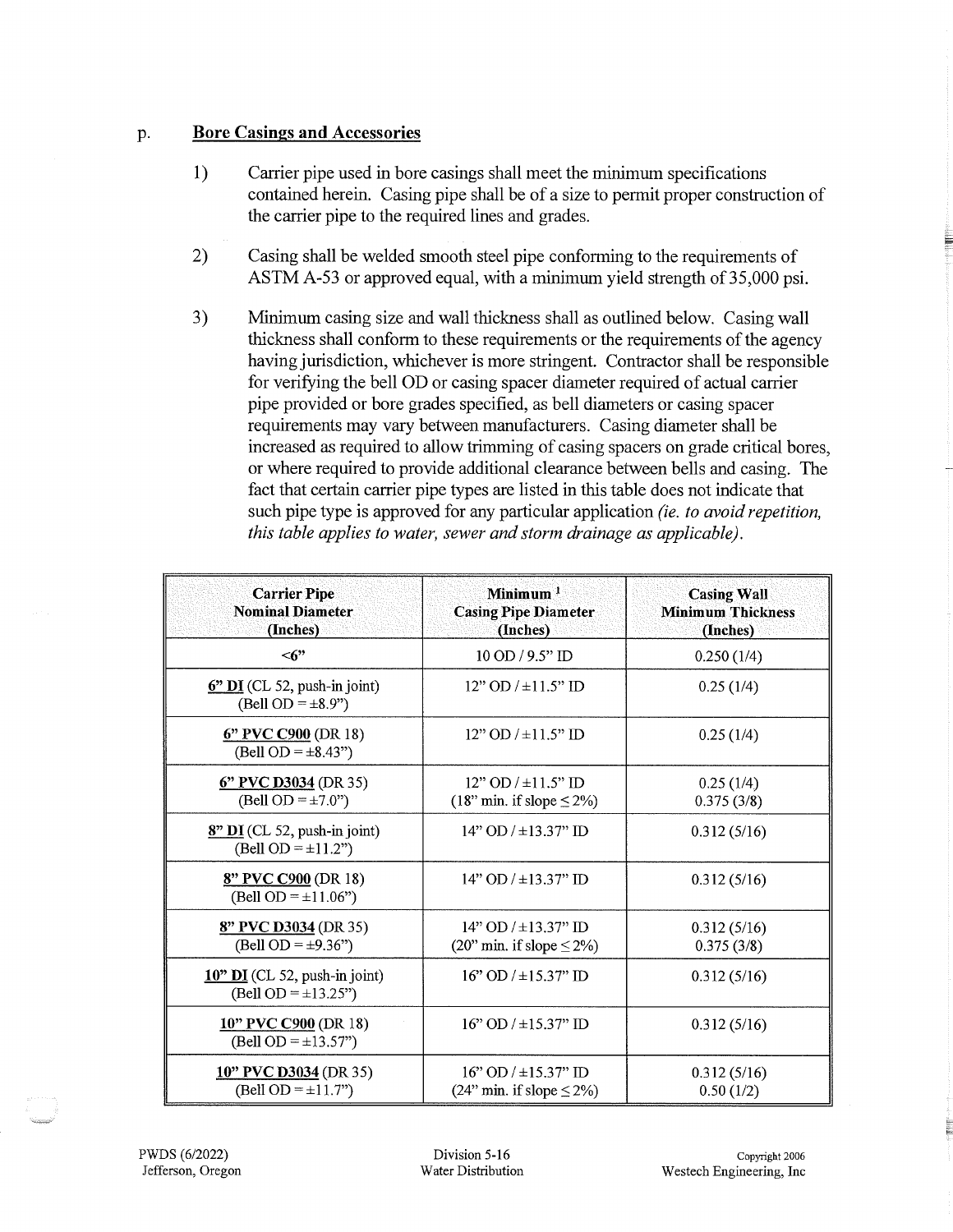| <b>Carrier Pipe</b><br><b>Nominal Diameter</b><br>(Inches)   | Minimum <sup>1</sup><br><b>Casing Pipe Diameter</b><br>(Inches)       | <b>Casing Wall</b><br><b>Minimum Thickness</b><br>(Inches) |  |
|--------------------------------------------------------------|-----------------------------------------------------------------------|------------------------------------------------------------|--|
| $12"$ DI (CL 52, push-in joint)<br>(Bell OD = ±15.37")       | 18" OD / ±17.25" ID                                                   | 0.375(3/8)                                                 |  |
| 12" PVC C900 (DR 18)<br>(Bell OD = $\pm 16.13$ ")            | $18"$ OD $/ \pm 17.25"$ ID                                            | 0.375(3/8)                                                 |  |
| 12" PVC D3034 (DR 35)<br>(Bell OD = $\pm$ 13.94")            | $18"$ OD $/ \pm 17.25"$ ID<br>$(24" \text{ min. if slope } \leq 2\%)$ | 0.375(3/8)<br>0.50(1/2)                                    |  |
| $14"$ DI (CL 52, push-in joint)<br>(Bell OD = $\pm$ 17.85")  | $22"$ OD $/$ $\pm 21"$ ID                                             | 0.50(1/2)                                                  |  |
| 14" PVC C900 (DR 25)<br>(Bell OD = $\pm$ 17.94")             | $22$ " OD / $\pm 21$ " ID                                             | 0.50(1/2)                                                  |  |
| 15" PVC D3034 (DR 35)<br>(Bell OD = $\pm$ 17.05")            | $22"$ OD $/ \pm 21.2"$ ID<br>$(24$ " min. if slope $\leq 2\%$ )       | 0.50(1/2)<br>0.50(1/2)                                     |  |
| $16"$ DI (CL 52, push-in joint)<br>(Bell OD = $\pm 20$ ")    | 24" OD / ±23" ID                                                      | 0.50(1/2)                                                  |  |
| 16" PVC C905 (DR 25)<br>(Bell OD = $\pm 20.41$ ")            | 24" OD / ±23" ID                                                      | 0.50(1/2)                                                  |  |
| $18"$ DI (CL 52, push-in joint)<br>(Bell OD = $\pm 22.2$ ")  | $26"$ OD $/$ $\pm 25"$ ID                                             | 0.50(1/2)<br>0.50(1/2)                                     |  |
| 18" PVC C905 (DR 25)<br>(Bell OD = $\pm 22.87$ ")            | $26$ " OD $/ \pm 25$ " ID                                             | 0.50(1/2)<br>0.50(1/2)                                     |  |
| 18" PVC F679 (PS46)<br>(Bell OD = $\pm 20.85$ ")             | 24" OD / ±23" ID<br>$(28"$ min. if slope $\leq 2\%$ )                 | 0.50(1/2)                                                  |  |
| $20"$ DI (CL 52, push-in joint)<br>(Bell OD = $\pm 24.3$ ")  | 28" OD / 27" ID                                                       | 0.50(1/2)                                                  |  |
| 20" PVC C905 (DR 25)<br>(Bell OD = $\pm 25.34$ ")            | $28"$ OD $/27"$ ID                                                    | 0.50(1/2)                                                  |  |
| 21" PVC F679 (PS46)<br>(Bell OD = $\pm 24.58$ ")             | 28" OD / 27" ID<br>(30" min. if slope $\leq$ 2%)                      | 0.50(1/2)                                                  |  |
| $24"$ DI (CL 52, push-in joint)<br>(Bell OD = $\pm 28.5$ ")  | 32" OD / ±31" ID                                                      | 0.50(1/2)                                                  |  |
| 24" PVC C905 (DR 25)<br>(Bell OD = $\pm 30.27$ ")            | 34" OD / 33" ID                                                       | 0.50(1/2)                                                  |  |
| 24" PVC F679 (PS46)<br>(Bell OD = $\pm 27.65$ ")             | 32" OD / 31" ID<br>$(34"$ min. if slope $\leq 2\%$ )                  | 0.50(1/2)                                                  |  |
| 27" PVC F679 (PS46)<br>(Bell OD = $\pm 31.16$ ")             | $36"$ OD $/±34.75$ ID                                                 | 0.625(5/8)                                                 |  |
| $30"$ DI (CL 52, push-in joint)<br>(Bell OD = $\pm 34.95$ ") | $38"$ OD / $\pm 36.75"$ ID                                            | 0.625(5/8)                                                 |  |

PWDS (6/2022) Jefferson, Oregon 經開經

**THE SECTION** 

 $\bar{z}$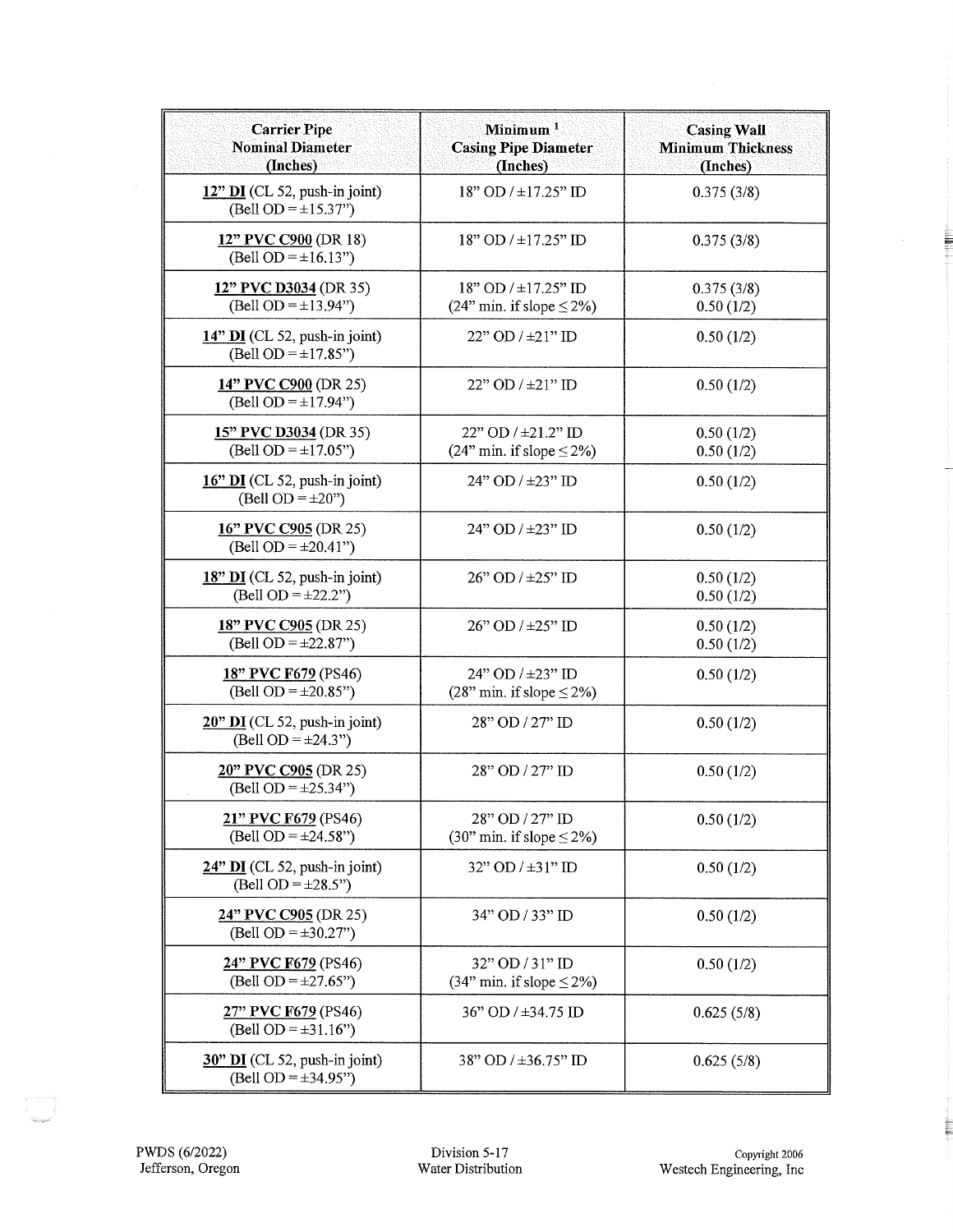| <b>Carrier Pipe</b><br><b>Nominal Diameter</b><br>(Inches)                                                                  | Minimum <sup>1</sup><br><b>Casing Pipe Diameter</b><br>(Inches)          | <b>Casing Wall</b><br><b>Minimum Thickness</b><br>(Inches) |
|-----------------------------------------------------------------------------------------------------------------------------|--------------------------------------------------------------------------|------------------------------------------------------------|
| 30" PVC C905 (DR 25)<br>(Bell OD = $\pm 37.12$ ")                                                                           | 42" OD $/$ $\pm$ 40.75" ID                                               | 0.625(5/8)                                                 |
| 30" PVC F679 (PS46)<br>(Bell OD = $\pm 35.61$ ")                                                                            | 42" OD $/ \pm 40.75$ " ID<br>$(44" \text{ min. if slope } \leq 2\%)$     | 0.625(5/8)                                                 |
| $36"$ DI (CL 52, push-in joint)<br>(Bell OD = $\pm 41.4$ ")                                                                 | 46" OD / ±44.75" ID                                                      | 0.625(5/8)                                                 |
| 36" PVC C905 (DR 25)<br>(Bell OD = $\pm$ 44.43")                                                                            | 48" OD / $\pm$ 46.75" ID                                                 | 0.625(5/8)                                                 |
| 36" PVC F679 (PS46)<br>(Bell OD = $\pm 42.82$ ")                                                                            | 48" OD / $\pm$ 46.75" ID<br>$(50^{\circ}$ min. if slope $\leq 2\%$ )     | 0.625(5/8)                                                 |
| 42" PVC F679 (PS46)<br>(Bell OD = $\pm$ 49.61")                                                                             | $54"$ OD $/$ $\pm$ 52.75" ID<br>$(56^{\circ}$ min. if slope $\leq 2\%$ ) | 0.75(3/4)                                                  |
| $48"$ DI (CL 52, push-in joint)<br>(Bell OD = $\pm$ 54.71")                                                                 | $60"$ OD $/$ $\pm$ 58.5" ID                                              | 0.75(3/4)                                                  |
| 48" PVC F679 (PS46)<br>(Bell OD = $\pm$ 56.62")                                                                             | $60"$ OD / $\pm$ 58.5" ID<br>$(64$ " min. if slope $\leq 2\%$ )          | 0.75(3/4)                                                  |
| <sup>1</sup> Casing diameter shall be increased as required to allow trimming of casing spacers on grade critical<br>bores. |                                                                          |                                                            |

- 4) The class of casing specified is based upon assumed superimposed loads and not upon the stresses resulting from jacking or boring operations. Any increase in casing strength to withstand jacking or boring operations shall be the responsibility of the Contractor.
- 5) Casing Spacers (Skids)
	- a) Casing spacers shall be Model SSI-8 for carrier pipes up to 18 inch diameter and Model SSI-12-2 for larger pipe sizes as manufactured by APS *(Advanced Products and Systems, Inc.),* or approved equivalent.
	- b) Casing spacers shall be bolt-on style with a shell made of at least two halves. The band material shall be manufactured of a minimum 14 gauge T-304 stainless steel. The runners shall be at least 7 inches long for SSI-8 models and 11 inches long for SSI-12 models, and manufactured of high abrasion resistant and low co-efficient of friction, glass filled polymer.
	- c) The spacer shall have a flexible EPDM liner having a minimum thickness of 0.090 inches, with a hardness of durometer "A" 85-90. The liner shall have a rating of no less than 60,000 VPM and water absorption of 1% maximum. All welds are to be chemically passivated

-~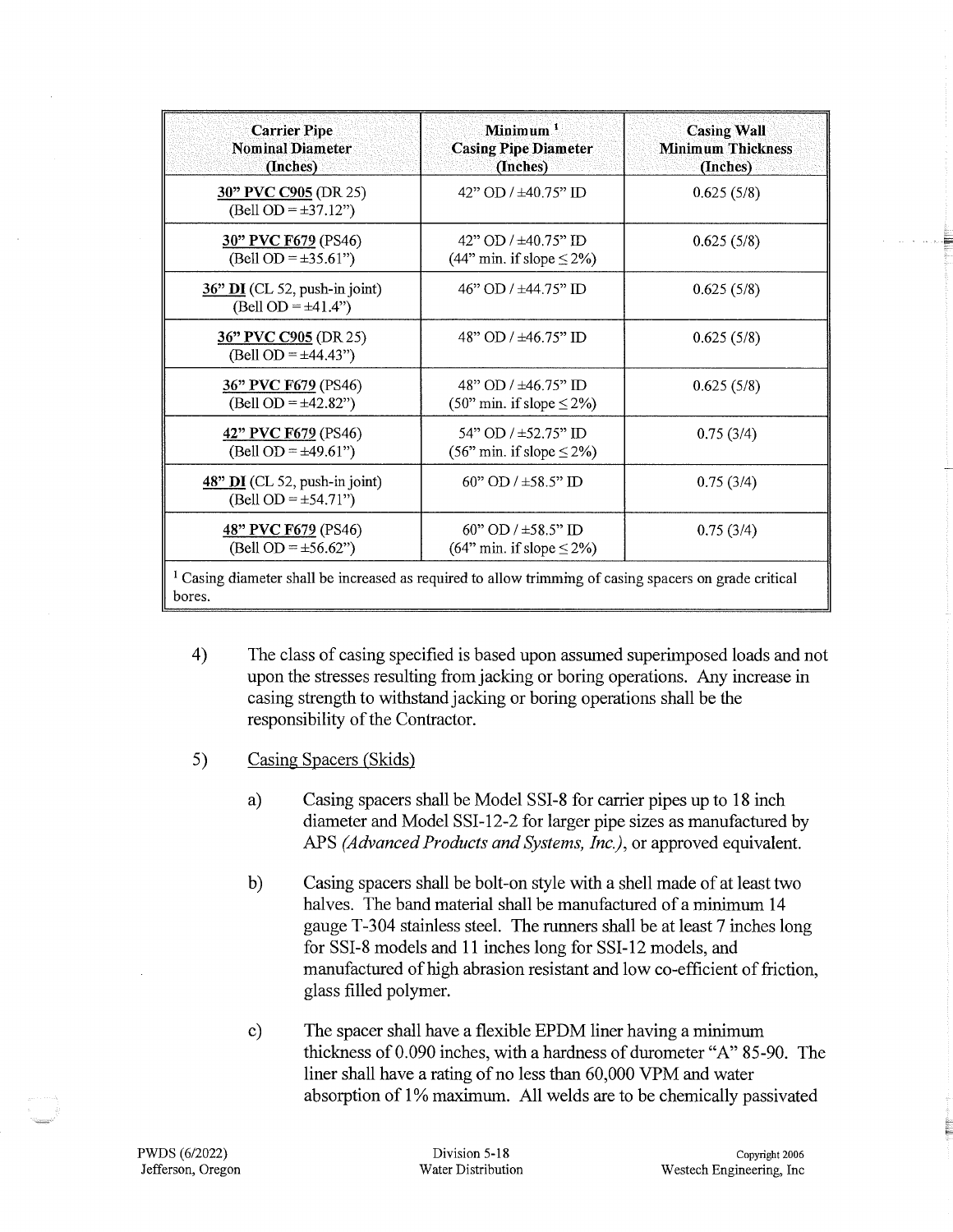and all hardware to be stainless steel.

- d) All spacers used for grade critical gravity sewer and storm lines shall have field replaceable runners to allow for grade and elevation adjustment.
- e) A minimum of three (3) casing spacers per length of pipe shall be required, or 6-foot on center maximum spacing, whichever is greater.
- 6) End Seals.
	- a) Where casings are filled with sand *(gravity or non-pressure pipelines),*  end seals shall be grout/masonry end caps with 4" minimum diameter sand feed and vent tubes at each end. The vent tubes shall be plugged with grout after the casing is filled with sand.
	- b) Where casings are not filled with sand *(pressure pipelines),* end seals shall be Model AC *(pull-on)* or Model AW *(wrap-around with pressure sensitive butyl mastic strips)* end seals as manufactured by APS, or approved equivalent, fastened to the casing and carrier pipe with stainless steel bands.

# **5.9 GENERAL DESIGN CONSIDERATIONS**

- a. Unless otherwise approved or required by the Public Works Director and the City Engineer, the water distribution system shall have sufficient capacity to maintain 40 psi at the building side of the meter for one and two family dwellings. For other development, the distribution system shall have sufficient capacity to provide minimum pressure of 35 psi at the building side of the meter during periods of maximum use, and to provide sufficient volumes of water at adequate pressures to satisfy the maximum expected daily consumption plus fire flows.
- b. Normal working pressure in the distribution system should be approximately 70 psi with a range of 40 psi to 100 psi.
- c. Head loss shall be determined by the Hazen-Williams equation based on the following coefficients.

| <b>Hazen-Williams Coefficients</b> |     |  |  |
|------------------------------------|-----|--|--|
| Pipe Diameter<br>C Value           |     |  |  |
| 8 Inches and Less                  | 100 |  |  |
| 10 to 12 Inches                    | 110 |  |  |
| Greater than 12 Inches             | 120 |  |  |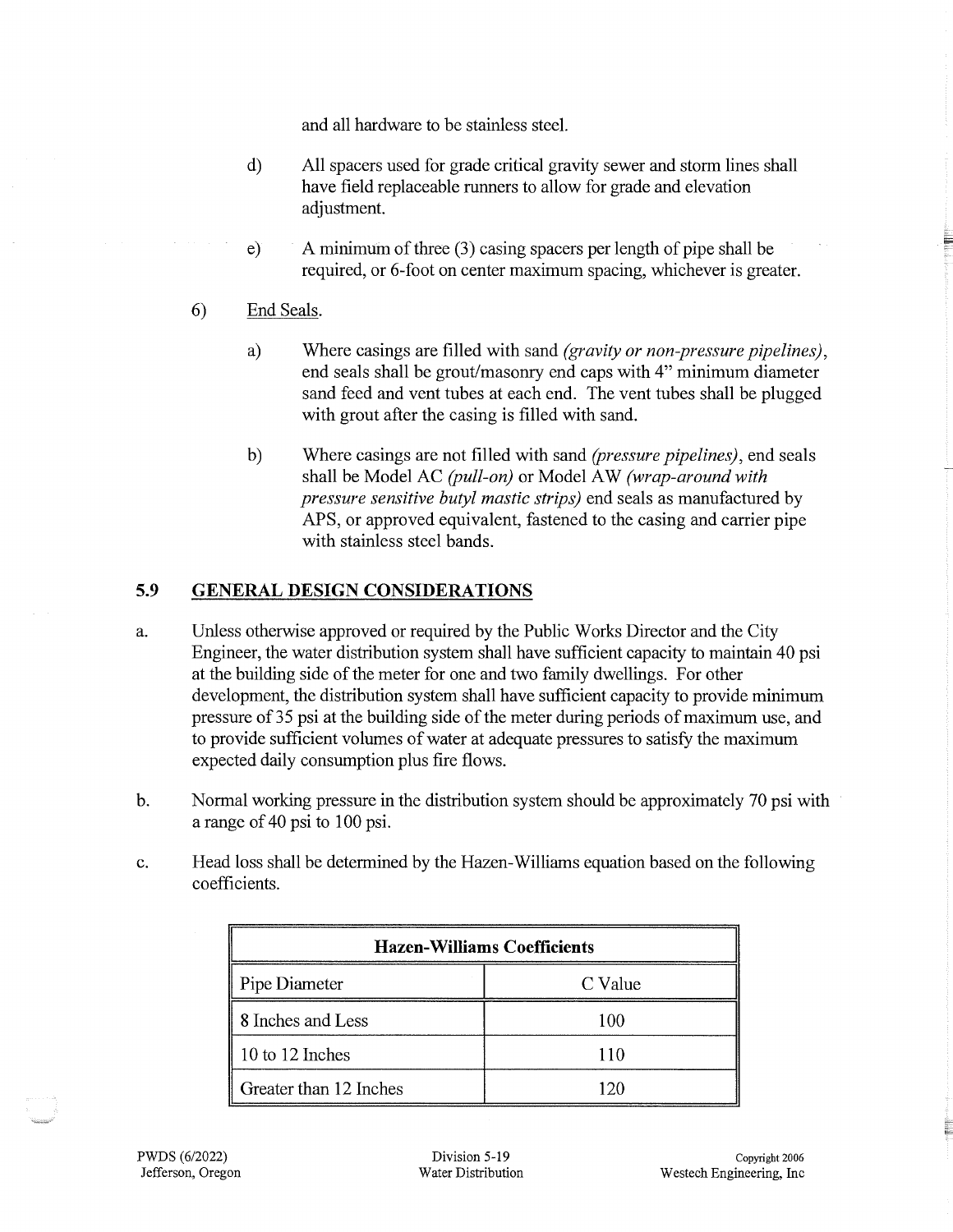- d. Velocities in mains shall normally range from three  $(3)$  to six  $(6)$  feet per second for average demand to a maximum velocity of ten (10) feet per second for maximum day demand plus fire flow, where pressure headloss is not a concern. In general, maximum headloss for transmission and distribution mains should be limited to 3 feet per 1000 feet and 10 feet per 1000 feet respectively, provided that acceptable pressure can be maintained under maximum design flow conditions.
- e. A 20 psi residual pressure under fire flow conditions shall be maintained at all meter service connections in the distribution system *(OAR 333-061-0025. 7* & *OAR 333-061- 0050. 8. e),* and positive pressure at all other locations. Generally, a maximum velocity of ten (10) feet per second under fire flow conditions will govern for sizing mains at all other locations of the service level where this criteria does not govern.
- f. For purposes of calculating projected headloss through a fire hydrant assembly, the maximum headloss values provided in A WWA C502, Table 5 shall be used *(13 psi headloss (a), 1500 gpm through large steamer port).* Use of lower headloss values shall be based on a certified headloss curve from the hydrant manufacturer *(ie. based on City approved hydrant),* and the headloss through the 6-inch hydrant lead shall also be accounted for.
- g. Private systems shall limit velocities as required by the Oregon Plumbing Specialty Code (OPSC), Installation Standards.

# h. **Providing for Future Development**

- 1) To & Through. As a condition of water service, all developments will be required to provide public water mains of sufficient size for fire protection to adjacent parcels, as well as connection *(to the new system)* of existing water lines, hydrants or services crossed or intercepted by or adjacent to the new waterlines, at locations as required by the City Engineer and Public Works Director *(see PWDS also 1.6.e).*
- 2) This shall include the extension of water mains in easements across the property to adjoining properties and across the street frontage of the property to adjoining properties when the main is located in the street right-of-way. This shall include extension to the far side of streets fronting or adjacent to the development as required to avoid work within or under these streets in the future.
- 3) This shall include waterlines that are oversized to provide capacity for required fire flows, or as required to meet the minimum sizes required by the PWDS, or by the applicable water master plan, whichever is larger *(see also PWDS 1.6.h).*
- 4) In general, water distribution systems should be designed for maximum development of the service area with recognition of possible urban renewal, industrial expansion, etc.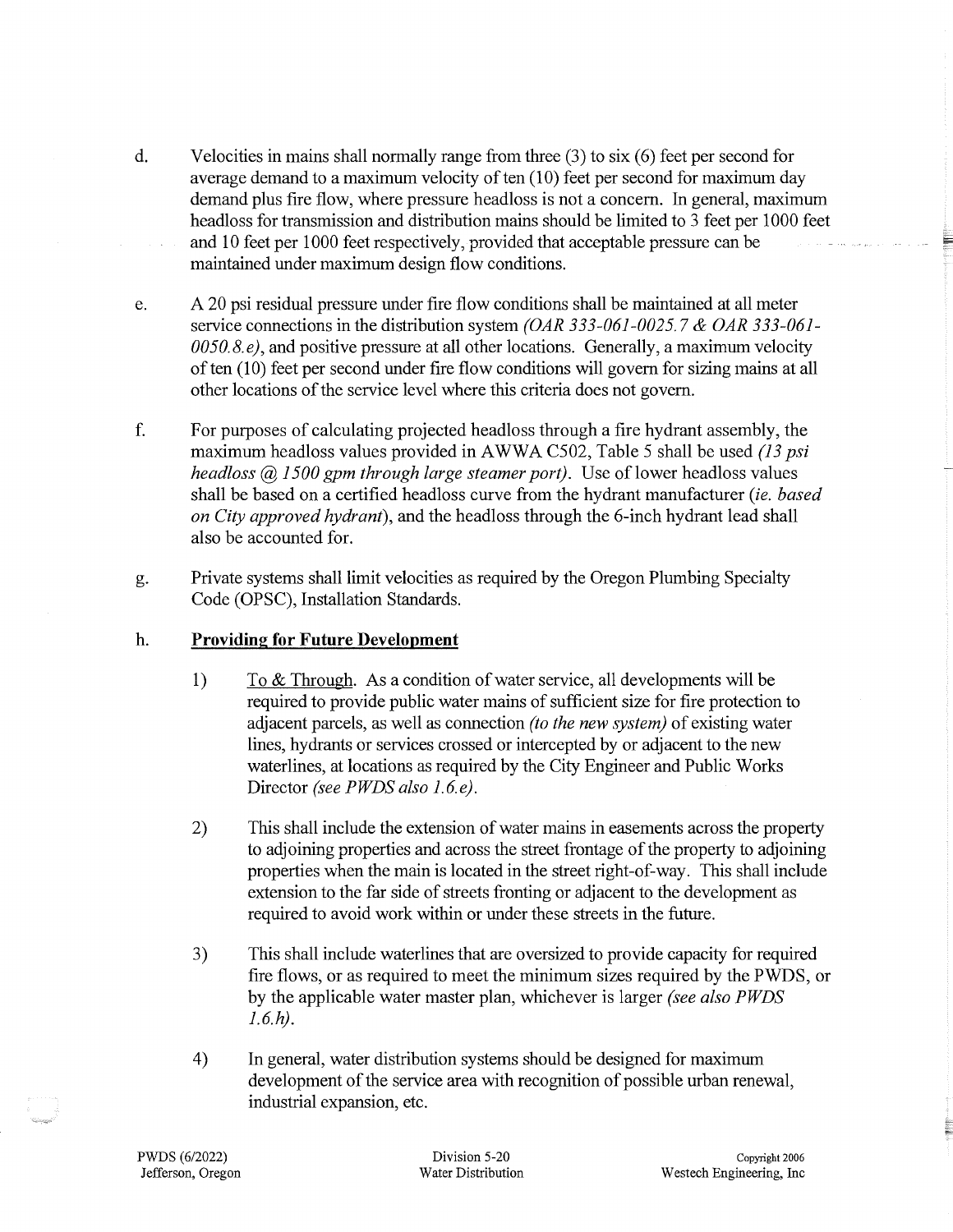#### **5.10 WATER SYSTEM CAPACITY**

#### a. General:

- 1) Waterlines shall be provided as required to meet the minimum sizes required by the PWDS or by the applicable water master plan, or as required to provide ·the required fire flows, whichever is larger *(see also PWDS 1.6.h).* In areas not addressed in the Water Master Plan, design capacities shall be determined by consideration of the following factors and assumptions:
	- a) Area to be serviced, both immediate and adjacent.
	- b) Current and projected population within the areas to be served.
	- c) Current and projected land use within the areas to be served.
	- d) Commercial, industrial, or institutional users to be served.
	- e) Changes in any of the above factors which are likely to occur within a foreseeable time period.
- 2) In the absence of consumption data or other reliable information, the following factors may be assumed:
	- a) Peak hour demands as follows:
		- (1) 5 gpm per single family residential
		- (2) 2.5 gpm per dwelling unit for multiple family residential
		- (3) 5,000 gal/ac/day for commercial development
		- (4) 10,000 gal/ac/day for industrial development
	- b) Demand for unique commercial installations, industrial users, PUD's, multiple and institutional developments shall be calculated on an individual basis.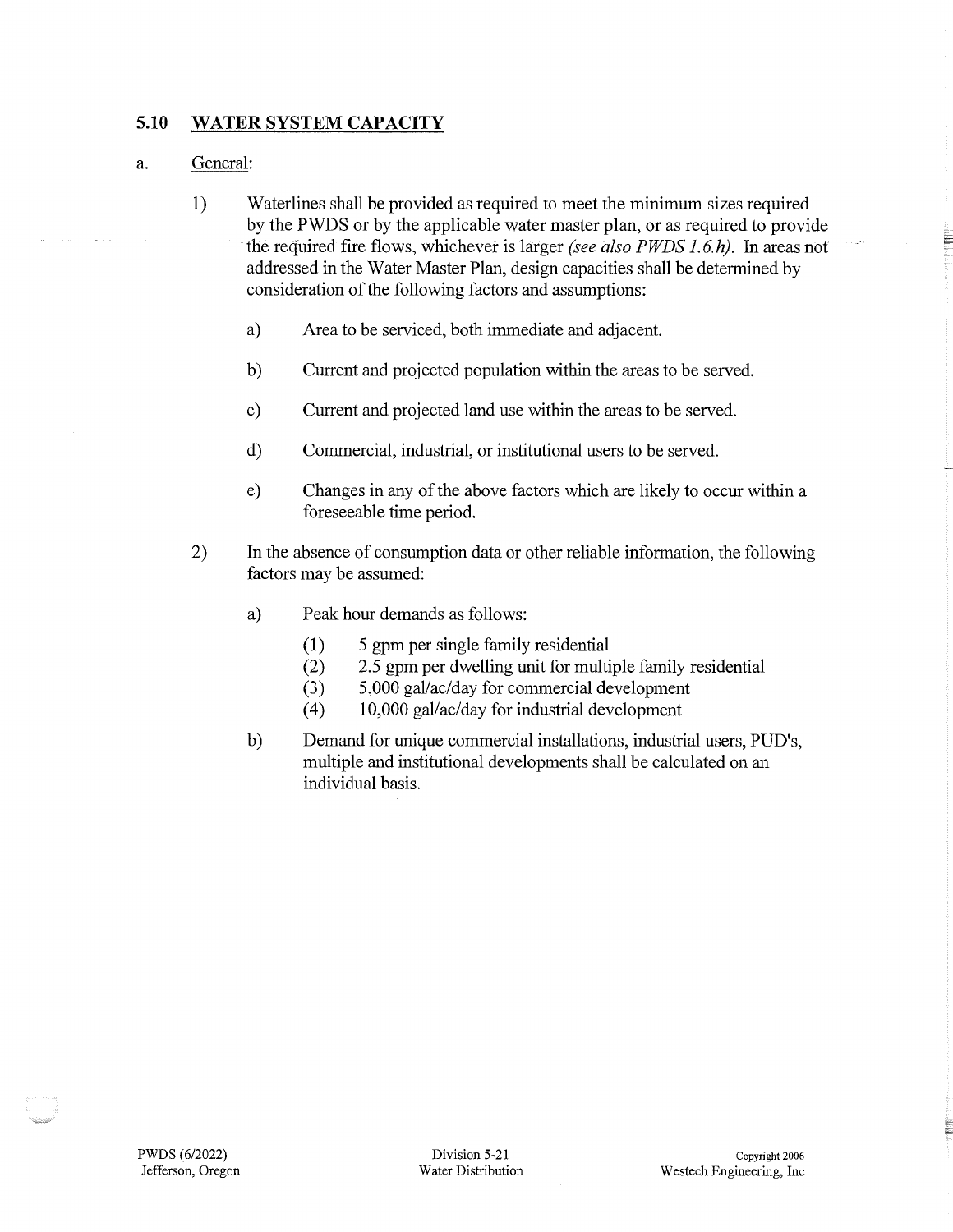#### b. Fire Flow Requirements

1) Unless otherwise approved or required by the local Fire Code Official, the water system shall be designed to convey minimum fire flows as follows:

| MINIMUM FIRE FLOW REQUIREMENTS**                                      |       |                                |                     |  |
|-----------------------------------------------------------------------|-------|--------------------------------|---------------------|--|
| Location                                                              |       | Recommended<br>Fire Flow (gpm) | Duration<br>(hours) |  |
| Residential                                                           | $R-1$ | 1,000                          | 2                   |  |
|                                                                       | $R-2$ | 1,500                          | 2                   |  |
|                                                                       | $R-3$ | 1,750                          | 2                   |  |
| Public (Schools & Institutions)                                       |       | 2,500                          | 3                   |  |
| Commercial/Industrial<br>New Facilities<br><b>Existing Facilities</b> |       | 3,250<br>up to $4,000$         |                     |  |

\*\*These values are general planning values only, and do not supersede or take the place of Oregon Fire Code (OFC) (summarized in OFC Appendix B) or OBC fire flow requirements. Reductions may be allowed by the Fire Code Official for buildings with fire sprinkler systems. Higher values may be necessary based on the OFC, Fire Code Official or ISO requirements.

2) In all cases, all new fire hydrants shall be capable of delivering a minimum of 1,000 gpm at 20 psi residual system pressure. This requirement will apply independently to each phase of multi-phase projects.

# **5.11 LOOPING**

- a. The distribution system mains shall be looped at all possible locations.
- b. All water lines shall be looped and valved such that the removal of any single line segment from service will not result in more than one fire hydrant being taken out of service.
- c. The installation of permanent dead-end mains upon which fire protection depends and areas of large demands on single mains will not be permitted.

# **5.12 BLOWOFFS**

- a. All dead-end mains shall terminate with a blowoff assembly or a fire hydrant.
- b. Permanent dead-ends shall have a permanent blow-off assembly and a permanent thrust restraint system. Permanent blowoffs in cul-de-sacs shall be located in front of the curb within five  $(5)$  feet from the curb face.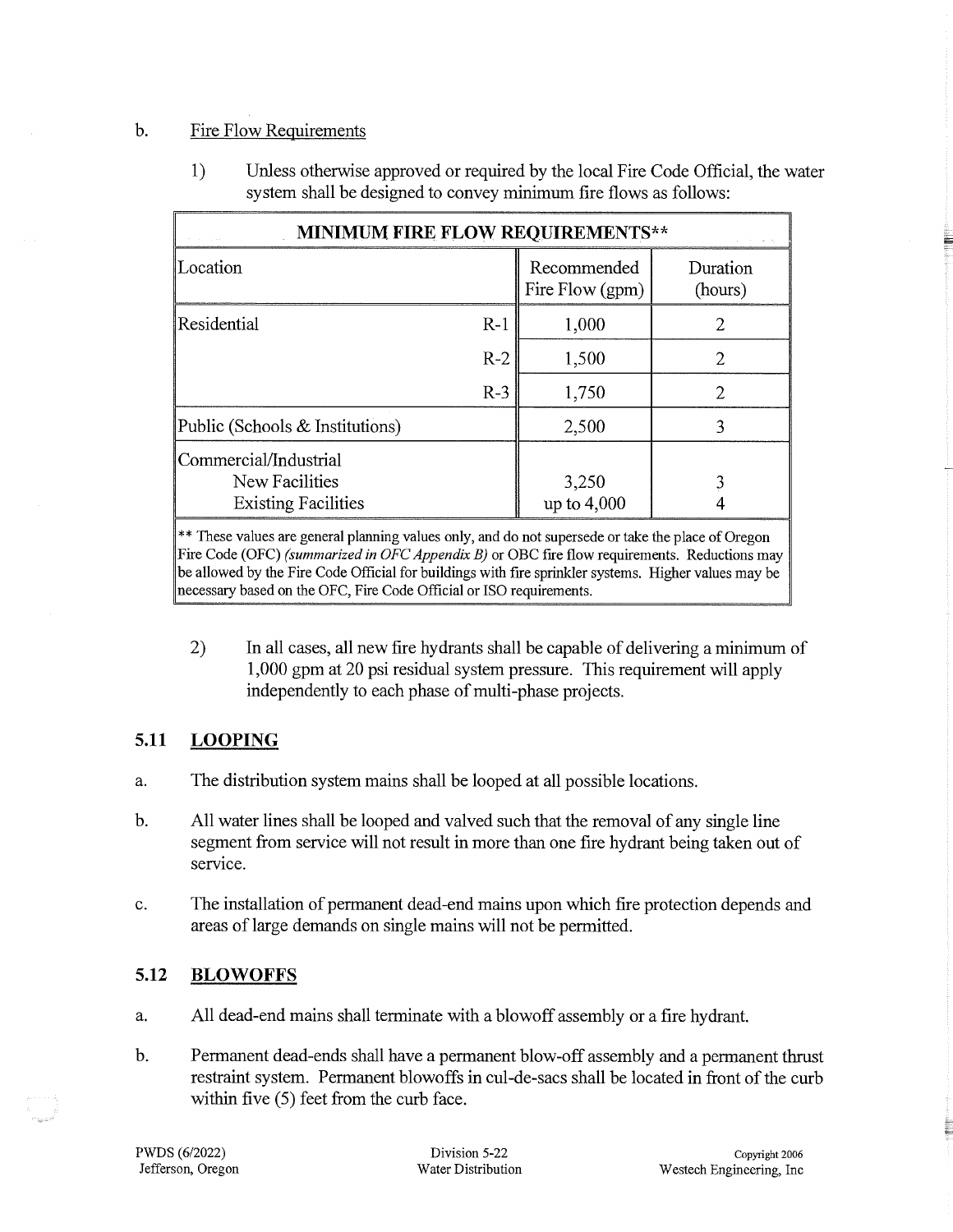- c. Mains which can conceivably be extended at some later date shall have a mainline valve *(same size as mainline)* in front of the blowoff assembly, and a thrust restraint system which allows the mainline valve to be connected to without taking the line out of service.
- d. Blowoffs shall be sized to ensure that the water mains can be flushed at a minimum velocity of 2Yz feet per second in accordance with A WW A C-650. The following table may be used as a minimum guideline assuming 40 psi minimum residual system pressure under flushing conditions.

| <b>MAINLINE BLOWOFF SIZES</b>                   |             |  |  |
|-------------------------------------------------|-------------|--|--|
| Water Main Diameter<br>Minimum Blowoff Diameter |             |  |  |
| 6 and 8-inch<br>$2$ -inch                       |             |  |  |
| 10 and 12-inch                                  | $4$ -inch   |  |  |
| >12                                             | As required |  |  |

- e. The design engineer shall submit calculations showing that these flushing velocities can be satisfied.
- f. Temporary blowoffs larger than 2-inches in diameter shall have a valve conforming to the requirements contained herein for mainline valves.
- g. Temporary blowoffs, where required for cleaning new water mains, shall be located at the lower end of the line to be flushed whenever possible.

#### **5.13 MINIMUM DEPTH**

a. The standard minimum cover over buried water mains within the street right-of-way or easements shall be thirty six (36) inches from the finished grade, except that a minimum of 40 inches cover shall be required for waterlines in fill slopes.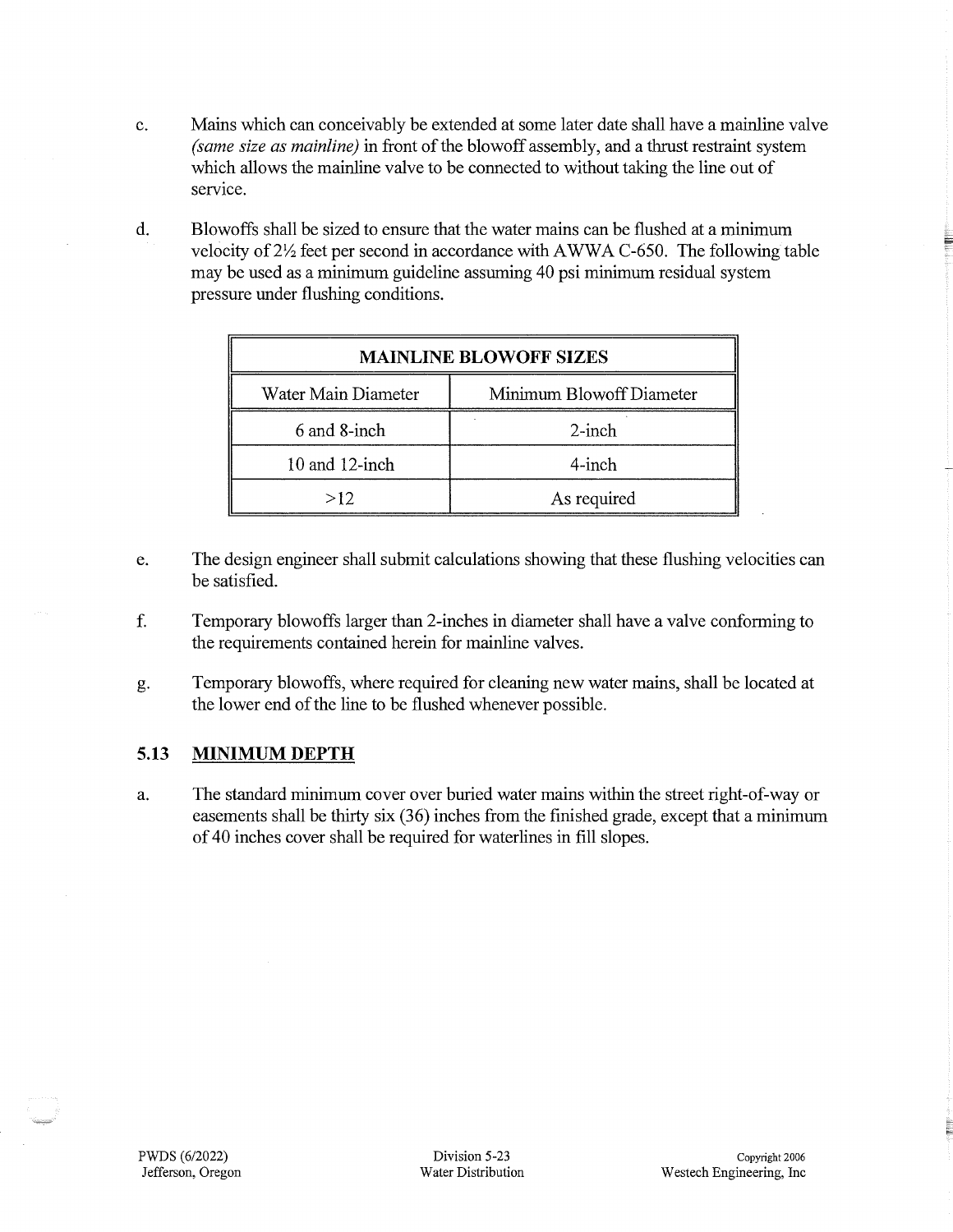b. Finish grade shall normally be determined as follows:

| <b>FINISH GRADE</b>                                                                             |                                                                  |  |  |
|-------------------------------------------------------------------------------------------------|------------------------------------------------------------------|--|--|
| Mainline Location                                                                               | Reference Finish Grade                                           |  |  |
| Waterline under sidewalk in right-of-way                                                        | Top of curb                                                      |  |  |
| Waterline in front of curb                                                                      | Gutter                                                           |  |  |
| Waterline in cut slope <i>(ie. waterline located</i><br>behind and parallel with curb/sidewalk) | Top of curb (ie. cover depth measured<br>from top of curb grade) |  |  |
| Waterline in cut slope other than parallel with<br>curbline                                     | Perpendicular from pipe to surface                               |  |  |
| Fill slopes                                                                                     | Perpendicular from pipe to surface                               |  |  |
| Easement                                                                                        | Finish grade at pipe centerline                                  |  |  |

c. Where the waterline is located in the cut side slope, in an undeveloped right-of-way, or along a roadway developed at less than ultimate width *(including sidewalks),* the waterline shall be placed at a depth sufficient to ensure that 36-inches of cover is maintained at the time of final construction of the roadway.

#### **5.14 MINIMUM MAINLINE SIZE**

a. Minimum sizes for water mains shall be as follows, or as required to meet the minimum sizes shown in the applicable water master plan, or as required to provide the required fire flows, whichever is larger *(see also PWDS* 1. *6.h):* 

| <b>MAINLINE SIZE REQUIREMENTS</b> |                                                                                                                                                                                                  |  |  |
|-----------------------------------|--------------------------------------------------------------------------------------------------------------------------------------------------------------------------------------------------|--|--|
| Min Diameter                      | Type of Mainline                                                                                                                                                                                 |  |  |
| $6$ -inch                         | Private fire line supplying either a single fire hydrant or a building fire<br>suppression system. Looping of private fire lines which supply hydrants will<br>be required.                      |  |  |
| 8-inch                            | Minimum size water main for the public water system. Looping back into the<br>distribution grid shall be at intervals as required by the City, but shall generally<br>not exceed $\pm 600$ feet. |  |  |
| $8$ -inch                         | Public water distribution mains, and permanently dead-end mains supplying<br>fire hydrants with a required fire flow of 1,500 gpm of less.                                                       |  |  |
| 10-inch $\&$<br>Larger            | As required for transmission mains, distribution mains in industrial<br>subdivisions, and fire lines supplying more than 1,500 gpm.                                                              |  |  |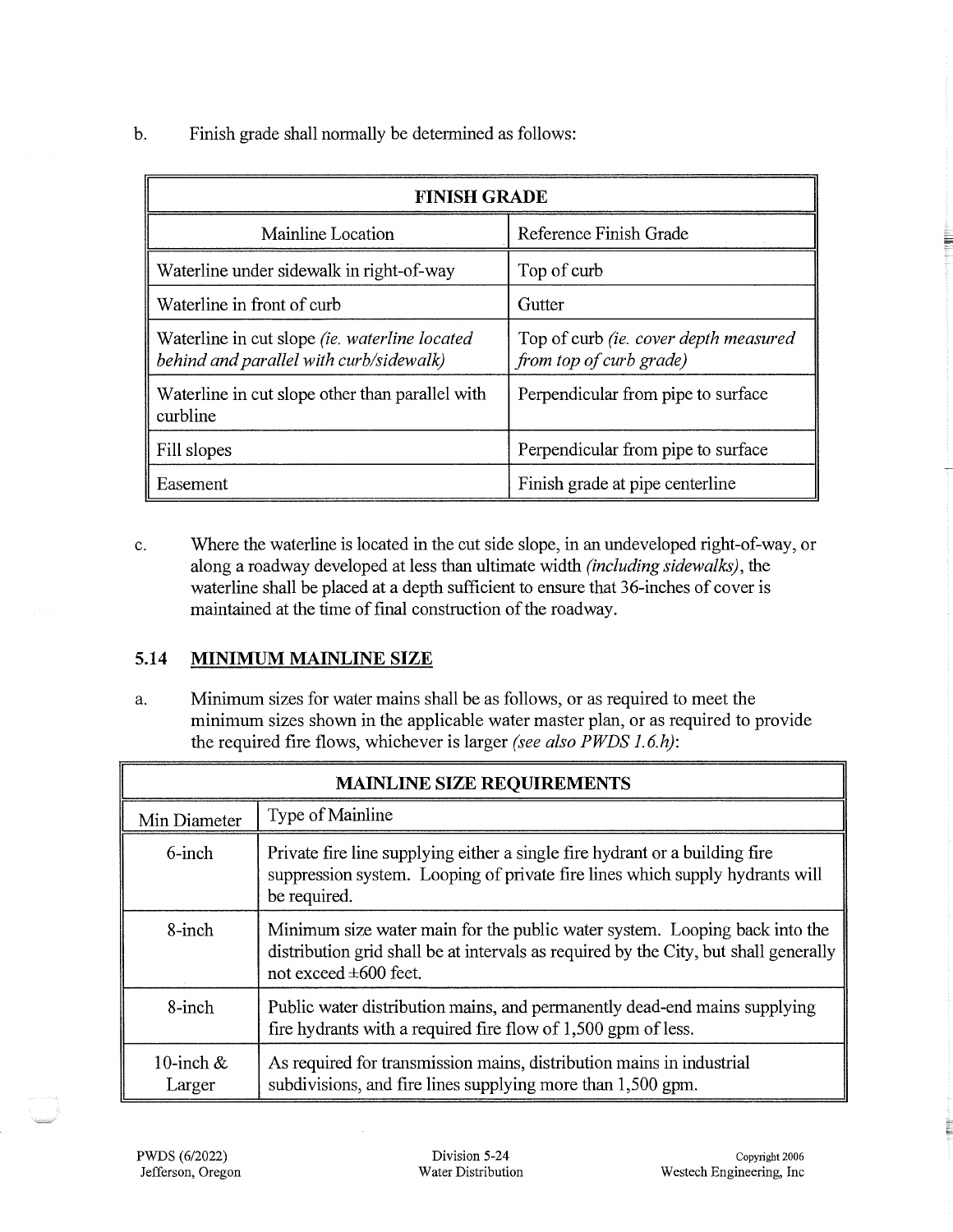### **5.15 WATERLINE ALIGNMENT AND LOCATION**

#### a. **General**

- 1) Water lines shall generally be parallel to the right-of-way or easement wherein they lie.
- 2) Unless otherwise required by the City Engineer, water lines shall generally be located on the south and west sides of the right-of-way wherein they lie, or on the high side of the right-of-way for hill side streets.

#### b. **Waterline Location in Relation to Sanitary Sewer Lines and Other Utilities**

- 1) Water mainlines shall be separated from all other utilities by a minimum of 5 feet between utility centerlines, but in all cases a minimum of 3 foot clear separation shall be provided.
- 2) Water mainlines shall generally be separated from sewer mainlines by a minimum of 10 feet. In no case shall the separation be less than 5 feet or as required by OAR 333.
- 3) Sanitary Sewer Main Crossings
	- a) Where a water mainline crosses below or within 18-inches vertical separation above a sanitary sewer main or lateral, one full length of waterline pipe shall be centered at point of the sewer crossing.

#### c. **Waterline Location in Right-of-Ways**

- 1) Unless otherwise approved by the Public Works Director, water mainlines shall generally be located in the street right-of-way along general alignments shown in the standard details.
- 2) The distance between the mainline and the curb shall vary as little as possible. On curved streets, mains may be laid on a curve concentric with the street centerline with deflections no greater than the manufacturer's specifications, or mains may be laid in straight lines along the tangent between selected angle points to avoid conflicts with other utilities. The angle point and tangent section shall not be closer than 5 feet from the right-of-way line, nor more than 3 feet in front of the curb face.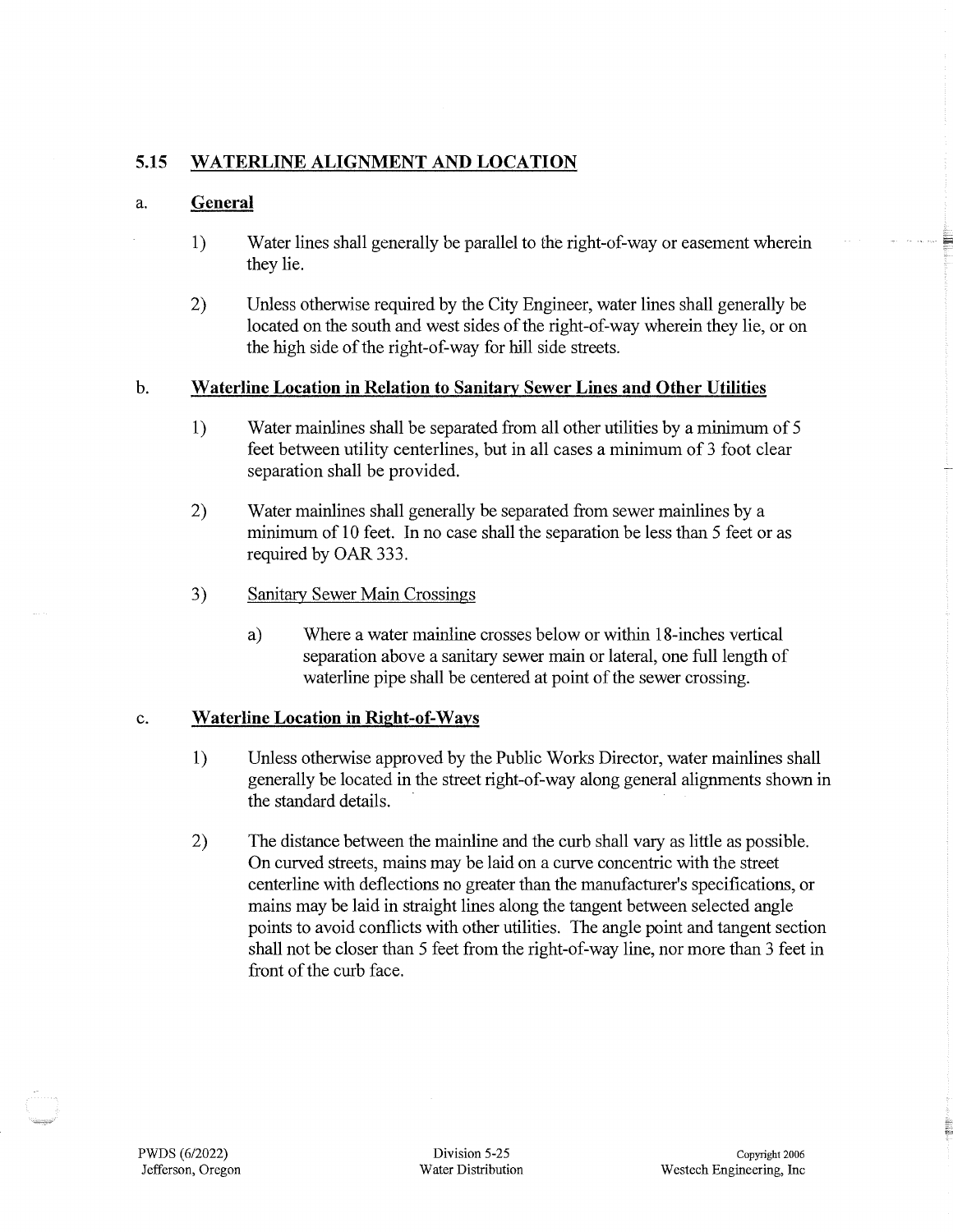# d. **Waterline Location in Easements, Easement Widths, Maintenance Access Requirements**

- 1) Unless otherwise specified or authorized by the City, minimum easements widths for water mainlines *(as well as water service lines to meters or water meters located on private property*) shall be fifteen (15) feet for normal depth lines *(centered on the waterline).* 
	- a) Water mainlines with inside diameters larger than 12-inches will require wider easements *(20' minimum).*
	- b) Wider easements may be required for waterlines with cover depths greater than 5 feet, on steep hillsides or where maintenance access concerns exist *(see d.6 below)*, as determined by the City Engineer and/or Public Works Director.
- 2) Mainlines in easements will be allowed only in cases where it is required in order to loop a mainline to avoid a permanent dead end condition, and only after all reasonable attempts to loop the mainlines in a right-of-way have been exhausted.
- 3) Offset: When waterline in easements are approved by the City, the waterline shall be offset a minimum of  $7\frac{1}{2}$  feet from any property line or easement boundary, or 1/3 the required easement width where wider easements are required *(rounded up to the nearest foot)*.
- 4) Easement Limits around Meters, Hydrants, etc. The easement shall be sized to provide a minimum of five (5) foot clear on all sides around any meter box/vault, hydrant, ARV or similar structure located on private property.
- 5) Easement locations for public water mainlines serving a PUD, apartment complex or commercial/industrial development shall be in parking lots, private drives or similar open areas which will permit an unobstructed vehicle access for maintenance by City forces.
- 6) Maintenance Access Requirements. Where required by the Public Works Director, public waterline located outside of developed street right-of-ways will require all-weather maintenance access similar to that required for sewers under PWDS 4.15.d *(ie. all-weather access lanes along mainlines and/or for access to valves, meters, hydrants or other structures; maintenance agreement, etc.).*
- 7) City standards require that easements granted to the City shall not be used for any purpose which would interfere with the unrestricted use for water mainline purposes. Under no circumstances shall a building or structure, trees or ornamental landscaping be placed over a water mainline or easement, nor shall any parallel fences or parallel utilities be constructed within the easement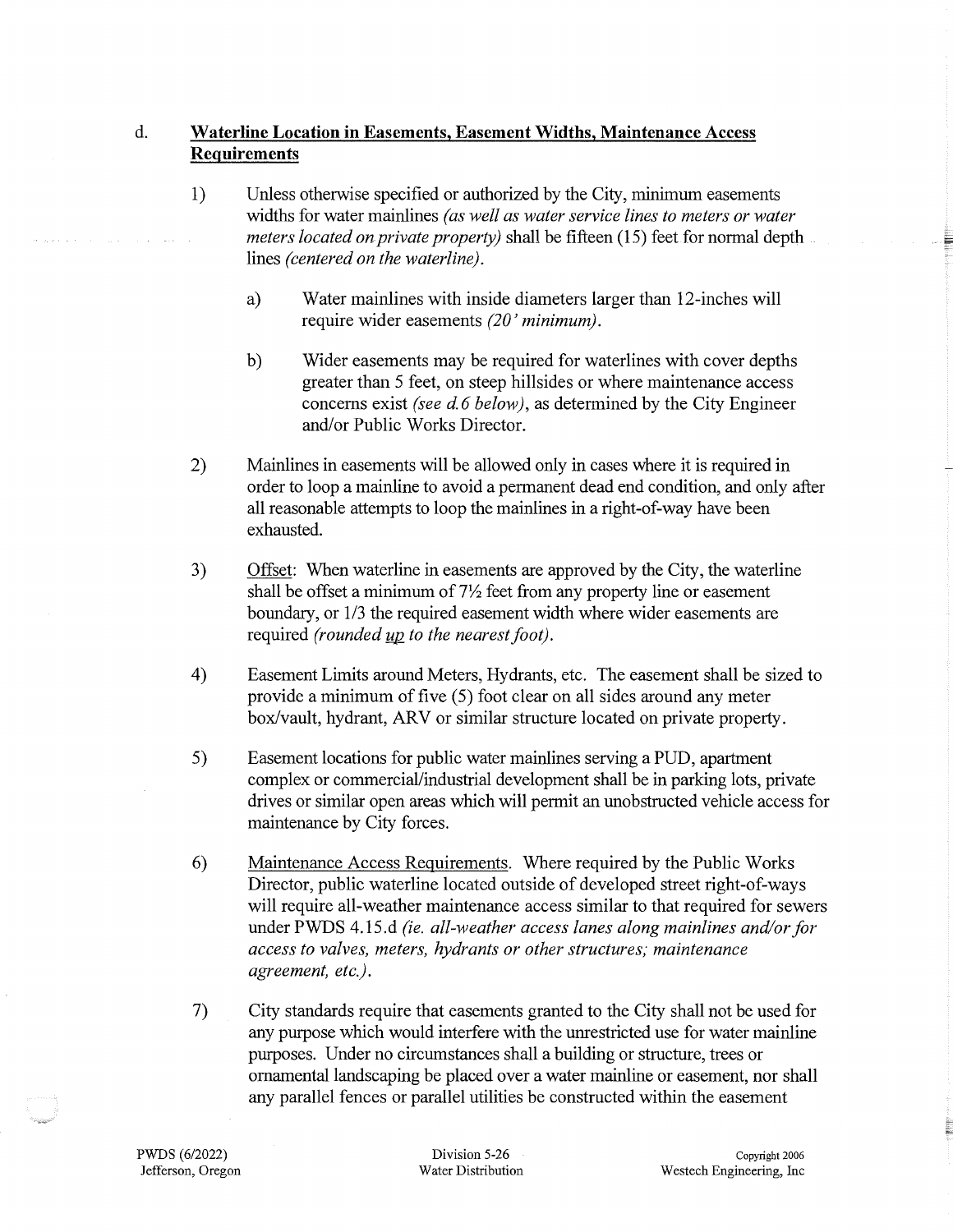*(access gates acceptable to the City shall be installed in fences which the City allows to be constructed across City easements).* Prohibited structures shall include decks, as well as footings or overhanging portions of structures located outside the easement.

- 8) Common placement in the easement of water and sewer or storm drain line may be allowed under certain conditions subject to approval by the Public Works Director. Easements wider than the minimum will be required.
- 9) Franchise utilities shall not be placed in City utility easements unless approved in writing by the Public Works Director, subject to separation requirements in excess of minimums as dictated by Public Works.
- 10) Common easements will be reviewed on a case-by-case basis. Separation of utilities must meet OHA-DWS requirements.
- 11) All easements must be furnished to the City for review and approval prior to recording. All recording costs shall be borne by the Developer.

#### e. **Waterline Phased Construction**

- 1) Water mains installed by phased construction, which will be extended in the future, shall terminate with a mainline valve, blow off and permanent thrust restraint system which allows the mainline valve to be connected to without taking the line out of service.
- 2) All developments will be required to extend mains across existing or proposed streets for future extensions by the City or other developments. All terminations shall be planned and located such that new or existing pavement will not have to be cut in the future when the main is extended.
- 3) The construction plans for each phase shall be capable of standing alone, including provisions for looping and minimum fire flows.

# f. **Waterline Location in Relation to Ditches and Drainage Channels**

- 1) Surface water crossings of mains shall be in accordance with OAR 333 and the requirements outlined herein. Waterline crossings of ditches, streams or other surface water channels shall be ductile iron pipe unless otherwise approved in writing by the Public Works Director.
- 2) Perpendicular. Water mains crossing ditches or drainage channels shall be designed to cross as nearly perpendicular to the channel as possible.
- 3) The following surface water crossings will be treated on a case-by-case basis:
	- a) Ditch or drainage channel crossing for pipes of 12-inch diameter and greater.

⋿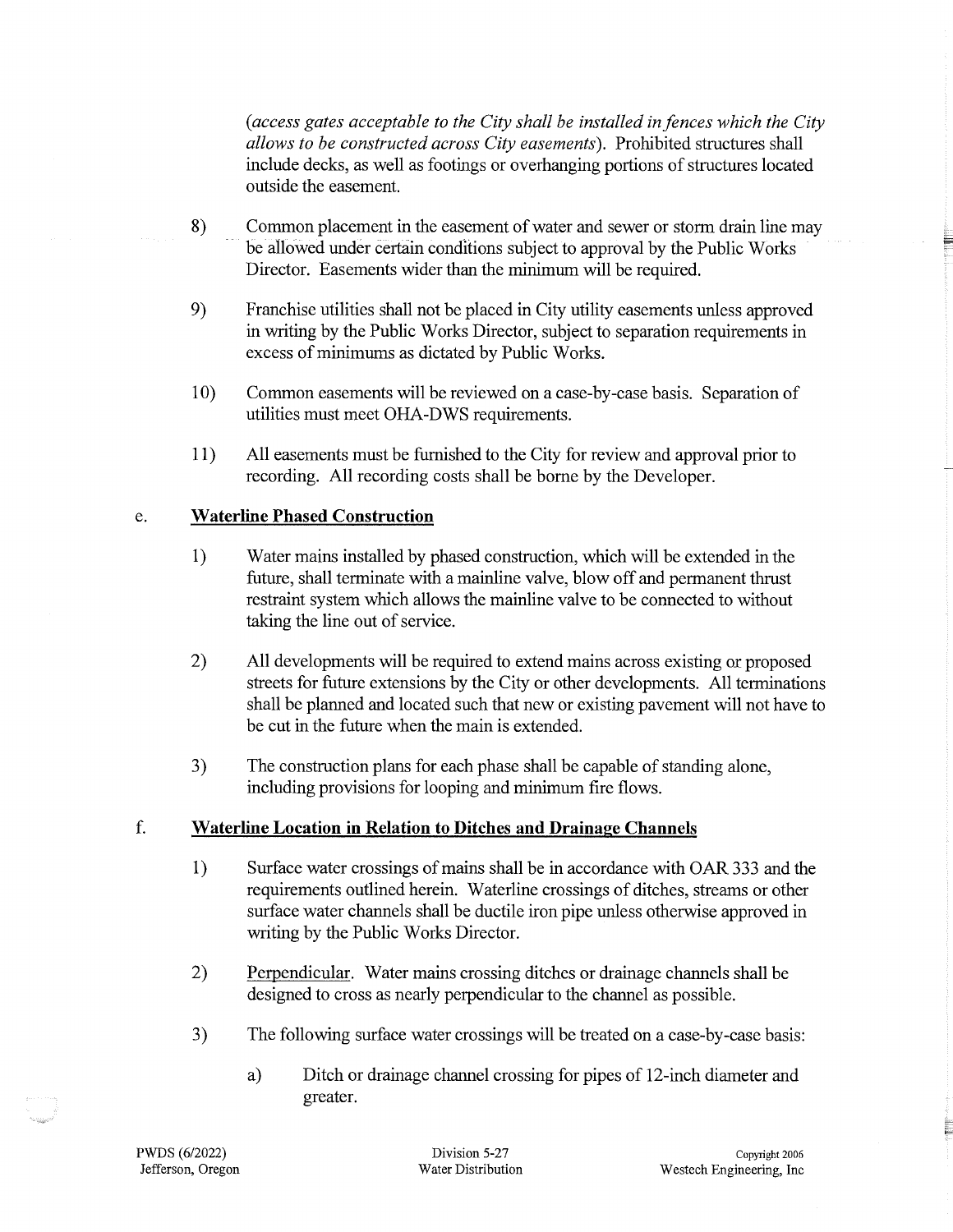- b) River or creek crossings requiring special approval from the Division of State Lands.
- 4) The minimum cover from the bottom of the ditch or drainage channel to the top of pipe shall be a minimum of thirty-six (36) inches unless otherwise approved by the Public Works Director and the OHA-DWS.
- 5) A scour pad centered on the water line will be required for mains where the potential for erosion exists as determined by the Public Works Director. The size and design of scour pads will be reviewed on a case-by-case basis by the Public Works Director.

# **5.16 VALVES**

- a. Valve Sizes
	- 1) In general, valves shall be the same size as the mains in which they are installed. Reducers for reconnection into existing water mains less than 8-inches in diameter *(or existing mains smaller than the new mainline)* shall be placed between the new valve and the existing line *(ie. the new valves shall be the same size as the larger mainline).*
	- 2) Unless otherwise approved or required by the Public Works Director, valves shall conform to the following table.

| <b>Required Valves by Size and Operating Conditions</b> |                |                        |  |  |
|---------------------------------------------------------|----------------|------------------------|--|--|
| Valve Size<br><b>Static Pressure</b><br>Valve Style     |                |                        |  |  |
| 10-inch and smaller                                     | $\leq$ 120 psi | Gate Valve             |  |  |
| 8-inch $& 10$ -inch<br>$\geq$ 120 psi                   |                | <b>Butterfly Valve</b> |  |  |
| 12-inch $&$ larger<br>All pressures                     |                | <b>Butterfly Valve</b> |  |  |

- 3) Valve types and materials shall conform to the requirements of these Design Standards and the Standard Construction Specifications.
- b. Valve Location
	- 1) Distribution system valves shall be located at the tee or cross fitting as nearly as possible.
	- 2) There shall be a sufficient number of valves so located that not more than four (4) and preferable three (3) valves must be operated to effect any one particular shutdown. The spacing of valves shall be such that the length of any one shutdown in high value areas shall not exceed 500 feet nor 800 feet in other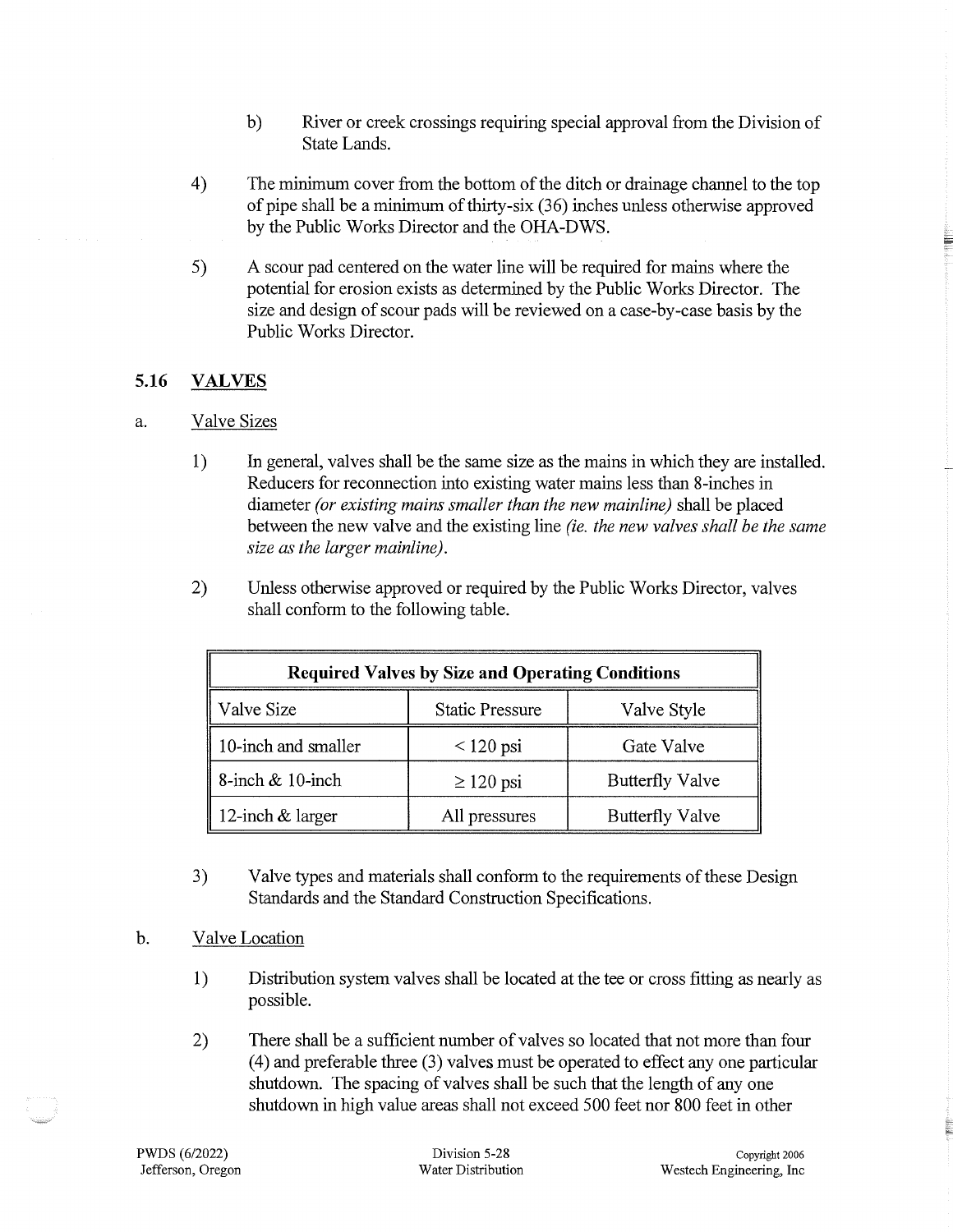areas.

- 3) A water mainline tee-intersection shall be valved on two branches and a water mainline cross-intersection shall be valved on three branches *(this requirement does not apply to fire hydrant tees or service connection tees).*
- 4) Hazardous crossings *(ie. creek, railroad, freeway crossings, etc.)* shall be valved on each side of the crossing.
- 5) Distribution branches on transmission mains shall be spaced not more than 800 feet apart where practical and shall be valved and plugged.
- 6) Transmission water mains shall have valves at spacings as required by the Public Works Director.

#### c. Mainline Tapping Tee & Valve

- 1) A tapping tee & valve to make connection to an existing, in-service line is only allowed in cases where the City determines that water service cannot be interrupted to cut in a tee or cross, and where the additional in-line valve is not needed for system isolation as outlined above.
- d. Water Valve Operation
	- 1) City forces shall operate all valves, including fire hydrants, on existing public water mains, on the public side of water meters, or at the connection of fire service lines to public water mains.

# **5.17 FIRE HYDRANTS**

- a. Hydrant Coverage
	- 1) Preferred coverage shall result in maximum hydrant spacing of 500 feet in residential areas, 300 feet in high-value districts including industrial subdivisions and no further than 250 feet from the furthest point of any dwelling, business, garage or building. Hydrant stubs with mainline valves will be required as a minimum in undeveloped areas.
- b. Hydrant Location & Availability
	- 1) No fire hydrant shall be installed on a main of less than 8-inch diameter unless it is in a looped system of 6-inch mains. The hydrant lead shall be a minimum of 6-inches in diameter.
	- 2) Hydrants shall be placed in locations approved by the City Engineer and the Fire Code Official.
	- 3) In general, hydrants shall be located at comer of each public & private street

È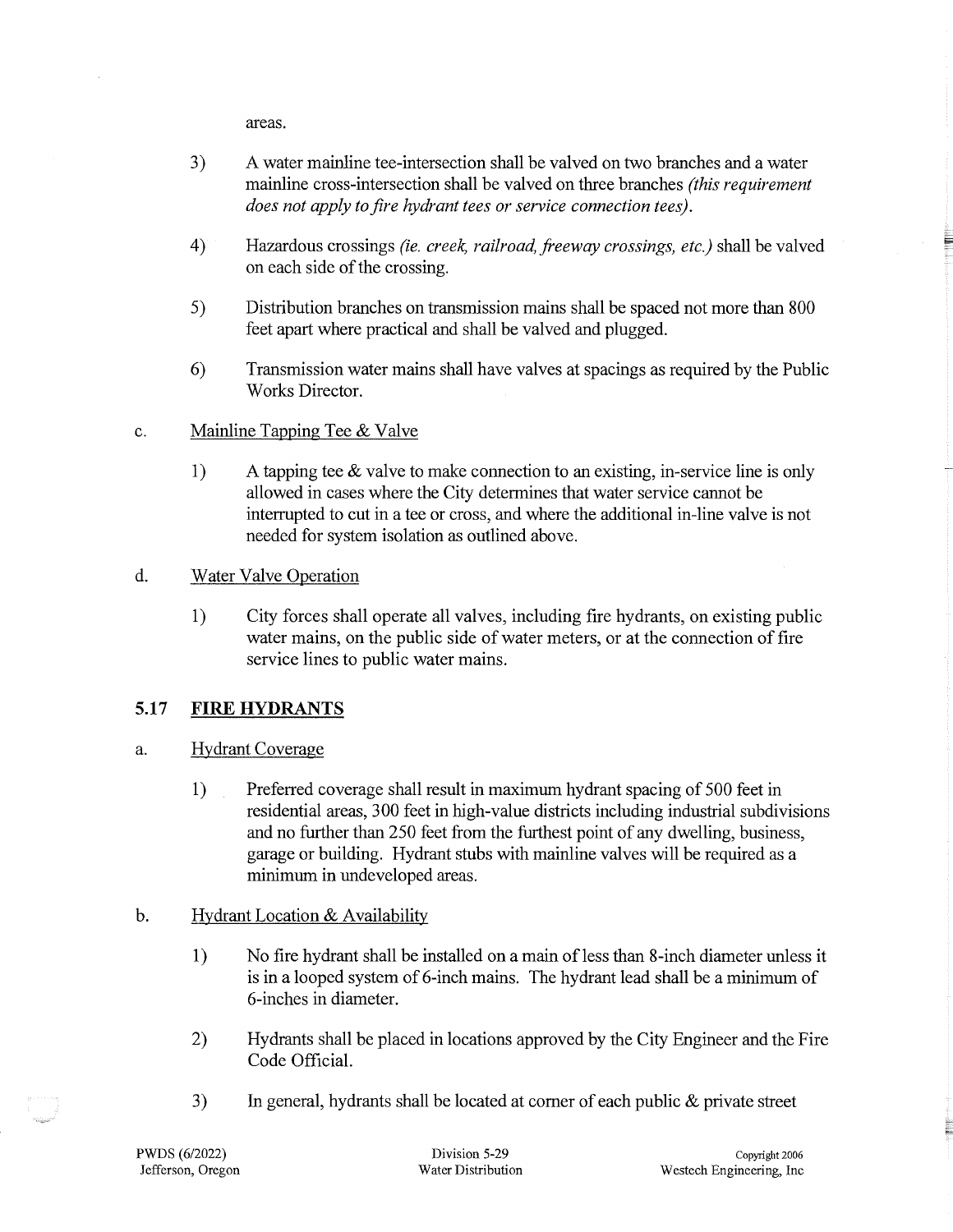intersection where possible *(unless otherwise approved by the City Engineer and the Fire Code Official).* Hydrants located at points other than intersections shall be located at the extension of property lines *(offset as required only to avoid conflict with survey monuments per ORS 92.044. 7).* 

- 4) Unless otherwise approved by the City, hydrants shall be placed between the sidewalk and the property line.
- 5) No hydrant shall be installed within eight (8) feet of an existing fence, hedge, utility pole or guy wire nor shall a utility pole or guy wire be placed within eight (8) feet of an existing hydrant (JMC 6.20.030).
- 6) Existing or new hydrant availability for a particular property will be determined by the City and Fire Code Official based on both distance and accessibility *(see also OFC CI03.I* & *CI04).* 
	- a) Existing hydrants on City streets are generally considered as available to properties on both sides of the street.
	- b) For purposes of new development, hydrants on the opposite side of an ODOT highway right-of-way are generally NOT considered to be available, unless specific prior written approval is granted by ODOT *(ie. since the Fire Department may need to lay hose across the highway and restrict traffic during emergencies).*
	- c) Hydrants on the opposite side of railroad tracks are NOT considered to be available.
	- d) Hydrants on or across adjacent properties are not considered available unless fire apparatus access roads *(fire lanes)* extend between properties, and easements are recorded to prevent obstruction of such roads (OFC C104.1).

#### c. Hydrant Valves

- 1) Each fire hydrant shall have a hydrant valve and valve box at the mainline hydrant tee which will permit removal and repair of the hydrant without shutting down the water main supplying the hydrant.
- 2) Hydrant valves shall be resilient wedge gate valves.
- 3) The hydrant valve shall be connected directly to the mainline tee using a flange joint.
- 4) If the length of the hydrant lead is greater than 30 feet, an additional gate valve shall be provided within 3 feet of the hydrant, but under no circumstances shall the valve be attached to the hydrant.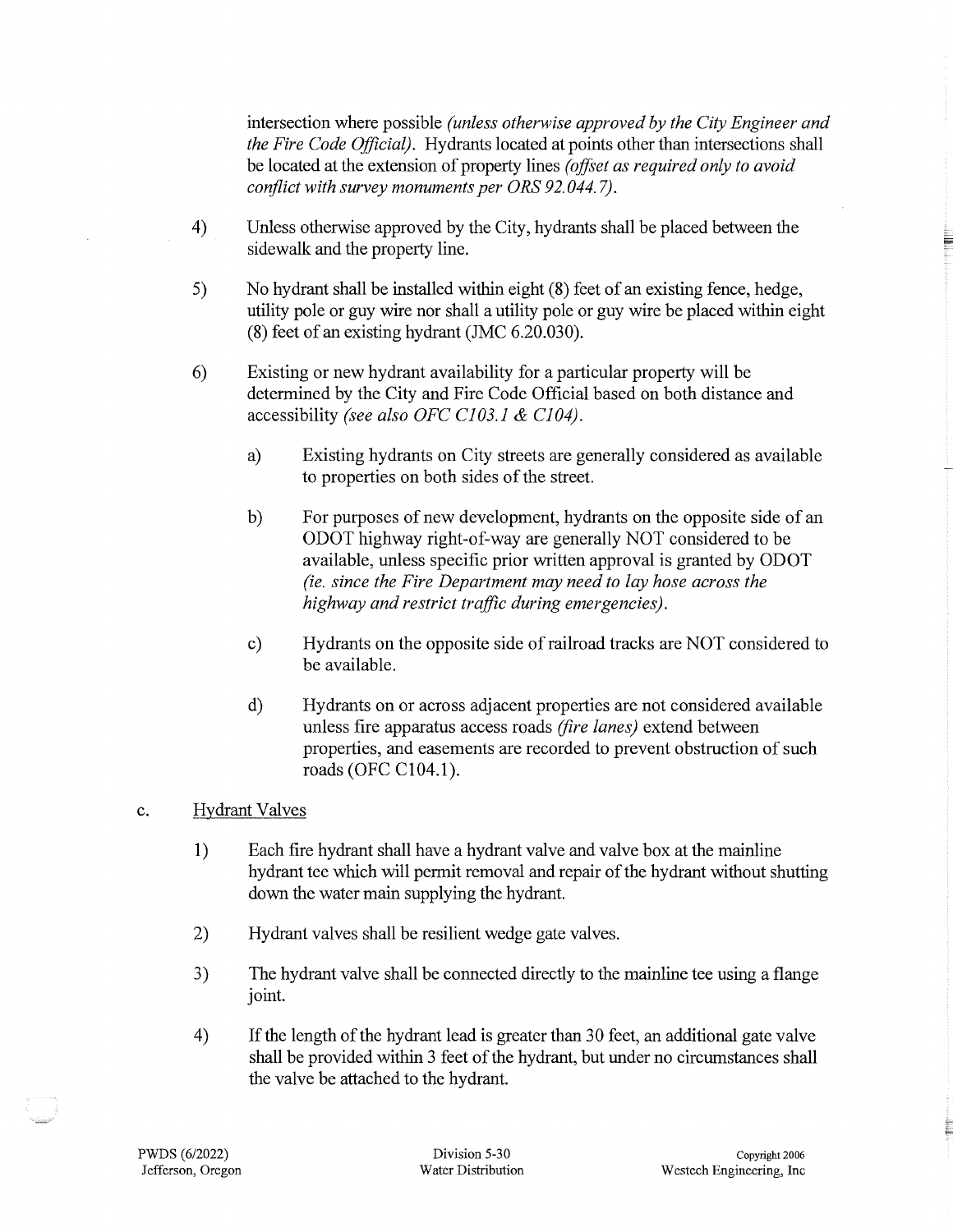### d. Hydrant Leads

- 1) All hydrant leads shall be Class 52 ductile iron, 6" minimum diameter, with retainer glands at both ends.
- 2) Unless specifically approved in writing by Public Works for long hydrant leads, all hydrant leads shall consist of a single piece of pipe without joints. Any joints allowed on hydrant leads shall be provided with fully restrained gaskets *(Field-Lok or equivalent).*
- 3) Service taps on hydrant leads are prohibited.
- e. Hydrant Bury & Exposure
	- 1) Hydrant bury shall be sufficient to provide a minimum of 36-inches of cover over the hydrant lead. In no case shall the bury be less than the depth of the waterline from which the hydrant is served.
	- 2) The hydrant shall be set such that the base of bottom flange bolts are a minimum of 2-inches and a maximum of 6-inches above finish grade following all landscaping and surface restoration.
- f. Hydrant Operation & Use
	- 1) No person other than Public Works staff shall operate or flow test fire hydrants without first obtaining written authorization from the Public Works Director. This hydrant use restriction shall not apply to fire department/fire district staff in the performance of their regular duties.
	- 2) All hydrant flow tests shall be performed with Public Works staff present unless otherwise approved by the Public Works Director.
	- 3) Opening or operating fire hydrants with any tool other than a standard hydrant wrench designed for that purpose is prohibited.
- g. Fire Department Connections (FDC).
	- 1) The distance from a fire hydrant to the fire department connection (FDC) shall not exceed 40 feet unless otherwise approved in writing by the Fire Code Official, but in no case shall a distance of greater than 60 feet be allowed.
	- 2) FDCs connections/risers and FDC supply lines shall be installed in conformance with provisions of the Oregon Fire Code and applicable NFP A standards *(including but not limited to installation of accessible ball drip valves, cover depths for freeze protection, etc.), with specific location and* configuration subject to approval by the Fire Code Official.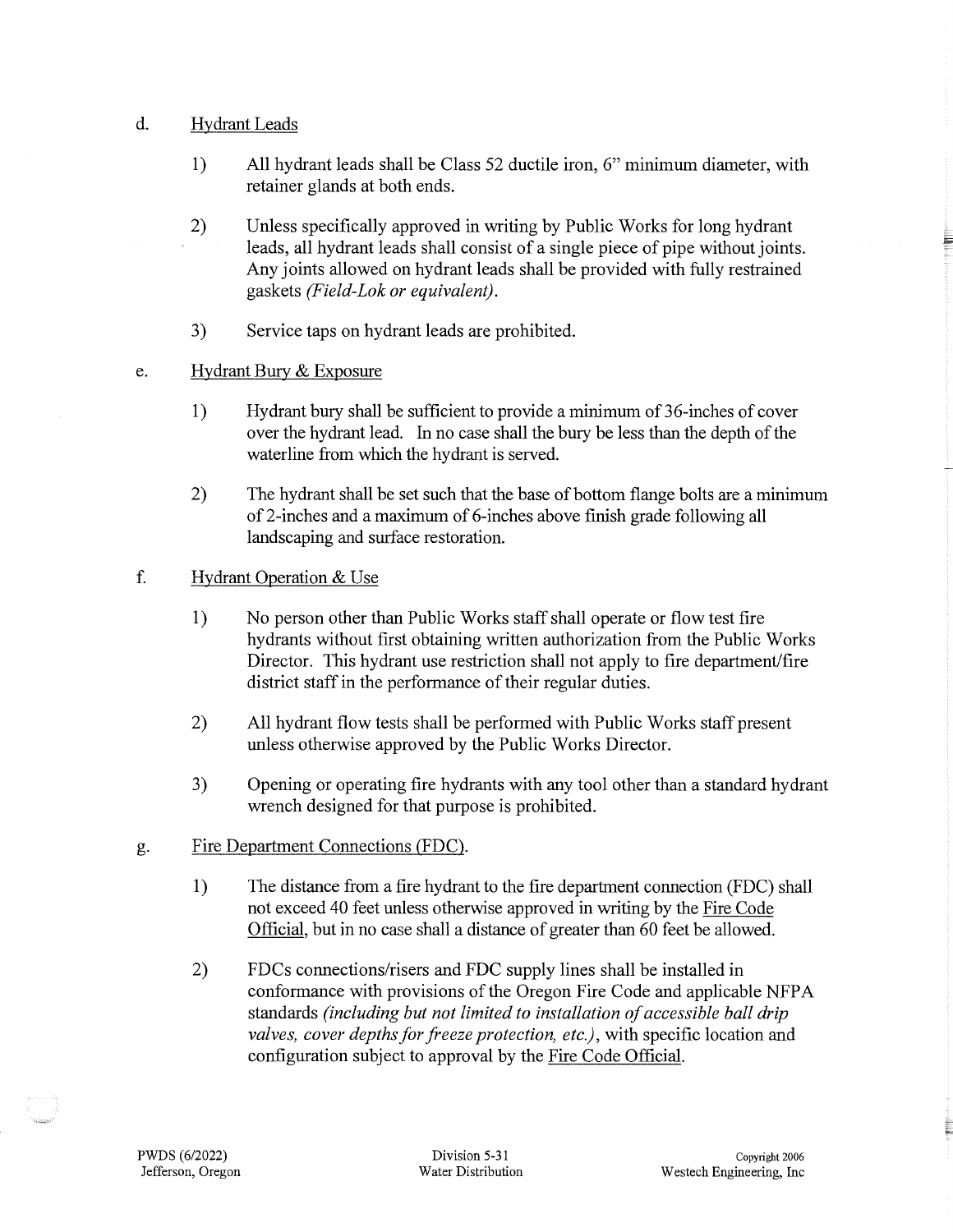### h. No Parking Designation at Hydrants and FDCs

- 1) Parking is prohibited for 10 feet each way from fire hydrants *(ORS 811.550(16)* or from FDCs, where such parking would block unrestricted access to the hydrant or FDC from the fire apparatus access way.
- 2) Curbs adjacent to fire hydrants or FDCs shall be painted 10 feet each way per Detail 503. Areas without curbs shall be marked or signed for no parking as approved by the Fire Code Official.

# **5.18 AIR RELEASE VALVES**

### a. **General**

- 1) Provisions for air relief shall be provided at all high points of waterlines. Where possible, location of service taps at high points in the line is preferable to the installation of an air relief valve.
- 2) Where service taps cannot be used, an air release valve shall be permanently installed at high points on all water mains at all location where air can accumulate. An automatic air release valve shall be installed in a meter box or vault outside of the street at a location where flooding of the meter box or chamber will not occur.
- 3) Any ARV installed above grade *(ie. bridge crossings, etc.)* shall protected from freezing with a hotbox insulated enclosure and heat tape/heater, or other approved means.

# b. **Air Release Valve Piping**

1) The open end of an air release pipe from automatic valves shall extend to the top of the manhole at least twelve inches above grade and provided with a screened, downward facing tee vent. Grade shall mean the existing ground elevation adjoining the meter box or vault *(see also Detail 518).* 

# **5.19 WATER SERVICE LINES**

#### a. **General**

1) The use of pumps on a water service line *(between the mainline and the meter)*  to provide adequate pressure to a subdivision lot or property located above the pressure level of the supply main shall be prohibited.

Booster pumps installed on private property shall require the installation of a backflow device meeting City and state standards.

2) Each legal lot of record shall be provided with a separate water service line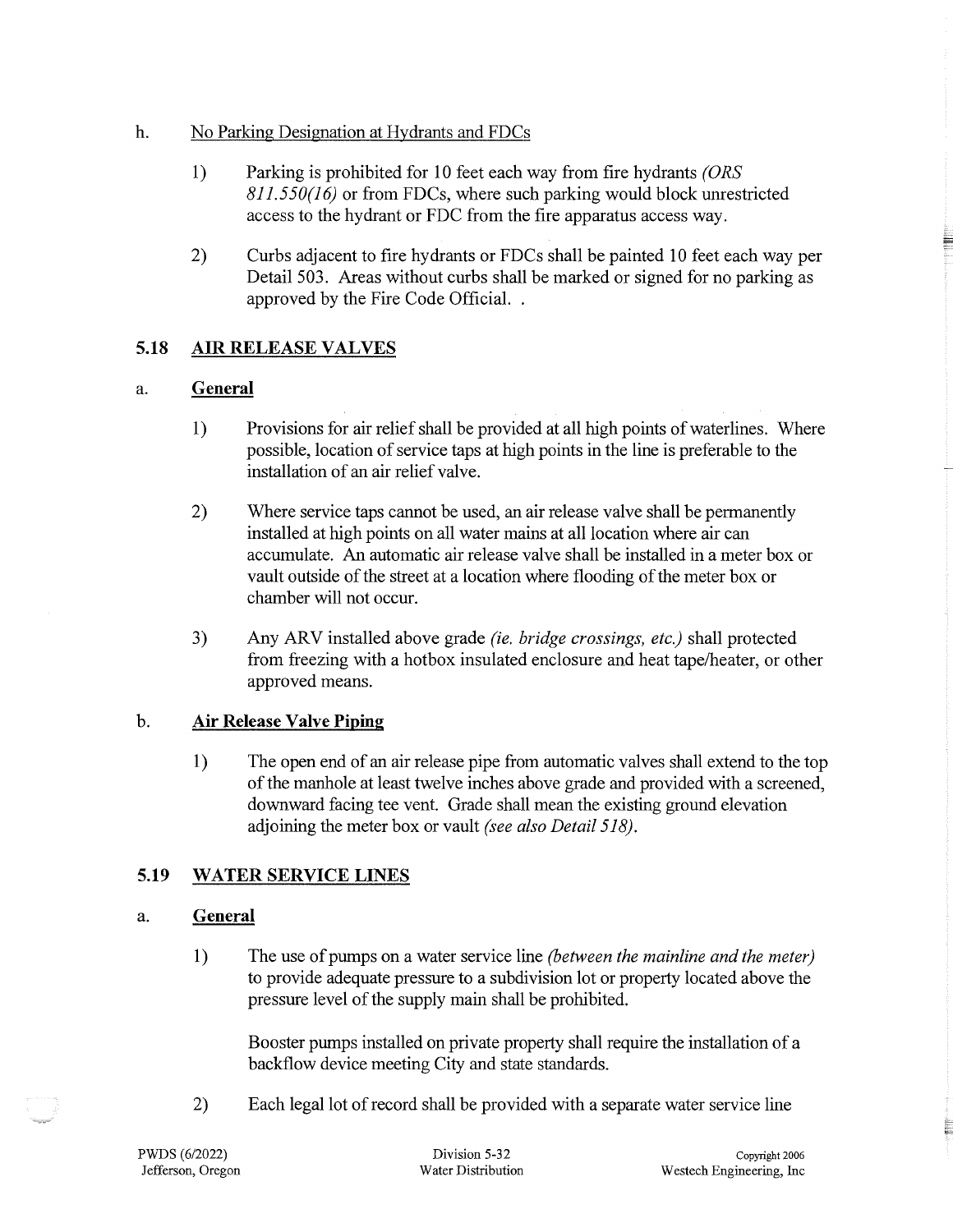connected to the public or approved private water main. Combined water service lines will be permitted only when the property cannot legally be further divided. An example of this is a residential lot with a house and detached garage or shop with plumbing fixtures.

- 3) An easement shall be recorded for any water service line which encroaches on or crosses any property other than one being served.
- 4) Separate water services and separate meters shall be installed to serve each side of duplex lots, and each unit of triplex residential buildings unless otherwise approved by Public Works. Separate water services and separate meters shall be installed to serve each unit of condominiums or to serve each unit of developments with separate detached dwelling units or single family lots with separate detached accessory dwelling units *(except where otherwise approved by the Public Works Director for RV parks, etc.).* 
	- a) Where water service lines beyond the meter are required or shown along flagstem or common use driveways *(or which cross property other than that being served),* the pipe shall be extended to the end of the driveway or to the boundary of the lot being served *(whichever is farther*) in conjunction with the development infrastructure construction. The end of the service line shall be marked with a 2x4 post wired to the pipe stub, extending 18" above grade, with the toning wire stapled to the top of the marker post.
- 5) Additional water service lines must be stubbed into the property lines sufficient to serve all residential parcels which can be further partitioned in the future where such future partition would require that the streets be cut to install such services, or where the service line must cross intervening property to provide such future service.
- 6) Where water service lines are connected to water mainlines in the street, the top of curb and the gutter pan shall be stamped at the point of the service crossing as required by the standard details and standard notes.
- 7) Perpendicular. Unless otherwise approved in writing by the City Engineer and the Public Works Director on a case-by-case basis, water service lines shall be installed from the mainline to the property line perpendicular to the street centerline. Permanent installation of water service lines with the rightof-way is generally prohibited, except where extenuating circumstances exist which meet the variance criteria.
- 8) Private pressure reducing valves (PRV) may be required by Public Works in certain areas *(to be installed on the private side of water meters).* The installation, maintenance and repairs of such devices shall be entirely the responsibility of the property owner.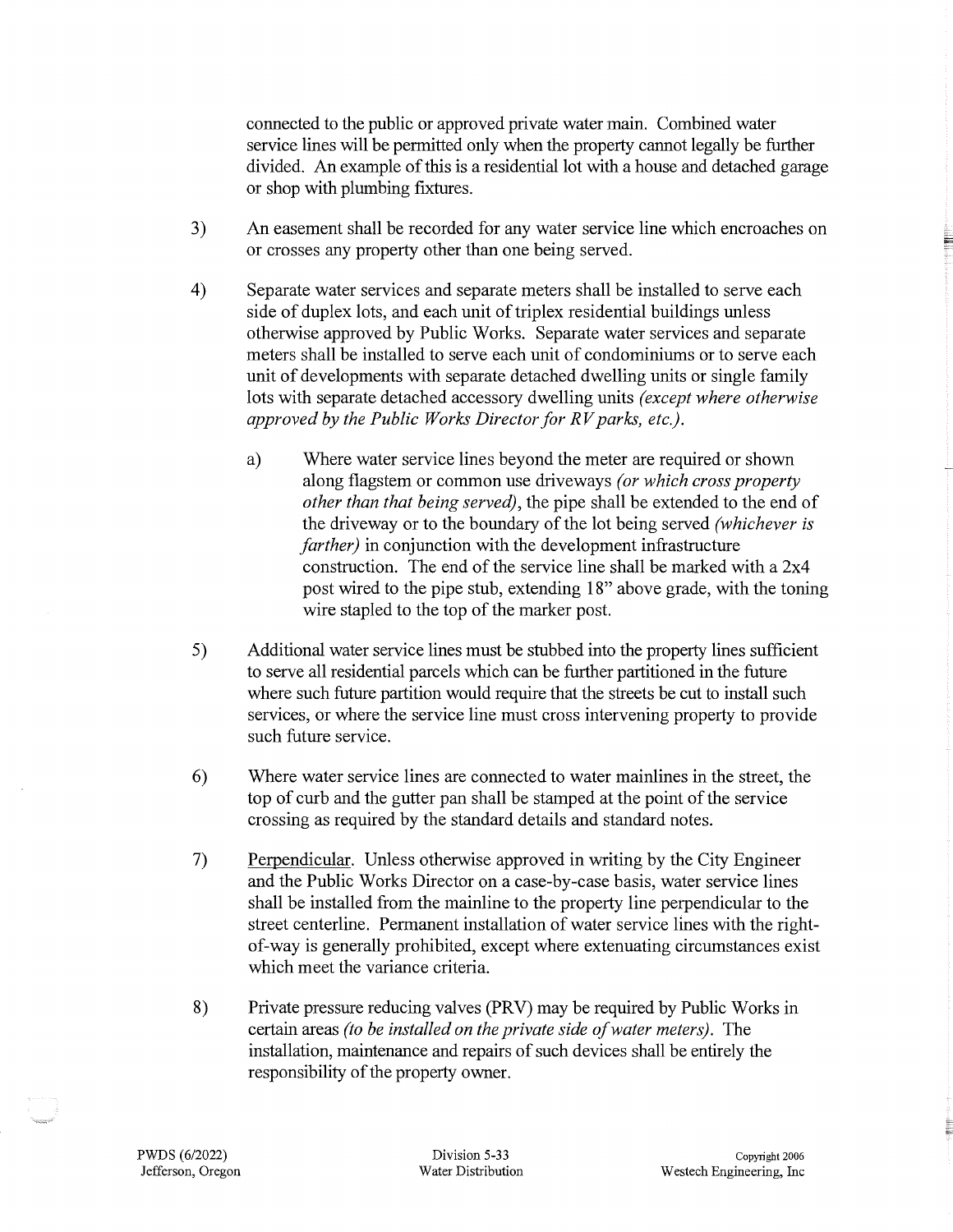#### b. **Water Service Sizes**

**1)**  Standard service line sizes are 1-inch,  $1\frac{1}{2}$ -inch, 2-inch, 4-inch, 6-inch and 8-inch *(4" service line required for 3" meters).* Service lines will be reviewed for effects on the distribution system and shall not be greater in size than the distribution main.

| <b>MINIMUM SERVICE SIZE</b>                                                                                                                                                                                                                                                                                                                                                                                                                                                                                                                    |  |  |  |  |
|------------------------------------------------------------------------------------------------------------------------------------------------------------------------------------------------------------------------------------------------------------------------------------------------------------------------------------------------------------------------------------------------------------------------------------------------------------------------------------------------------------------------------------------------|--|--|--|--|
| Minimum Service Size<br>Type of Service                                                                                                                                                                                                                                                                                                                                                                                                                                                                                                        |  |  |  |  |
| Single residential service <sup>1</sup><br>$1$ -inch                                                                                                                                                                                                                                                                                                                                                                                                                                                                                           |  |  |  |  |
| Double residential service<br>Not permitted                                                                                                                                                                                                                                                                                                                                                                                                                                                                                                    |  |  |  |  |
| $1\frac{1}{2}$ " minimum<br><b>Commercial Service</b>                                                                                                                                                                                                                                                                                                                                                                                                                                                                                          |  |  |  |  |
| Notes:<br>The next larger service size may be required for residential lots large enough to be<br>partitioned into additional lots without a water main extension.<br><sup>2</sup> . Commercial service pipe smaller than $1\frac{1}{2}$ " require prior approval by the City Engineer<br>& Public Works (with approval from Public Works, reducers can be installed at meter<br>location as applicable if smaller meters are desired, and where maximum demand<br>flows are demonstrated to be within operating limits of the smaller meter). |  |  |  |  |

- 2) Service piping from the main to the meter shall be equal to or greater than the meter size.
- 3) Commercial services shall not be smaller than 1 Yz-inch *(reducers may be installed at the meter location to accommodate a smaller meter).* For new streets or streets being cut for service installation, far side commercial services shall be installed in a 4-inch minimum size PVC sleeve.
- 4) For  $1\frac{1}{2}$ -inch and larger meters, calculations, documentation and drawings as applicable must be submitted with the expected flow requirements and proposed usage.
- 5) Private Water Service Pipe *(beyond meter).* Typically, the water service line on the private side of the meter may not be larger than one nominal pipe size greater than the meter size. Larger sizes shall be approved by Public Works prior to installation, to ensure that water usage and flowrates do not exceed the recommendations for the meter being provided.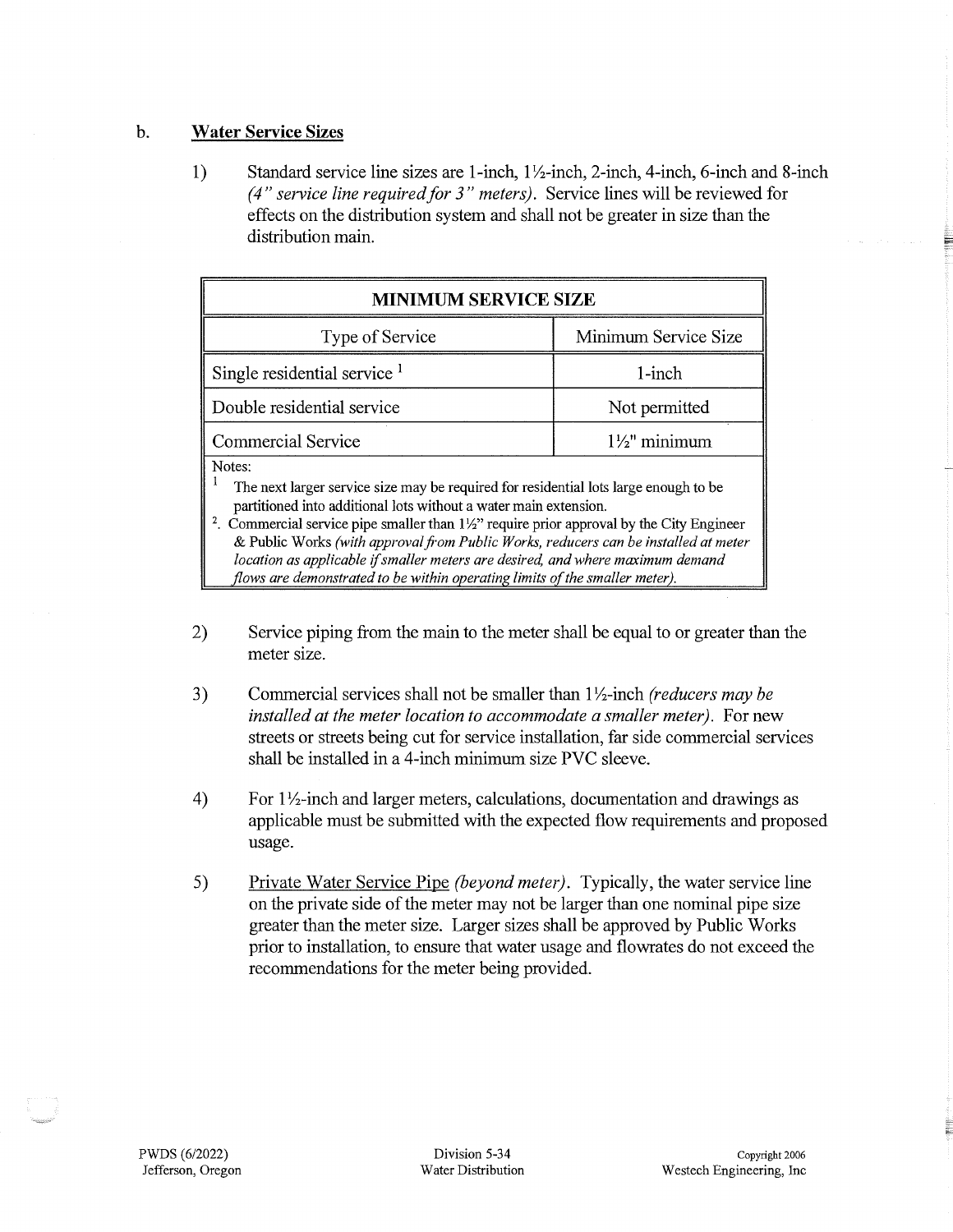### c. **Tapping requirements**

|  |  |  |  |  |  | Tapping requirements for water service lines shall be as outlined below. |
|--|--|--|--|--|--|--------------------------------------------------------------------------|
|--|--|--|--|--|--|--------------------------------------------------------------------------|

| <b>WATER SERVICE TAPPING REQUIREMENTS</b> |                |                                                        |
|-------------------------------------------|----------------|--------------------------------------------------------|
| Service Size                              | Mainline Type  | <b>Tapping Requirements</b>                            |
| ∥ 1‼                                      | All pipe types | Service Saddle                                         |
| $1\frac{1}{2}$ "                          | All pipe types | Service Saddle                                         |
| $2" \&$ larger                            | All pipe types | Mainline tee (or tapping saddle) with<br>flanged valve |

#### d. **Water Service Location**

- 1) Domestic & Irrigation Services
	- a) The service lines shall extend from the main to the meter location shown on the standard details. An angle meter stop and meter box shall be located at the termination of the service line.
	- b) The meter stop shall be located such that the front of the meter box is the distance behind the curb or sidewalk as shown on the standard details.
	- c) In general, individual service connections shall terminate in front of the property to be served.
	- d) Domestic or irrigation service lines shall not be connected to fire protection services, including hydrant leads.
- 2) Fire Service
	- a) A backflow prevention assembly *(with detector loop* & *detector meter)*  shall be placed on fire service lines as required by the City *(located on private property outside of the public right-of-way or City easement).*  See PWDS 5.7 for ownership and responsibility for fire protection service from mainline connection to the building.
	- b) Plans for fire service lines shall meet the requirements outlined in PWDS Division 1 and shall be stamped by a licensed Civil Engineer. The portion of the fire service within the right-of-way or within utility easements to the City shall conform with PWDS 5.8.f.9 *(ie. Cl 52 DI pipe),* and the remainder *(on private property)* shall conform with the Oregon Fire Code and referenced standards, and shall be acceptable to the Fire Code Official.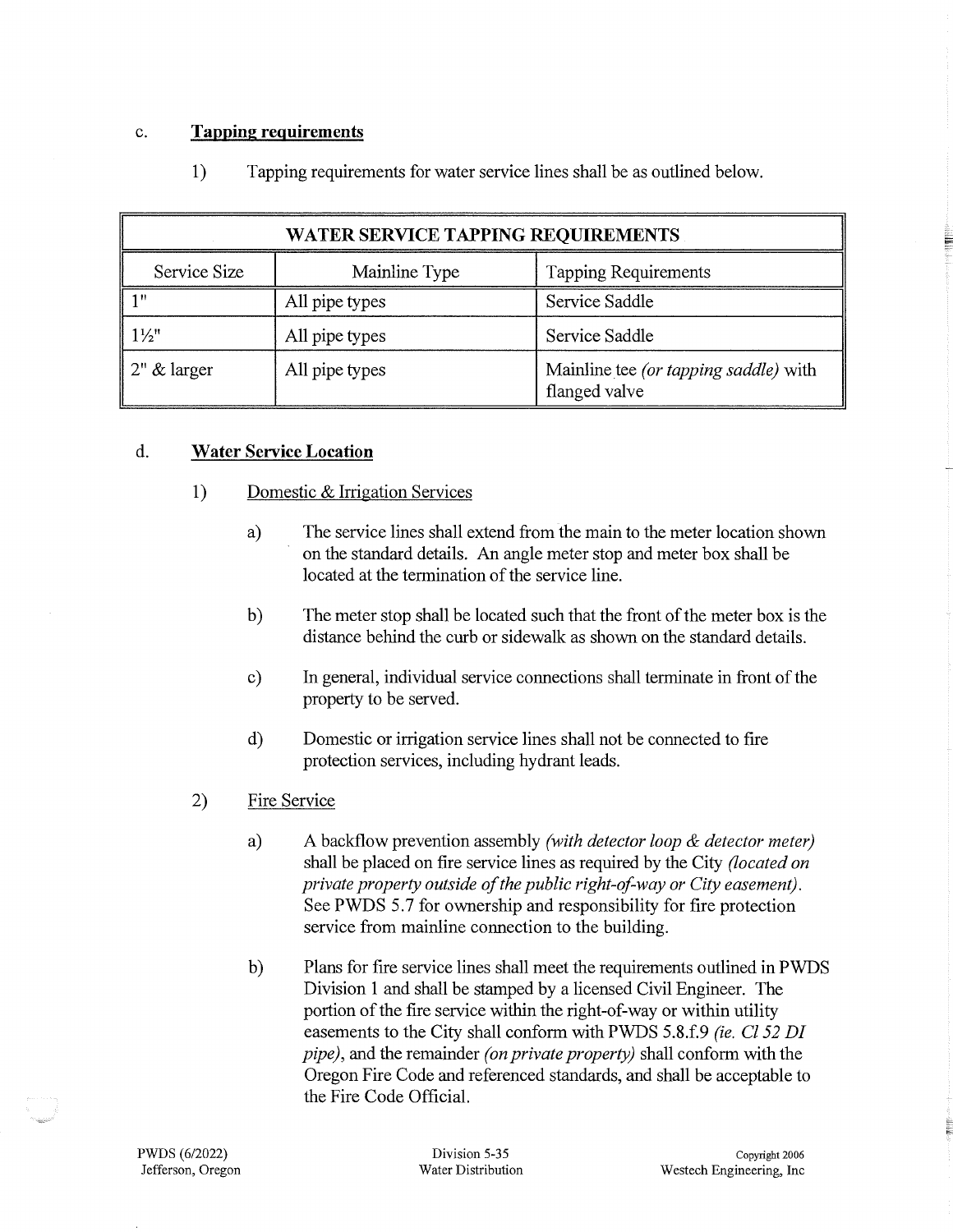- c) Drawings for fire services shall include vicinity map, adjoining street name, width, curb and property line, location of existing water line referenced to the property line, existing hydrant locations and the distance to property pins where the service crosses the property line ( *offeet as required to avoid conflict with survey monuments per ORS 92.044.* 7).
- d) Service taps on fire service lines are prohibited.

### **5.20 WATERMETERS**

#### a. **General**

- 1) Except as otherwise required, all water meters within the service area of the City will be furnished and installed by City forces at the request and expense of the customer. The service line, meter box and all piping & fittings within the meter box must be installed by the developer.
- 2) Unless otherwise approved by the Public Works Director, all meters  $1\frac{1}{2}$ -inches and larger shall be installed by a contractor retained by the developer, under the on-site inspection and subject to the approval of Public Works.
- 3) A backflow preventer meeting City & State standards shall be provided and installed by the Contractor at locations acceptable to Public Works.
- 4) Meter Sizing.
	- a) Fixture unit equivalents and demand curves *(used in determining the design flow rates to size water meters for other than separate single family uses)* shall be established in accordance with the Oregon Plumbing Specialty Code *(OPSC Appendix A, table Al 03.1* & *Charts Al03.l(l)* & *Al03.1(2)).* The size of water meter required shall be based on standards determined by the Public Works Director *(based on OPSC fixture unit demand curves unless use of peak design demand flow is required for industrial type uses),* and will be based on use of the City's standard compound water meter for maximum accuracy.
	- b) City meter sizing criteria will include factors to minimize excessive velocities in the water system, including velocities through meters and water service lines *(in order to reduce the risk of water hammer induced pipe breakages on the public and/or private side of the meter, and to maximize the useful lifespan of the water meters installed).*  Unless otherwise determined by the Public Works Director, default meter sizing *(and associated SDC charges)* will be based on the "High-Normal Flow Rate" *(for Compound Class II meters)* in Table 6- 1 of A WWA M22 3rd Edition *(Sizing Water Service Lines and Meters)*  published by the American Water Works Association *(AWWA).* In no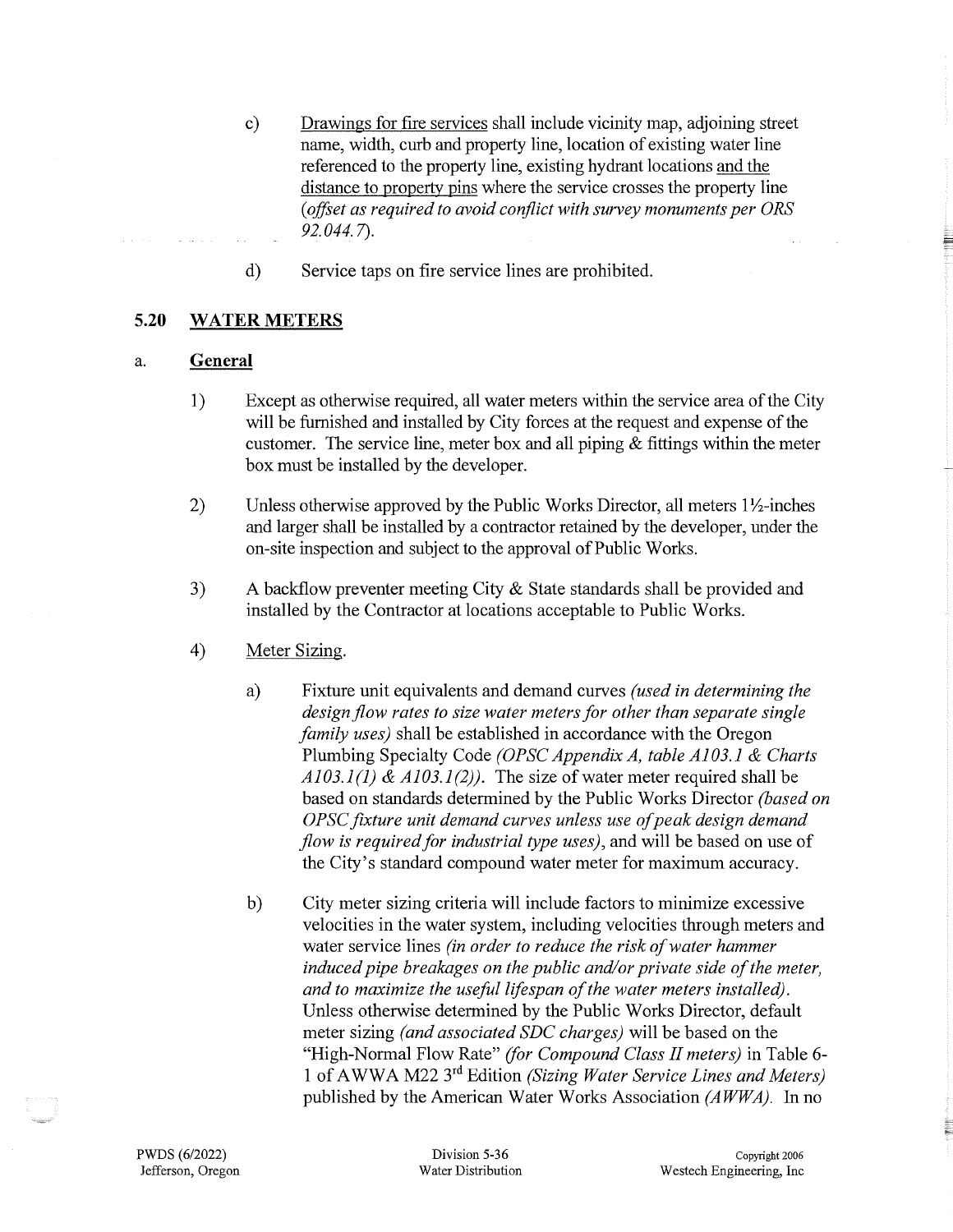case shall velocities greater the 10 feet per second be allowed through water meters.

c) Turbine style water meters will only be allowed where approved by the Public Works Director on a case-by-case basis *(at his/her sole discretion),* where projected flow patterns support the use of a turbine meter. In cases where the Public Works Director allows the use of <sup>a</sup> turbine meter in place of a standard compound meter, any reduction in meter size *(due to the use of such turbine meter)* will not result in <sup>a</sup> reduction of applicable SDC fees. If turbine meters are allowed, and changes in future flow patterns result in reduced meter accuracy, the Public Works Director may require that the turbine meter be changed to a standard compound meter, at the customer's expense.

# b. **Water Meter Location**

- 1) General
	- a) Meters shall be located at the termination of the City service line, at locations as shown on the standard details. Unless otherwise approved by the Public Works Director, meters shall be located within the right-ofway or easement containing the water mainline *(see P WDS 5.15. d 4 for easement limits around water meters located outside of public right-ofways).*
	- b) All meter locations shall be approved by the Public Works Director *(ie. based on access* & *maintenance considerations, and to minimize the length of service line between the mainline and meter to the extent feasible).*
	- c) Unless otherwise approved by the Public Works Director on a case-bycase basis, meter boxes shall be located outside of driveways or other areas subject to vehicular traffic. Approval by the City for meters and meters boxes set in driveways or areas subject to vehicular traffic shall be contingent upon the Developer, builder or property owner providing a traffic rated meter box, including installation of a concrete collar around the box per City standards in traffic or gravel areas *(concrete is required both to provide lateral support for the meter box and the prevent gravel from covering the box lid).* After initial installation, the property owner shall be responsible to protect the meter box and meter from damage. Damaged meter boxes *(or concrete collars where required)* shall be repaired and/or replaced as directed by the City, at the property owner's expense.
	- d) Water meters shall be located outside of buildings being served, at a location approved by the Public Works Director. Meters on fire service detector loops shall be installed at accessible locations acceptable to the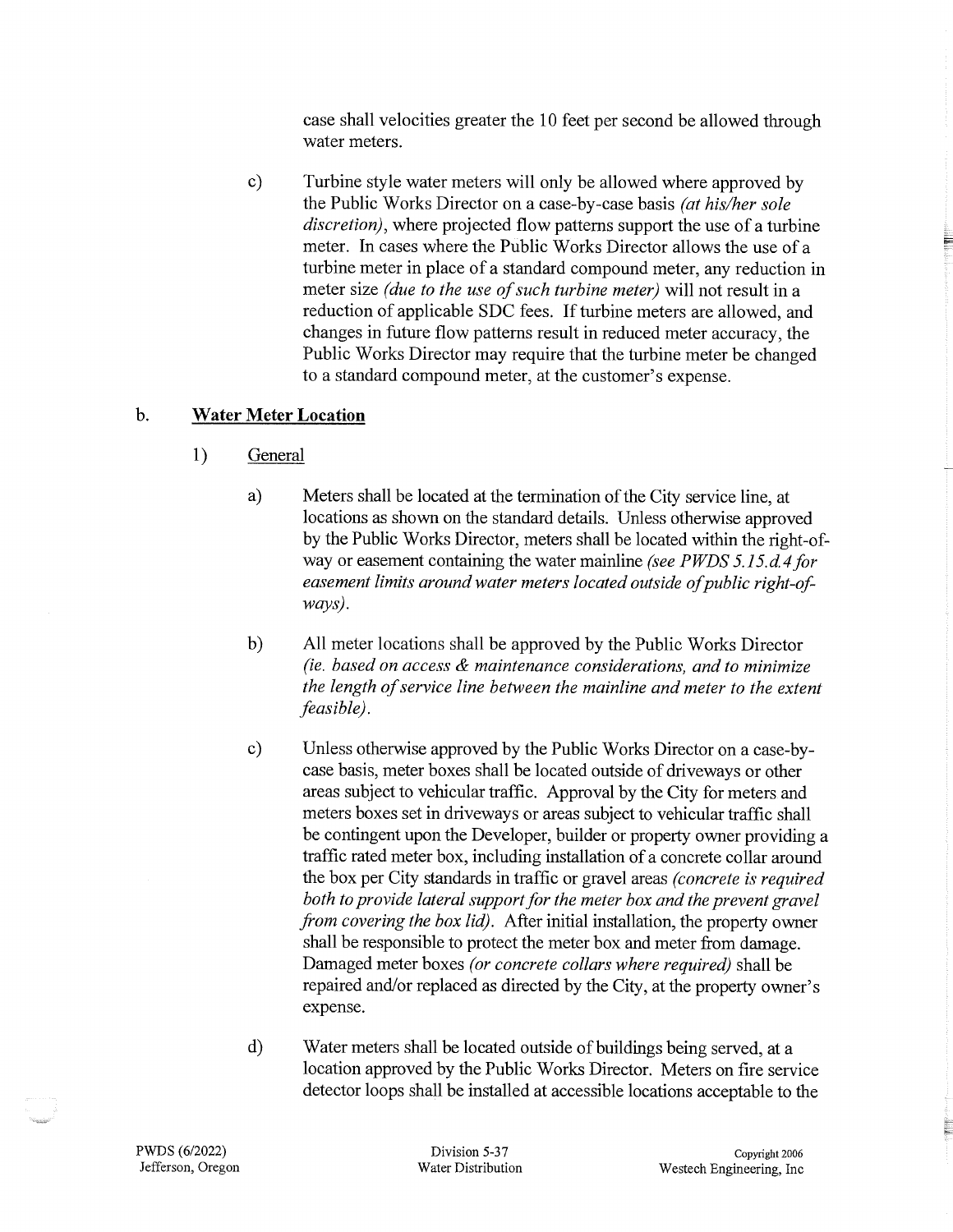Public Works Director, and reader heads shall be provided as required to allow the meter to be read without entering the building.

- e) Easement around Meter Box/Vault. A public utility and access easement to the City shall be provided to and around any meter boxes or meter vaults set on private property. The easement shall be sized to provide a minimum of five (5) foot clear around the meter box or vault on all sides.
- 2) 3/4-inch through 2-inch Meters
	- a) In the right-of-way in a location that allows for easy reading and maintenance, at the location specified herein or shown on the standard details.
- 3) 3 Inch and Larger Meter:
	- a) On private property adjacent to the public right-of-way to allow reading and maintenance. It must be accessible with a crane truck to within ten feet of the installation with a ten foot vertical clearance.
	- b) The meter, vault and piping are to be protected from freezing, vandals and vehicles. The area around the vault must be sloped in such a manner to prevent storm water from ponding over or running into the vault.
	- c) A minimum three foot clear space must be provided around the vault to provide ample working space for maintenance.
	- d) All 3-inch and larger meters shall be provided with a remote readout head approved by Public Works which is located such that it can be read without entering the meter vault.
	- e) A sump pump shall be installed and maintained in the meter vault *(of all meters larger than 2-inch)* by the property owner, discharging to a storm drain or other location approved by Public Works. Owner of the property being served shall be responsible for all permits & installation costs associated with providing, installing and connecting conduit(s) and power to the meter vault for the sump pump and/or freeze protection, and for the ongoing power costs.
		- (1) Where conduit(s) connect to building basements, and where conduits are installed flat or slope toward the building, the conduits shall be swept up to an above grade junction box mounted on the exterior wall of the building, to avoid the potential for groundwater drainage into the basement if the buried conduit is cracked or broken in the future.
	- f) The configuration of the lockable bypass shall be acceptable to Public Works.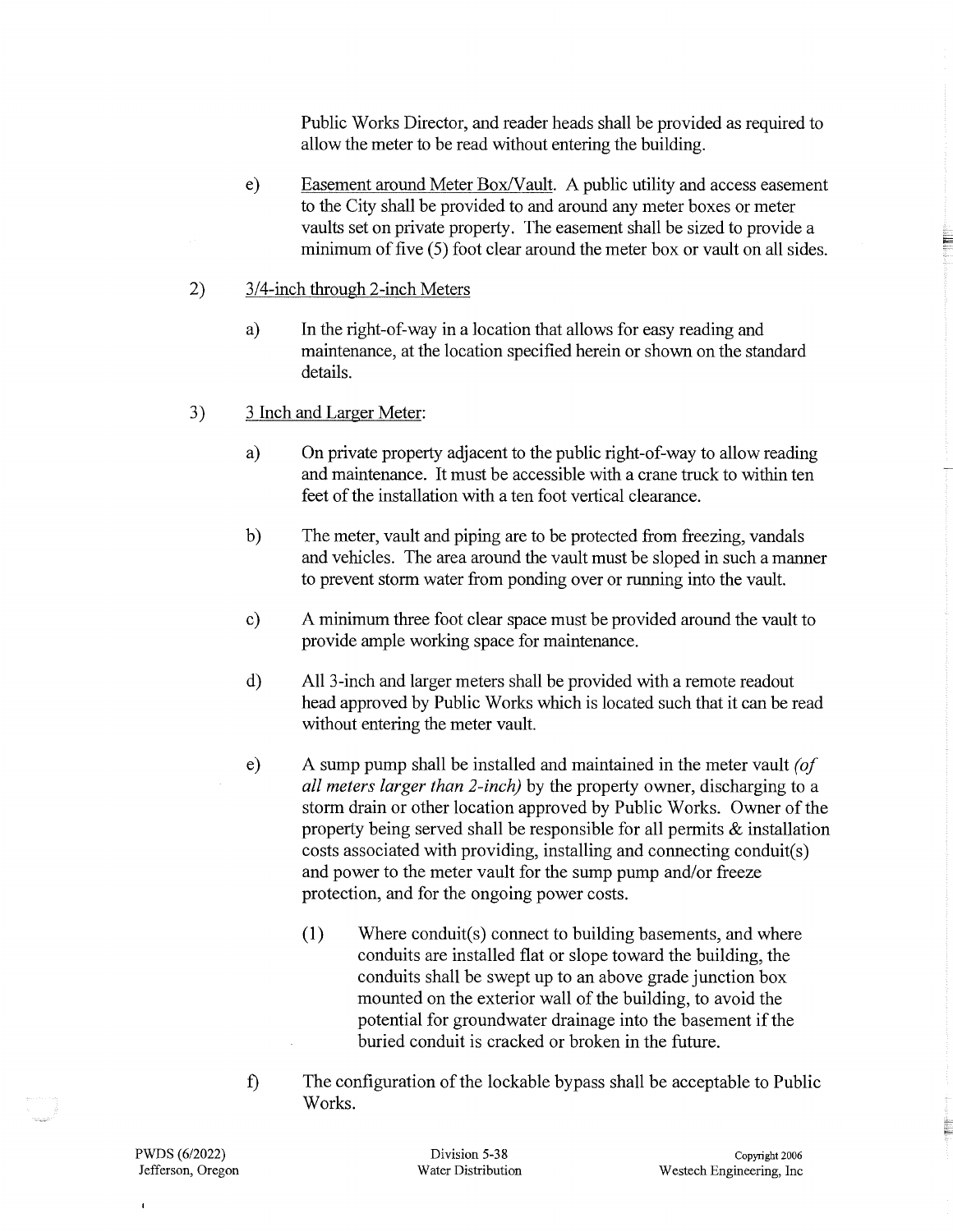4) The meter, with approval by the City, may be located in the same vault with a backflow prevention device, provided a completed dimensioned design is submitted with a request for variance.

# c. **Meter Boxes**

- 1) Meter boxes shall be provided by the Developer for each water service and meter location. Double set meters *(2 meters in 1 box)* are not allowed.
- 2) Meter boxes for water meters  $2$ "  $\&$  smaller shall be set level to finish grade *(vaults for larger meters shall be set to grades as shown by City standard details).* The Developer, builder or property owner shall be responsible for setting meter boxes and services to finish grade prior to initial installation and approval of water meters by the City.
- 3) Meter boxes that do not provide all required clearances and spacing so as to allow the City to install a standard meter without removing the box, will be required to be reset or replaced by the developer or builder *(at their sole expense),* prior to installation of the meter by the City.

# **5.21 PRIVATE WATER SYSTEMS**

- a. General design considerations for private water systems shall conform to requirements set forth by the OHA-DWS, by the Oregon Plumbing Specialty Code (OPSC) *(Chapter 10),* and these Design Standards.
- b. All public water mains within private developments shall be in public right-of-way or exclusive easements to the City of Jefferson and shall conform to these design standards. Each connection of the private water system to the City system shall be through an approved backflow prevention assembly and meter.
- c. Requirements for capacity, materials, looping, valves, fire protection, service lines and meters shall also be applicable to design within PUD areas.
- d. The resale of water without written approval of the City shall be prohibited. Written authorization from the City shall be required for each service connection and for any sale of water.

# **5.22 BACKFLOW PREVENTION**

#### a. General

1) All backflow assemblies shall be testable and include provisions for testing by a certified backflow testing person or organization.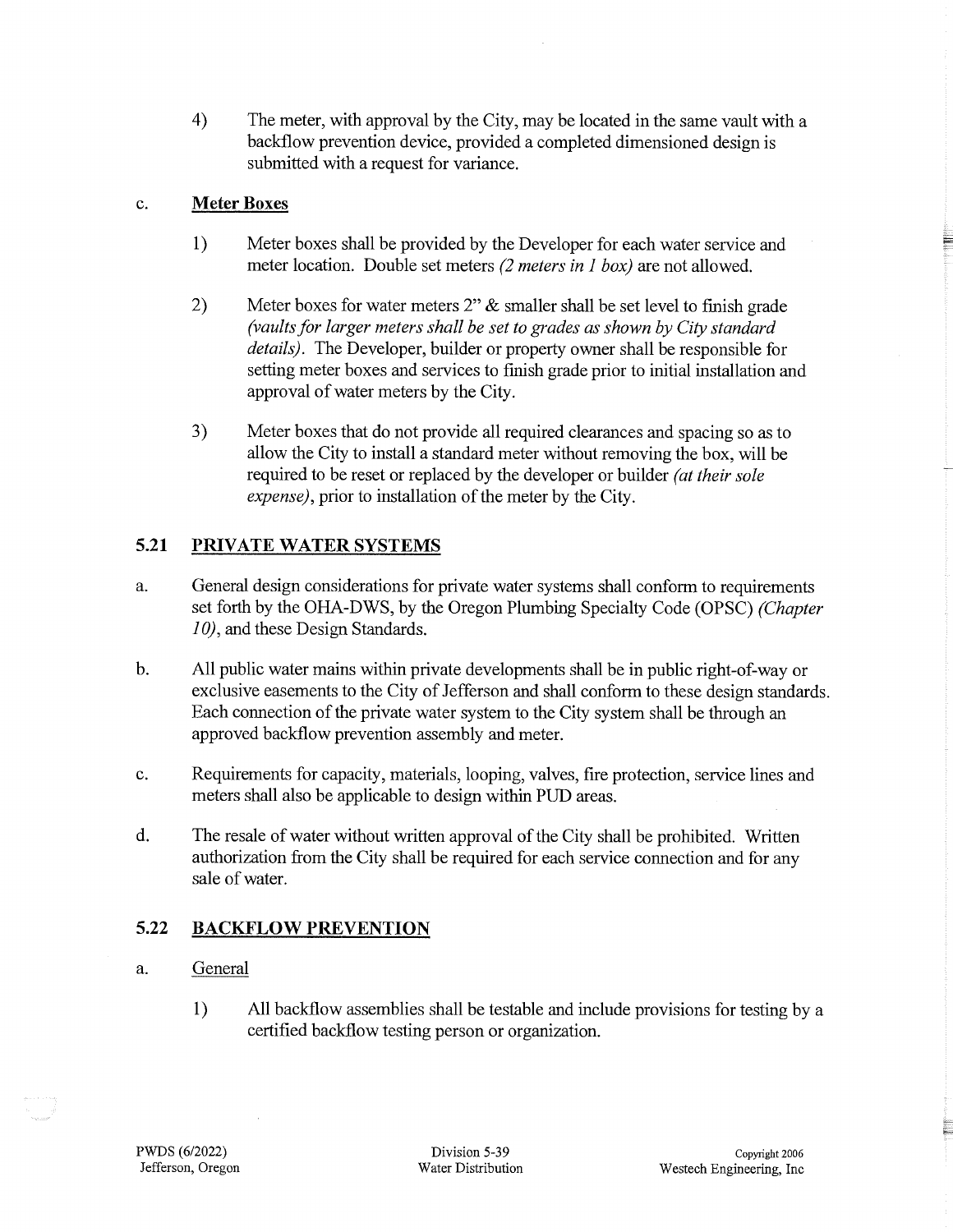- 2) An approved backflow prevention assembly with an approved metering system shall be required for each use in the following instances:
	- a) As determined by the City Cross Connection Specialist and OHA-DWS requirements.
	- b) When a private line must be extended from or looped between two (2) or more City mains in order to obtain the required flow and the resultant loop is no benefit to the City grid system.
	- c) On all fire services, which shall also include a detector loop  $\&$  detector meter configuration as approved by Public Works.
	- d) On any piivate water lines serving multiple buildings or parcels or on a private distribution system attached to the City's distribution system *(with or without a master meter).*
	- e) When an auxiliary water supply exists on the property being served, including but not limited to a domestic or irrigation well, or an irrigation system supplied from a surface water source *(see OAR 333-061 Table*  42).
	- f) Where a booster pump or pressure tank exists on the service line to the property being served, or on any extensions of *(or connections to)* the service line serving the property.
- 3) An approved reduced pressure backflow prevention assembly with an approved metering system shall be required for service connections in high hazard areas as determined by the Public Works Director or City Cross Connection Specialist.
- 4) The backflow assemblies must meet the City approved assembly standards, which standards are taken from the current approved list of assemblies maintained by the OHA-DWS.
- 5) RP backflow devices shall be provided with drains per OHA-DWS standards. Unless installed indoors or in weather proof above grade enclosures, all backflow assemblies shall be installed in a box or vault approved by Public Works. Sump pumps per standard details shall be provided for all double check assemblies installed in vaults *(3"* & *larger size).* Owner of the property being served shall be responsible for all permits & installation costs associated with providing, installing and connecting conduit(s) and power for required sump pumps and/or freeze protection, and for the ongoing power costs. Conduits required for connecting OS&Y valve tamper switches to fire alarm control unit shall also be the responsibility of the owner of the property being served.
	- a) Where conduits connect to building basements, and where conduits are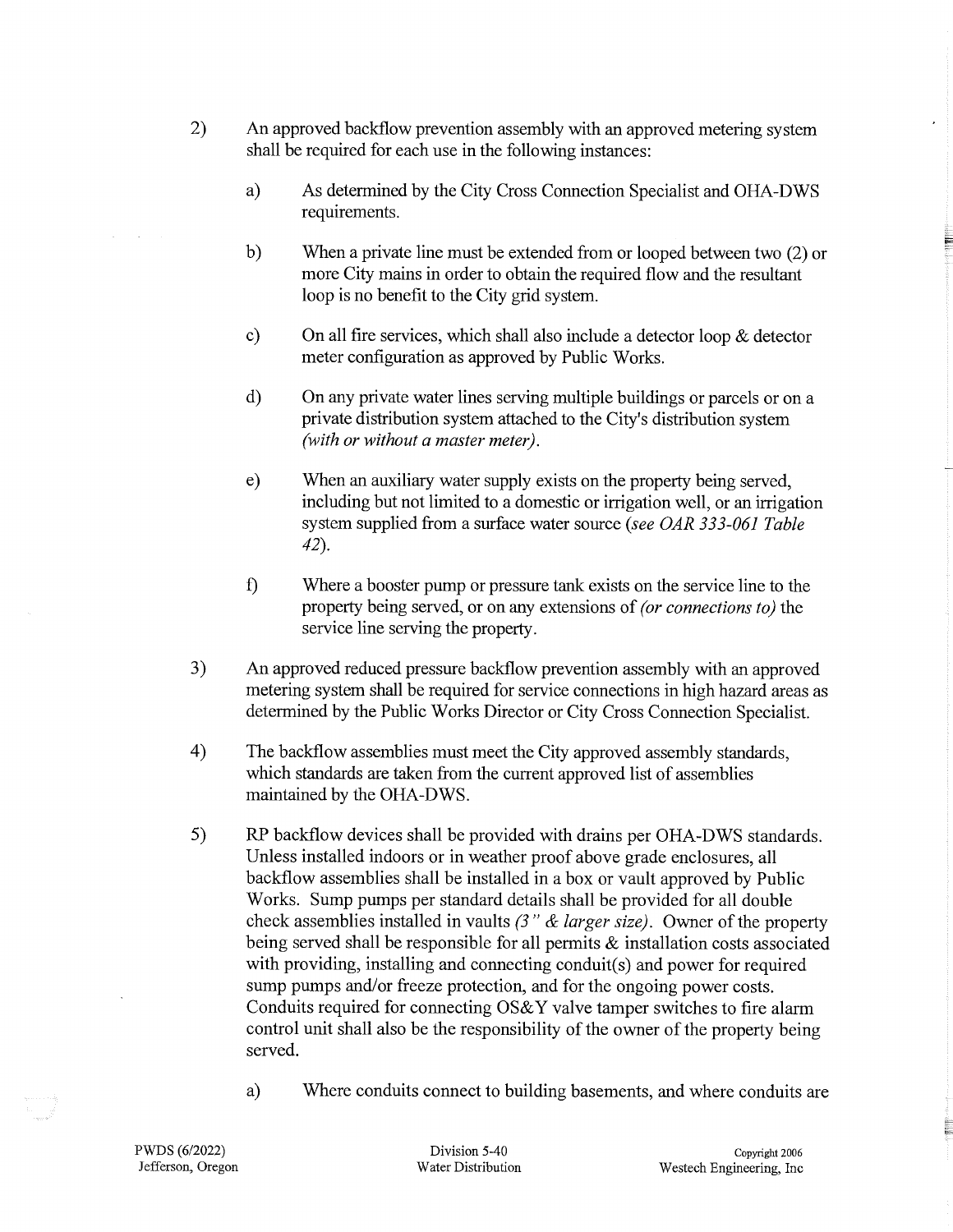installed flat or slope toward the building, the conduits shall be swept up to an above grade junction box mounted on the exterior wall of the building, to avoid the potential for groundwater drainage into the basement if the buried conduit is cracked or broken in the future.

#### b. Backflow Location

- 1) The approved backflow prevention assembly shall be installed on the property being served in a place accessible for City inspection and for testing and located as follows:
	- a) Before any branch, immediately downstream of the meter; or
	- b) If not metered, at the property line; or
	- c) If in the building, before the first branch or hazard being controlled or as determined by the City Cross Connection Specialist.
- 2) If installed outside the building being served, it shall be placed at or adjacent to the property line or easement line in a vault or structure in accordance with the manufacturer's recommendations and as approved by the Public Works Director. Vaults must have a sump and be watertight.
	- a) Easement around Box/Vault. A public utility and access easement to the City shall be provided to and around any backflow assembly set on private property *(ie. when installed outside of the building being served).* The easement shall be sized to provide a minimum of five (5) foot clear around the box or vault on all sides.

#### c. Backflow Thermal Expansion Issues.

- 1) As noted under OAR 333-061-0070(2.b), '"Thermal Expansion' means the pressure increase due to a rise in water temperature that occurs in water piping systems when such systems become "closed" by the installation of a backflow prevention assembly or other means, and will not allow for expansion beyond that point of installation."
- 2) It is the responsibility of the property owner and/or water user to provide a thermal expansion tank or other means approved by the Oregon Plumbing Specialty Code (OPSC) to address thermal expansion concerns in the private water system piping downstream of any backflow device or pressure regulator where applicable *(see OPSC 608.2&3 for expansion tank requirements).*
- 3) This section shall be considered to be written notice to the premise owner and water user of these thermal expansion concerns, and notice of the responsibility of the premise owner and/or water user to address these concerns *(see OAR 333-061-0070(9.b.A.iii)).*